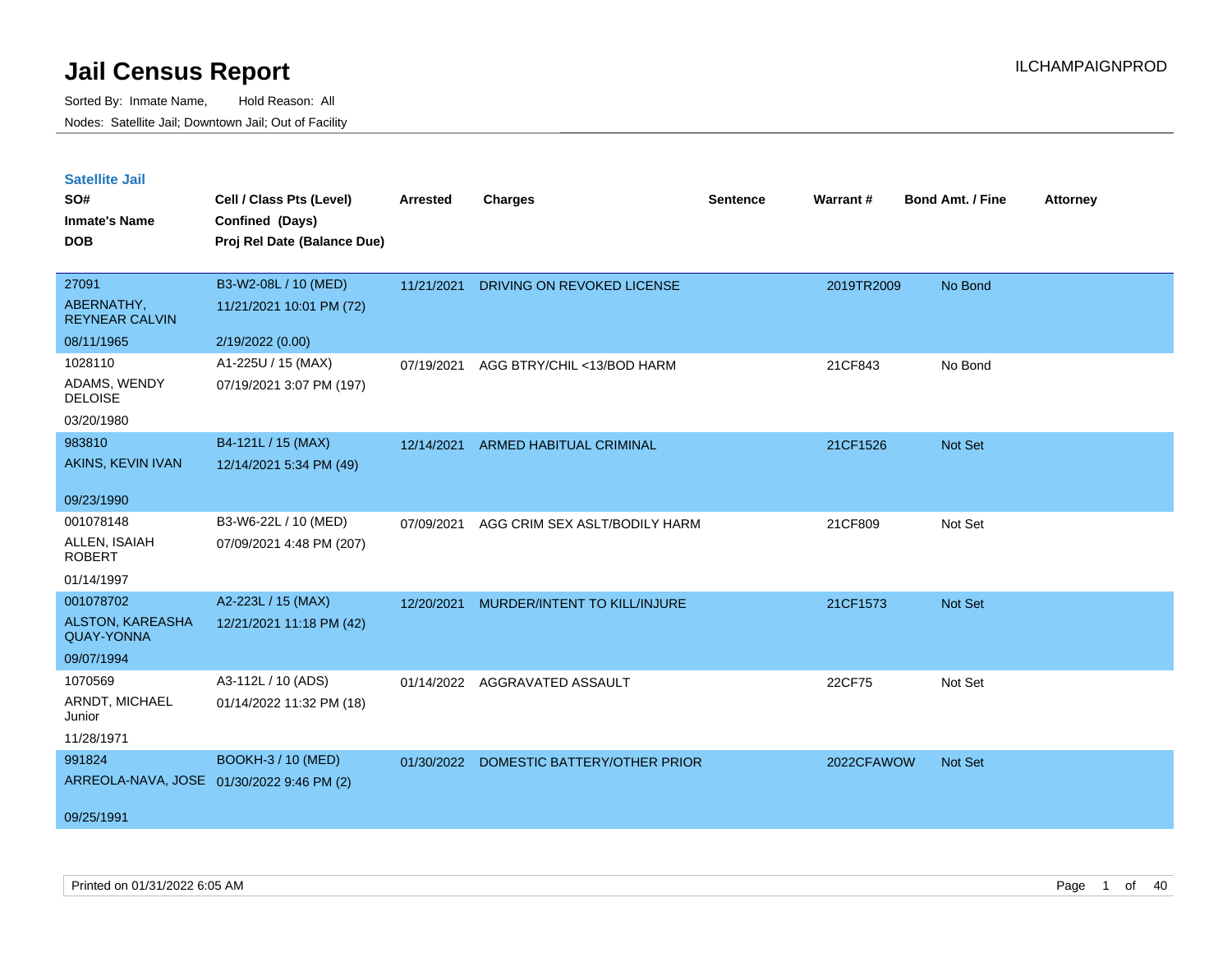| SO#<br><b>Inmate's Name</b><br><b>DOB</b>                            | Cell / Class Pts (Level)<br>Confined (Days)<br>Proj Rel Date (Balance Due) | <b>Arrested</b>                                                    | <b>Charges</b>                                                                                                                                                                                                                                  | <b>Sentence</b> | Warrant#                                                                            | <b>Bond Amt. / Fine</b>                                                       | <b>Attorney</b> |
|----------------------------------------------------------------------|----------------------------------------------------------------------------|--------------------------------------------------------------------|-------------------------------------------------------------------------------------------------------------------------------------------------------------------------------------------------------------------------------------------------|-----------------|-------------------------------------------------------------------------------------|-------------------------------------------------------------------------------|-----------------|
| 001078565<br><b>BARBER, MARK</b><br><b>ANTHONY, Junior</b>           | B1-107L / 15 (MAX)<br>11/05/2021 7:40 AM (88)                              | 11/05/2021<br>11/05/2021<br>11/05/2021                             | POSSESSION OF STOLEN FIREARM<br>RECEIVE/POSS/SELL STOLEN VEH<br><b>BURGLARY</b>                                                                                                                                                                 |                 | 21CF1366<br>2021CF1309<br>21CF1369                                                  | <b>Not Set</b><br>25000.00<br><b>Not Set</b>                                  |                 |
| 09/24/2003<br>518851                                                 | B1-105U / 10 (MED)                                                         |                                                                    |                                                                                                                                                                                                                                                 |                 |                                                                                     |                                                                               |                 |
| BARKER, ALEXANDER<br><b>MASSIE</b><br>09/24/1986                     | 01/11/2022 2:37 PM (21)                                                    | 01/11/2022<br>01/11/2022<br>01/11/2022<br>01/11/2022<br>01/11/2022 | FELON POSS/USE WEAPON/FIREARM<br>POSS AMT CON SUB EXCEPT(A)/(D)<br>BAD CHK/OBTAIN CON PROP/>150<br>01/11/2022 BAD CHK/OBTAIN CON PROP/>150<br>01/11/2022 METH DELIVERY/15<100 GRAMS<br>DRIVING ON REVOKED LICENSE<br>OBSTRUCTING IDENTIFICATION | 20y (DOC)       | 20CF361<br>2020CF863<br>20CF192<br>19CF1686<br>20CF1383<br>2020TR16539<br>2020CM222 | 15000.00<br>15000.00<br>15000.00<br>15000.00<br>No Bond<br>1500.00<br>1500.00 |                 |
| 1073281<br><b>BASLER, MONET</b><br><b>MARISA</b><br>08/17/1994       | A1-124U / 5 (MIN)<br>11/15/2021 11:08 PM (78)                              | 11/15/2021                                                         | DOM BTRY/CONTACT/1-2 PRECONV                                                                                                                                                                                                                    |                 | 2021CF206                                                                           | 5000.00                                                                       |                 |
| 1072477<br>BEASLEY, KEVIN CORY 01/13/2022 8:47 PM (19)<br>06/16/2000 | A4-104U / 15 (ADS)                                                         |                                                                    | 01/13/2022 FELON POSS/USE WEAPON/FIREARM                                                                                                                                                                                                        |                 | 22CF74                                                                              | Not Set                                                                       |                 |
| 001078781<br><b>BILLINGS, DEMONTE</b><br><b>JADON</b><br>02/06/2000  | A3-217L / 15 (ADS)<br>01/19/2022 9:57 PM (13)                              |                                                                    | 01/19/2022 MACHINE GUN/AUTOMATIC WEAPON                                                                                                                                                                                                         |                 | 22CF89                                                                              | Not Set                                                                       |                 |
| 47897<br>BRANAMAN,<br><b>CLIFFORD EARL</b><br>03/09/1975             | A3-214U / 15 (ADS)<br>01/19/2022 9:21 PM (13)                              | 01/19/2022                                                         | VIOLATE ORDER PROTECTION<br>01/19/2022 DRVG REVOKED/2+/PERS INJ/DEATH                                                                                                                                                                           |                 | 22CF85<br>22CF84                                                                    | Not Set<br>Not Set                                                            |                 |
| 923208<br><b>BREADY, ANDREW</b><br><b>NICHOLAS</b><br>06/08/1988     | A3-111L / 10 (ADS)<br>01/22/2022 7:43 PM (10)                              |                                                                    | 01/22/2022 CRIM TRES TO RES/PERS PRESENT                                                                                                                                                                                                        |                 | 22CF92                                                                              | <b>Not Set</b>                                                                |                 |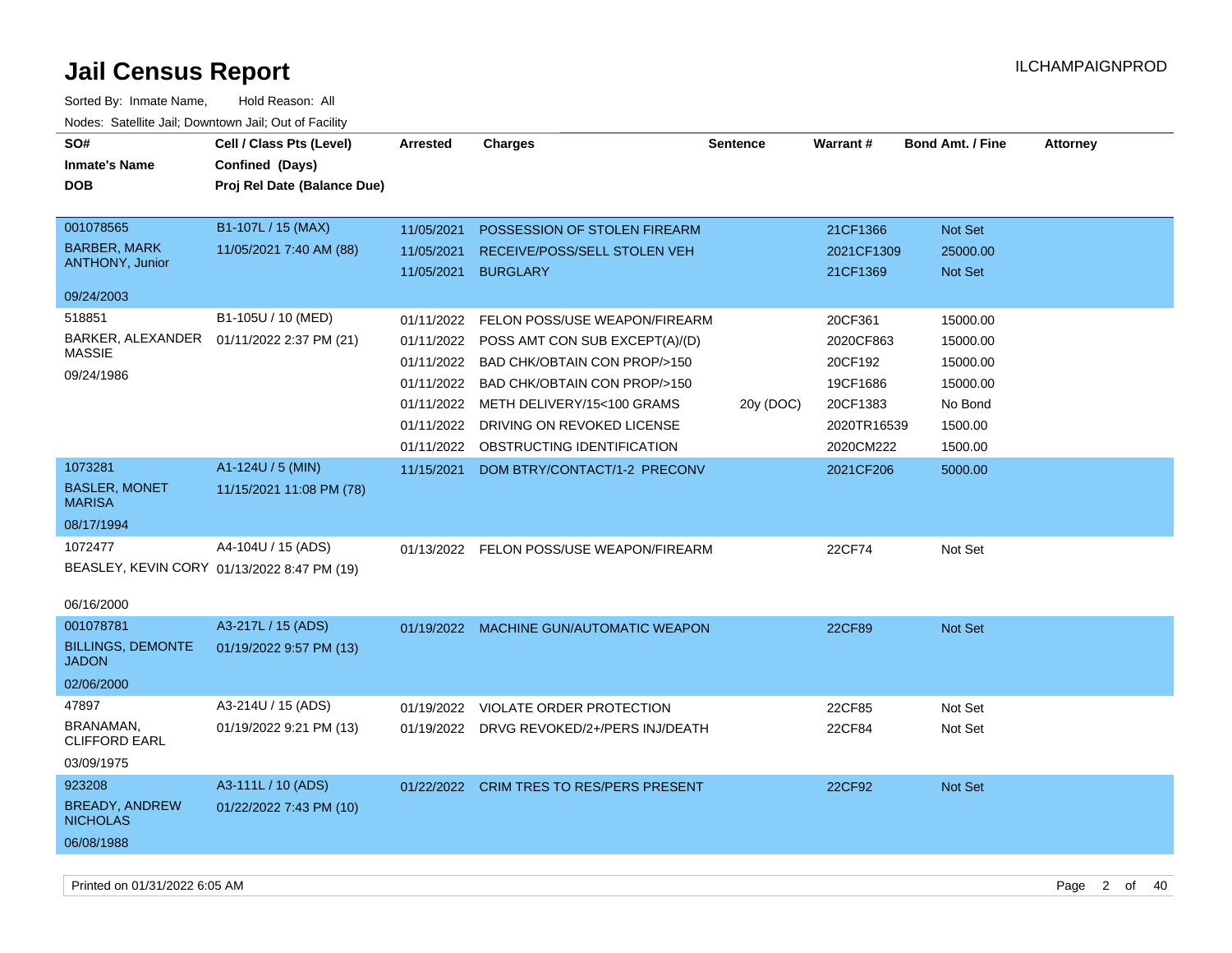| Todoo. Catolino can, Bowritown can, Oat or I domt<br>SO#<br><b>Inmate's Name</b><br><b>DOB</b> | Cell / Class Pts (Level)<br>Confined (Days)<br>Proj Rel Date (Balance Due) | <b>Arrested</b>                        | <b>Charges</b>                                                       | <b>Sentence</b> | <b>Warrant#</b>                    | <b>Bond Amt. / Fine</b>        | <b>Attorney</b> |
|------------------------------------------------------------------------------------------------|----------------------------------------------------------------------------|----------------------------------------|----------------------------------------------------------------------|-----------------|------------------------------------|--------------------------------|-----------------|
| 51247<br><b>BROWN, DANTE</b><br><b>MAURICE</b>                                                 | B1-202U / 10 (MED)<br>04/15/2021 6:24 PM (292)                             | 04/15/2021                             | <b>FELON POSS/USE WEAPON/FIREARM</b>                                 |                 | 21CF411                            | Not Set                        |                 |
| 04/19/1979                                                                                     |                                                                            |                                        |                                                                      |                 |                                    |                                |                 |
| 990921<br><b>BROWN, QUINTIN</b><br><b>MARSHAUN</b>                                             | A3-215L / 15 (ADS)<br>01/20/2022 7:19 PM (12)                              | 01/20/2022                             | MFG/DEL 1<15 GR COCAINE/ANLG<br>01/20/2022 ARMED HABITUAL CRIMINAL   |                 | 19CF369<br>21CF935                 | 25000.00<br>750000.00          |                 |
| 09/26/1991                                                                                     |                                                                            |                                        |                                                                      |                 |                                    |                                |                 |
| 29957<br><b>BROWN, RODNEY</b><br><b>LOUIS</b>                                                  | B4-222L / 15 (MAX)<br>11/13/2021 8:57 PM (80)                              | 11/13/2021<br>11/13/2021               | FELON POSS/USE WEAPON/FIREARM<br>AGG CRIM SX AB/>5 YR OLDER VIC      |                 | 21CF1390<br>2019CF0718             | Not Set<br>250000.00           |                 |
| 01/07/1968                                                                                     |                                                                            |                                        |                                                                      |                 |                                    |                                |                 |
| 001077945<br>BROWN, SIDREA<br><b>RENEIA</b><br>07/23/1992                                      | A1-227U / 10 (MED)<br>11/13/2021 10:49 AM (80)                             | 11/13/2021<br>11/13/2021<br>11/17/2021 | AGG ASLT PEACE OFF/FIRE/ER WRK<br><b>BURGLARY</b><br><b>BURGLARY</b> |                 | 2021CF637<br>2021CF543<br>21CF1264 | 1000.00<br>50000.00<br>1000.00 |                 |
| 981645                                                                                         | A3-117L / 15 (MAX)                                                         | 01/27/2022 MURDER                      |                                                                      |                 | 22CF114                            | 1000000.00                     |                 |
| <b>BRUMFIELD,</b><br><b>JONATHAN EZEKEIL</b>                                                   | 01/27/2022 8:15 PM (5)                                                     |                                        |                                                                      |                 |                                    |                                |                 |
| 08/03/1989                                                                                     |                                                                            |                                        |                                                                      |                 |                                    |                                |                 |
| 001078739<br>BRYANT, JUDITH ANN<br>10/22/1957                                                  | A2-122L / 5 (ADS)<br>01/05/2022 6:36 PM (27)                               | 01/05/2022                             | <b>CRIMINAL TRESPASS BUILDING</b>                                    |                 | 2020CM392                          | 1000.00                        |                 |
| 001077954<br>CALKINS, STEVEN RAY 12/21/2021 6:35 AM (42)                                       | B3-W7-28L / 10 (MED)                                                       | 12/21/2021                             | <b>RESIDENTIAL BURGLARY</b>                                          |                 | 21CF1570                           | Not Set                        |                 |
| 01/01/1992                                                                                     |                                                                            |                                        |                                                                      |                 |                                    |                                |                 |
| 39474                                                                                          | B1-101U / 10 (ADS)                                                         | 07/06/2021                             | MFG/DEL 15<100 GR HEROIN/ANLG                                        |                 | 21CF792                            | Not Set                        |                 |
| CAMPBELL, AARON<br><b>JACOB</b><br>07/18/1974                                                  | 07/06/2021 11:56 PM (210)                                                  |                                        |                                                                      |                 |                                    |                                |                 |
|                                                                                                |                                                                            |                                        |                                                                      |                 |                                    |                                |                 |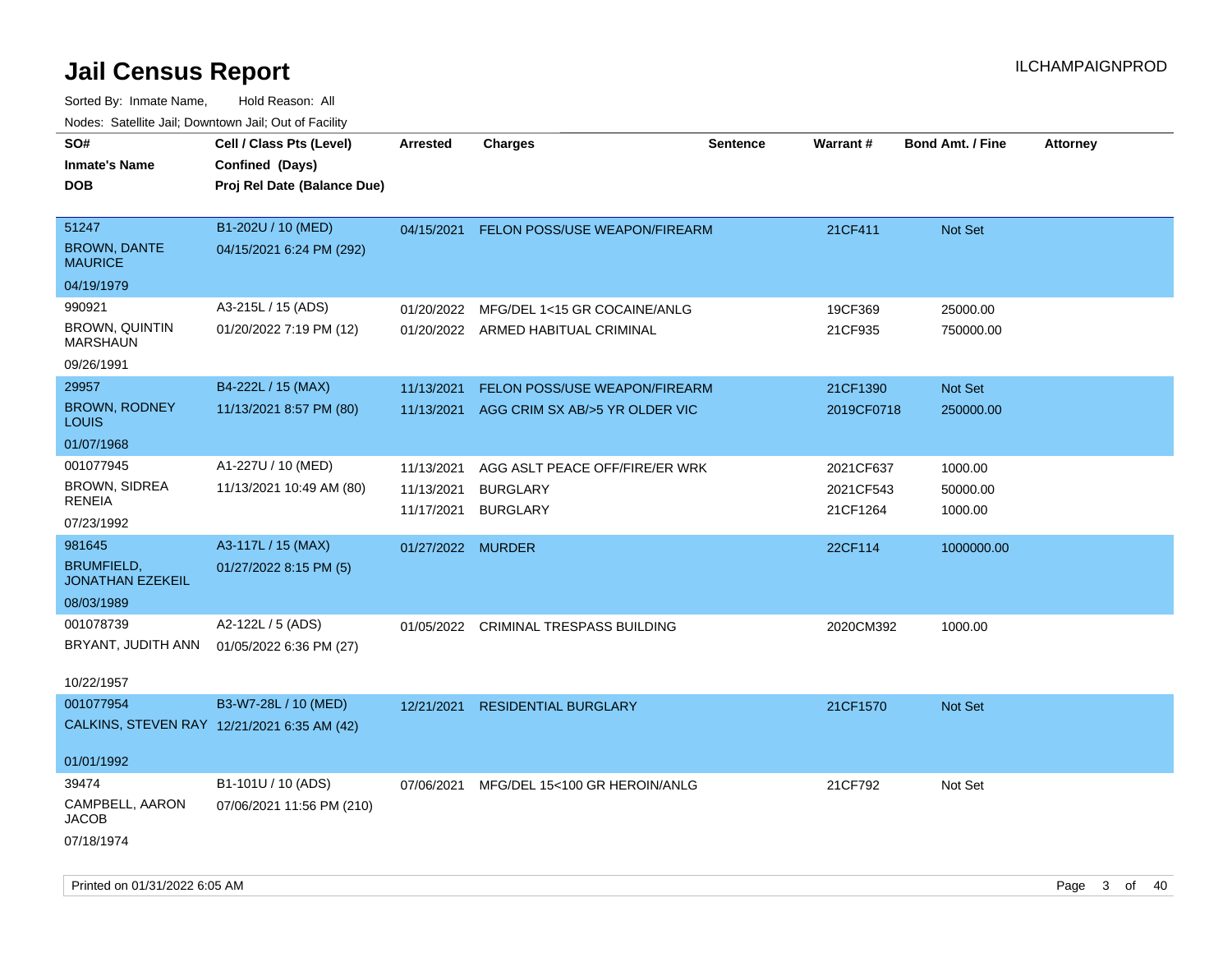Sorted By: Inmate Name, Hold Reason: All Nodes: Satellite Jail; Downtown Jail; Out of Facility

| SO#<br><b>Inmate's Name</b><br><b>DOB</b>              | Cell / Class Pts (Level)<br>Confined (Days)<br>Proj Rel Date (Balance Due) | <b>Arrested</b>                        | <b>Charges</b>                                                                       | Sentence             | <b>Warrant#</b>                  | <b>Bond Amt. / Fine</b>       | <b>Attorney</b> |
|--------------------------------------------------------|----------------------------------------------------------------------------|----------------------------------------|--------------------------------------------------------------------------------------|----------------------|----------------------------------|-------------------------------|-----------------|
| 996275<br>CAMPBELL, JOHNNIE<br>LEE, Third              | <b>BOOKH-3 / 15 (MAX)</b><br>01/29/2022 9:42 AM (3)                        |                                        | 01/29/2022 AGG UUW/PERSON/LOADED FIREARM                                             | 1y (DOC)             | 21CF1398                         | No Bond                       |                 |
| 04/02/1992                                             |                                                                            |                                        |                                                                                      |                      |                                  |                               |                 |
| 1060436<br>CARTER, DERESHEO<br><b>DEWAYNE</b>          | B1-106U / 10 (MED)<br>01/06/2022 8:43 PM (26)                              | 01/06/2022<br>01/06/2022               | AGGRAVATED UNLAWFUL RESTRAINT<br>FELON ESCAPE/PEACE OFFICER                          |                      | 22CF29<br>22CF28                 | Not Set<br>Not Set            |                 |
| 09/10/1991                                             |                                                                            |                                        |                                                                                      |                      |                                  |                               |                 |
| 1029088<br>CHAPPLE, MALIK<br><b>BIANCO</b>             | B1-201U / 10 (MED)<br>12/22/2021 10:02 AM (41)                             | 12/21/2021                             | FELON POSS/USE FIREARM PRIOR                                                         |                      | 21CF1338                         | 250000.00                     |                 |
| 10/25/1994                                             |                                                                            |                                        |                                                                                      |                      |                                  |                               |                 |
| 56241<br>CLARK, DAMON<br><b>GILLMORE</b><br>12/21/1976 | A4-205L / 5 (ADS)<br>01/13/2022 4:36 AM (19)                               |                                        | 01/13/2022 VIOLATE ORDER/PRIOR DOM BTRY                                              |                      | 22CF59                           | Not Set                       |                 |
| 001077485                                              | A1-124L / 15 (MAX)                                                         | 12/21/2021                             | MURDER/INTENT TO KILL/INJURE                                                         |                      | 2021CF1282                       | 1000000.00                    |                 |
| COLBERT, ARIEANA<br><b>FELICIA</b>                     | 12/21/2021 2:08 PM (42)                                                    |                                        |                                                                                      |                      |                                  |                               |                 |
| 12/13/2000                                             |                                                                            |                                        |                                                                                      |                      |                                  |                               |                 |
| 34805<br>11/16/1971                                    | B4-227U / 15 (MAX)<br>CONERLY, KIN JOSEPH 10/01/2021 1:53 AM (123)         | 10/01/2021<br>10/01/2021<br>10/06/2021 | <b>DOMESTIC BATTERY</b><br>ARMED HABITUAL CRIMINAL<br>POSS STOLEN VEHICLE > \$25,000 |                      | 21CF1183<br>21CF1184<br>19CF1786 | Not Set<br>Not Set<br>Not Set |                 |
| 958936                                                 | A2-220L / 10 (ADS)                                                         | 01/11/2022                             | FELON FAIL/RETURN FRM FURLOUGH                                                       |                      | 21CF1351                         | 150000.00                     |                 |
| <b>COWAN, CAPRICE</b><br><b>CASHAY</b>                 | 01/11/2022 7:04 PM (21)                                                    |                                        | 01/12/2022 AGG BATTERY/USE DEADLY WEAPON                                             | 2y/6m (DOC) 18CF1571 |                                  | No Bond                       |                 |
| 07/19/1988                                             |                                                                            |                                        |                                                                                      |                      |                                  |                               |                 |
| 1074319<br>CRAIG, DAVUCCI<br><b>DAVION</b>             | B1-104L / 15 (MAX)<br>10/12/2021 11:36 AM (112)                            | 10/12/2021<br>10/14/2021               | AGGRAVATED CRUELTY TO ANIMALS<br>MURDER                                              |                      | 21CF1238<br>21CF1239             | Not Set<br>Not Set            |                 |
|                                                        |                                                                            |                                        |                                                                                      |                      |                                  |                               |                 |

08/02/2001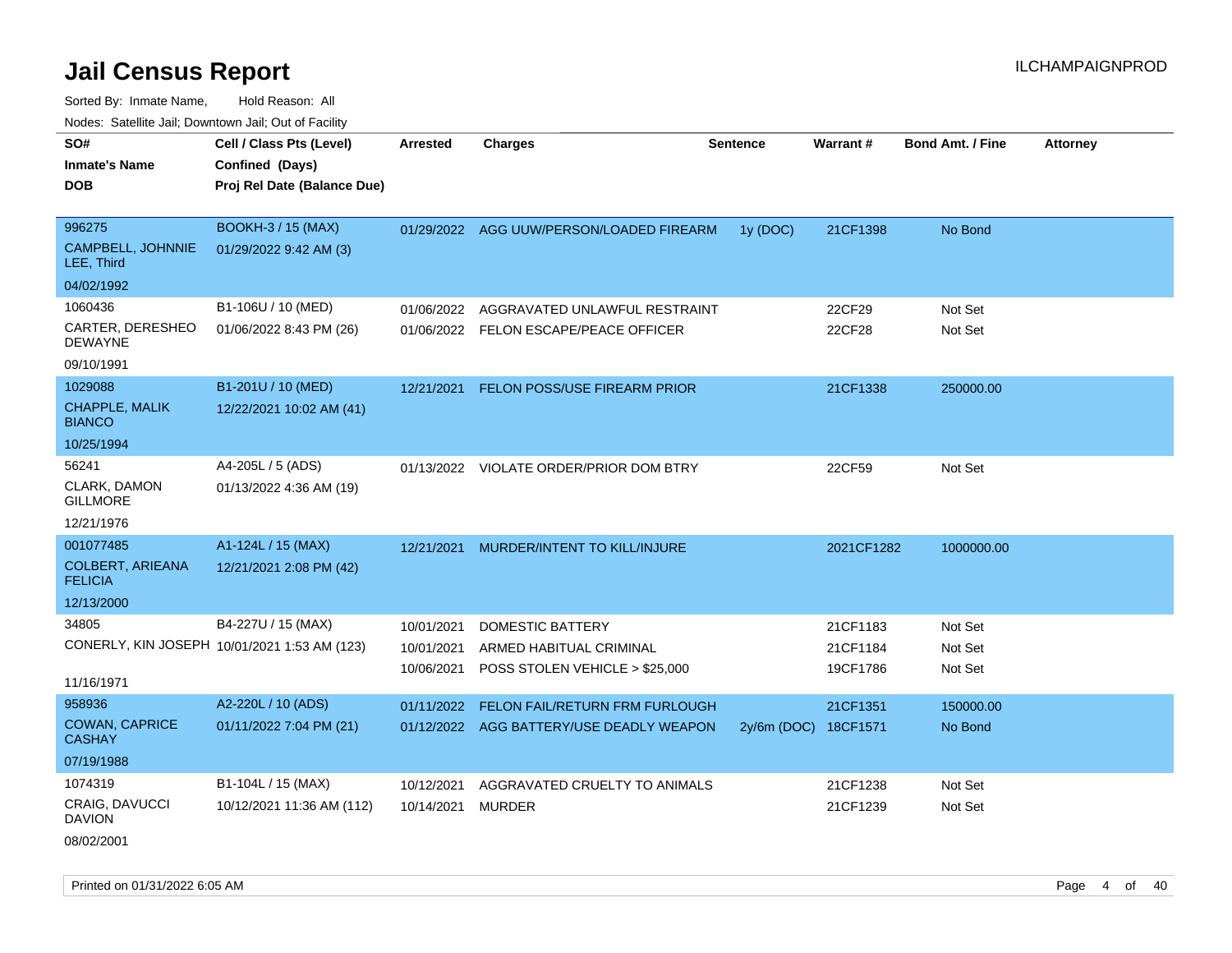Sorted By: Inmate Name, Hold Reason: All Nodes: Satellite Jail; Downtown Jail; Out of Facility

| Noucs. Calcillity sail, Downtown sail, Out of Facility |                             |            |                                         |                 |            |                         |                 |
|--------------------------------------------------------|-----------------------------|------------|-----------------------------------------|-----------------|------------|-------------------------|-----------------|
| SO#                                                    | Cell / Class Pts (Level)    | Arrested   | <b>Charges</b>                          | <b>Sentence</b> | Warrant#   | <b>Bond Amt. / Fine</b> | <b>Attorney</b> |
| <b>Inmate's Name</b>                                   | Confined (Days)             |            |                                         |                 |            |                         |                 |
| DOB.                                                   | Proj Rel Date (Balance Due) |            |                                         |                 |            |                         |                 |
|                                                        |                             |            |                                         |                 |            |                         |                 |
| 001077549                                              | B2-T3-10L / 10 (SPH)        | 12/22/2020 | <b>PRED CRIM SEX ASLT/VICTIM &lt;13</b> |                 | 2020CF1469 | Not Set                 |                 |
| CRISTOBAL-MATEO,<br><b>CRISTOBAL</b>                   | 12/22/2020 1:17 PM (406)    |            |                                         |                 |            |                         |                 |
| 12/02/1988                                             |                             |            |                                         |                 |            |                         |                 |
| 1076848                                                | A4-103L / 15 (ADS)          |            | 01/18/2022 AGG BATTERY/PUBLIC PLACE     |                 | 20CF1491   | No Bond                 |                 |
| <b>CROSS, STEED</b><br><b>GATHON</b>                   | 01/18/2022 4:02 PM (14)     |            |                                         |                 |            |                         |                 |
| 10/11/1974                                             |                             |            |                                         |                 |            |                         |                 |
| 988538                                                 | B1-106L / 10 (MED)          | 12/21/2021 | <b>AGGRAVATED DOMESTIC BATTERY</b>      |                 | 21CF1564   | Not Set                 |                 |
| DAVIDSON, HARLEY<br><b>KYLE SCOTT</b>                  | 12/21/2021 5:45 AM (42)     |            |                                         |                 |            |                         |                 |
| 08/05/1990                                             |                             |            |                                         |                 |            |                         |                 |
| 1023587                                                | B1-203U / 15 (MAX)          | 09/24/2021 | MFG/DEL CANNABIS/2.5-10 GRAMS           |                 | 21CF1155   | Not Set                 |                 |
| DAVIS, MARTIN<br><b>DENNIS</b>                         | 09/24/2021 9:38 PM (130)    | 09/24/2021 | ARMED HABITUAL CRIMINAL                 |                 | 2021-CF681 | 500000.00               |                 |
| 12/02/1994                                             |                             |            |                                         |                 |            |                         |                 |
| 001078538                                              | B1-205L / 10 (MED)          | 10/26/2021 | <b>CRIM SEX ASSAULT/FORCE</b>           |                 | 21CF1301   | Not Set                 |                 |
| DAWKINS, LEN                                           | 10/26/2021 8:18 PM (98)     |            |                                         |                 |            |                         |                 |
| 03/23/1987                                             |                             |            |                                         |                 |            |                         |                 |
| 56972                                                  | B3-W8-32L / 10 (MED)        | 08/30/2021 | POSS STOLEN VEHICLE > \$25,000          |                 | 21CF1044   | Not Set                 |                 |
| DAY, DANIEL JOSEPH                                     | 08/30/2021 3:07 PM (155)    | 09/04/2021 | <b>BURGLARY</b>                         |                 | 21CF1054   | Not Set                 |                 |
|                                                        |                             |            |                                         |                 |            |                         |                 |
| 10/16/1982                                             |                             |            |                                         |                 |            |                         |                 |
| 25659                                                  | B4-125L / 15 (MAX)          | 06/15/2021 | <b>RESIDENTIAL BURGLARY</b>             |                 | 2020CF1218 | 50000.00                |                 |
| DORRIS, LORENZO                                        | 06/15/2021 6:17 AM (231)    | 06/15/2021 | <b>BURGLARY</b>                         |                 | 21CF689    | Not Set                 |                 |
| 07/19/1966                                             |                             |            |                                         |                 |            |                         |                 |
| 1024895                                                | B3-DR / 10 (MED)            | 12/15/2021 | MFG/DEL 100<400 GR COCA/ANLG            |                 | 21CF1535   | Not Set                 |                 |
| EDWARDS, GEORGE<br><b>CORTEZ</b>                       | 12/15/2021 12:26 PM (48)    | 12/15/2021 | <b>AGGRAVATED BATTERY</b>               |                 | 21CF1536   | Not Set                 |                 |

06/19/1994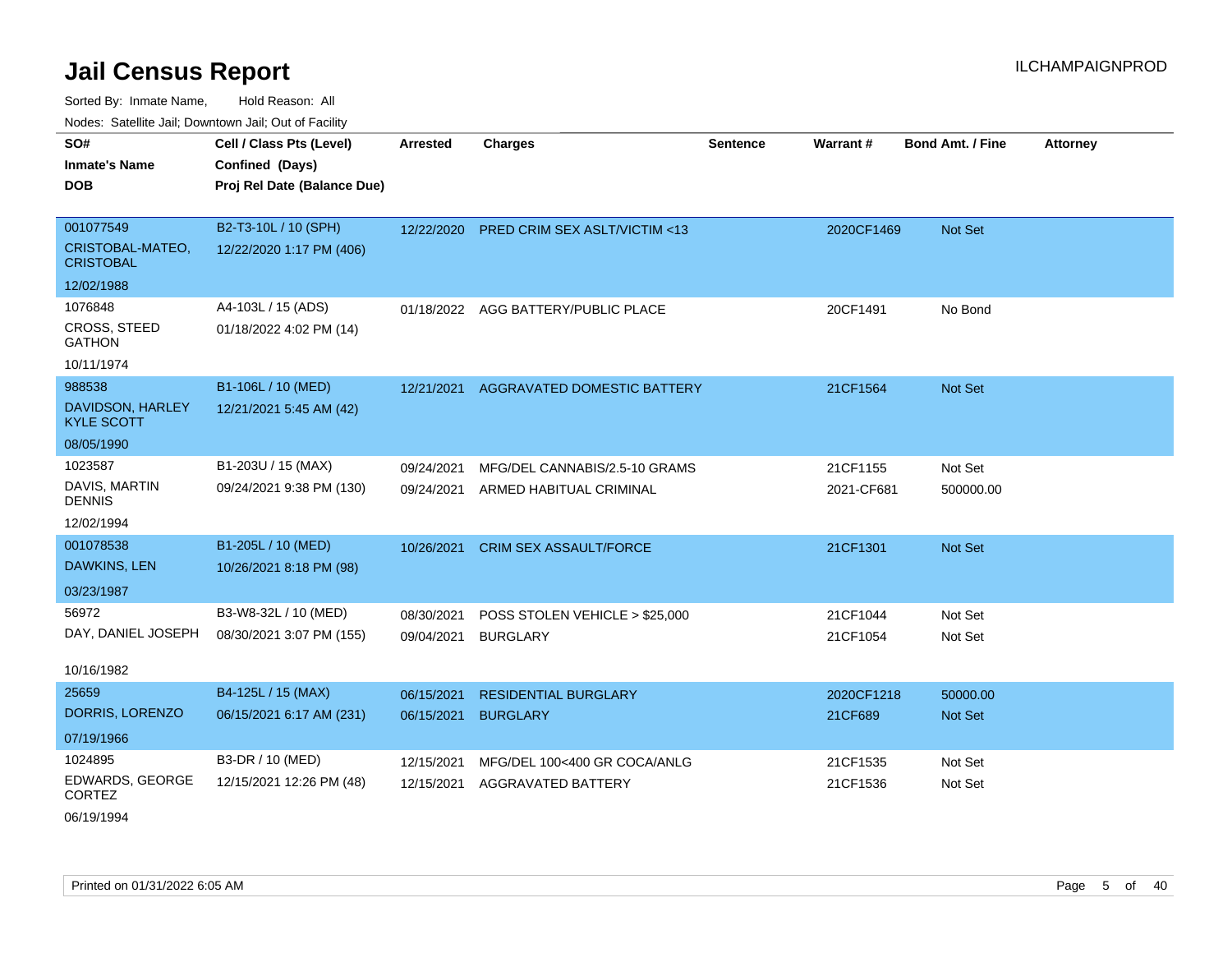Sorted By: Inmate Name, Hold Reason: All

Nodes: Satellite Jail; Downtown Jail; Out of Facility

| roaco. Catolino dall, Downtown dall, Out of Fability |                                             |                 |                                           |                 |             |                         |                 |
|------------------------------------------------------|---------------------------------------------|-----------------|-------------------------------------------|-----------------|-------------|-------------------------|-----------------|
| SO#                                                  | Cell / Class Pts (Level)                    | <b>Arrested</b> | <b>Charges</b>                            | <b>Sentence</b> | Warrant#    | <b>Bond Amt. / Fine</b> | <b>Attorney</b> |
| <b>Inmate's Name</b>                                 | Confined (Days)                             |                 |                                           |                 |             |                         |                 |
| <b>DOB</b>                                           | Proj Rel Date (Balance Due)                 |                 |                                           |                 |             |                         |                 |
|                                                      |                                             |                 |                                           |                 |             |                         |                 |
| 1074720                                              | A4-204L / 15 (ADS)                          |                 | 01/19/2022 PRED CRIM SEX ASLT/VICTIM <13  |                 | 21CF1414    | 500000.00               |                 |
| <b>LEONARDO</b>                                      | ELVIR-REYES, JORGE 01/19/2022 1:43 PM (13)  |                 |                                           |                 |             |                         |                 |
| 06/03/1988                                           |                                             |                 |                                           |                 |             |                         |                 |
| 1069992                                              | A3-116L / 10 (ADS)                          |                 | 01/14/2022 VIO BAIL BOND/CLASS 4 OFFENSE  |                 | 22CM19      | Not Set                 |                 |
| EMBEYA, CRISTAVI<br><b>TSHOMBA</b>                   | 01/14/2022 5:19 PM (18)                     |                 |                                           |                 |             |                         |                 |
| 03/19/1999                                           |                                             |                 |                                           |                 |             |                         |                 |
| 43977                                                | B2-T1-02L / 5 (SPH)                         | 12/20/2021      | AGG FLEEING POLICE/21 MPH OVER            |                 | 21CF1566    | Not Set                 |                 |
| <b>EMKES, DOUGLAS</b><br><b>ALAN</b>                 | 12/20/2021 9:59 AM (43)                     | 12/20/2021      | <b>PAROLE REVOCATION</b>                  |                 |             | No Bond                 |                 |
| 06/08/1959                                           |                                             |                 |                                           |                 |             |                         |                 |
| 987328                                               | A2-121L / 10 (MED)                          | 12/11/2021      | AGG ASLT PEACE OFF/FIRE/ER WRK            |                 | 21CF1515    | Not Set                 |                 |
| ERVIN, DEIDRA ANN<br>RUTH                            | 12/11/2021 8:48 PM (52)                     |                 |                                           |                 |             |                         |                 |
| 04/15/1991                                           |                                             |                 |                                           |                 |             |                         |                 |
| 527081                                               | B3-W6-24L / 10 (MED)                        |                 | 09/06/2021 ARSON/REAL/PERSONAL PROP>\$150 |                 | 2021 CF 797 | 25000.00                |                 |
| FERGUSON,<br><b>CHRISTOPHER</b>                      | 09/06/2021 1:18 PM (148)                    |                 |                                           |                 |             |                         |                 |
| 12/21/1981                                           |                                             |                 |                                           |                 |             |                         |                 |
| 1039744                                              | B4-224U / 15 (MAX)                          | 12/06/2021      | <b>MURDER</b>                             |                 | 20CF959     | 1000000.00              |                 |
| FONVILLE, TREVOY<br><b>JERMAINE</b>                  | 12/06/2021 10:52 AM (57)                    |                 |                                           |                 |             |                         |                 |
| 01/13/1996                                           |                                             |                 |                                           |                 |             |                         |                 |
| 518395                                               | B2-T3-12L / 15 (SPH)                        | 07/07/2020      | <b>CRIMINAL SEXUAL ASSAULT</b>            |                 | 2020-CF735  | 250000.00               |                 |
|                                                      | FRANDLE, MARK RYAN 07/07/2020 3:42 PM (574) |                 |                                           |                 |             |                         |                 |
|                                                      |                                             |                 |                                           |                 |             |                         |                 |
| 09/10/1985                                           |                                             |                 |                                           |                 |             |                         |                 |
| 001077934                                            | A1-125L / 10 (MED)                          | 08/22/2021      | <b>DOMESTIC BATTERY</b>                   |                 | 21 CM 172   | 10000.00                |                 |
| FREED, LOGAN<br><b>SUZANNE</b>                       | 08/22/2021 11:45 PM (163)                   | 08/22/2021      | AGG DUI/ACCIDENT/DEATH                    |                 | 21CF1024    | Not Set                 |                 |
| 08/18/1996                                           |                                             |                 |                                           |                 |             |                         |                 |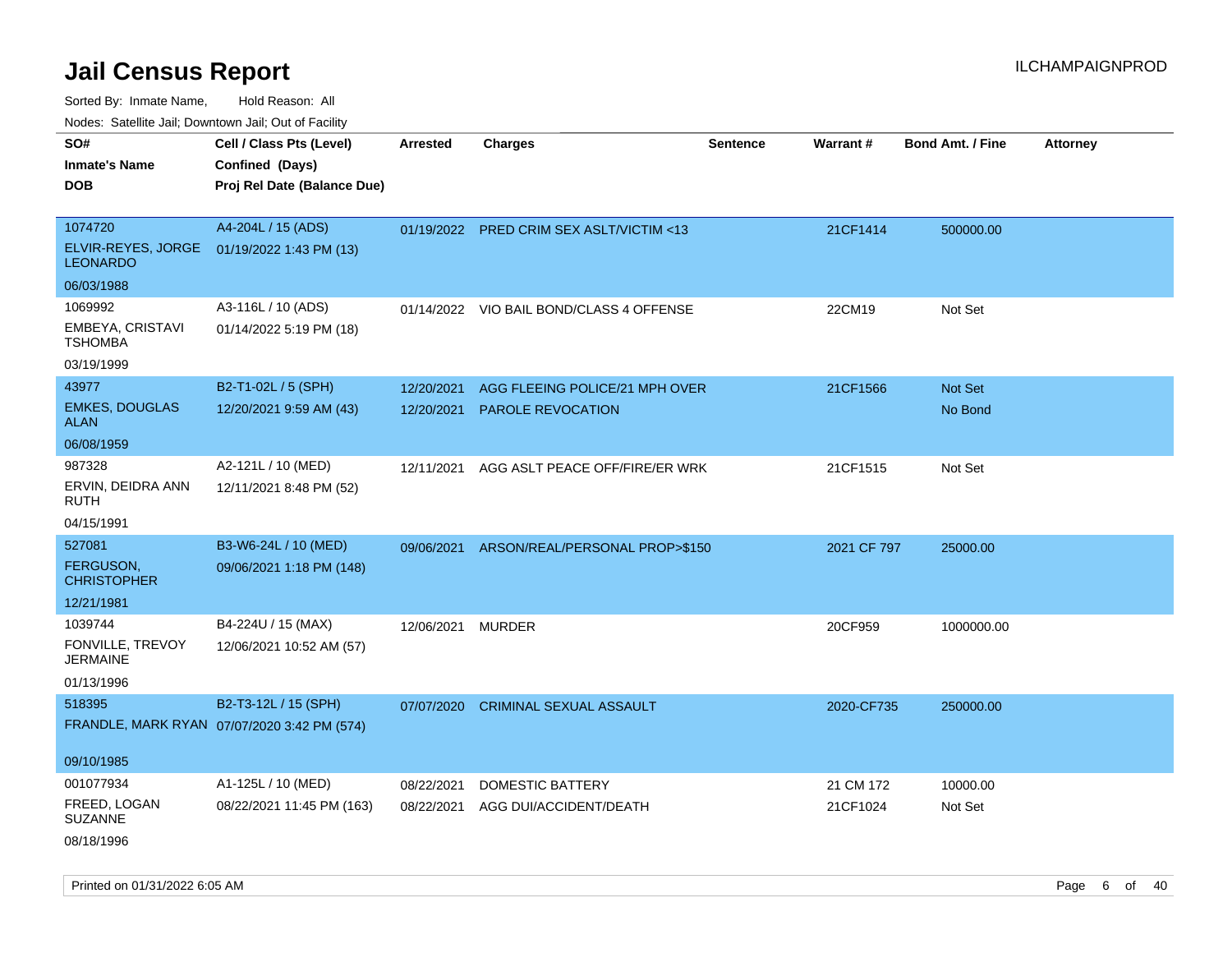|                                      | Nodes: Satellite Jail; Downtown Jail; Out of Facility |                 |                                          |                 |                 |                         |                 |
|--------------------------------------|-------------------------------------------------------|-----------------|------------------------------------------|-----------------|-----------------|-------------------------|-----------------|
| SO#                                  | Cell / Class Pts (Level)                              | <b>Arrested</b> | <b>Charges</b>                           | <b>Sentence</b> | <b>Warrant#</b> | <b>Bond Amt. / Fine</b> | <b>Attorney</b> |
| <b>Inmate's Name</b>                 | Confined (Days)                                       |                 |                                          |                 |                 |                         |                 |
| <b>DOB</b>                           | Proj Rel Date (Balance Due)                           |                 |                                          |                 |                 |                         |                 |
|                                      |                                                       |                 |                                          |                 |                 |                         |                 |
| 001078290                            | A1-125U / 10 (ADS)                                    | 08/19/2021      | MACHINE GUN/AUTO WEAPON/VEH              |                 | 21CF1012        | Not Set                 |                 |
| FREEMAN, ANGEL<br><b>JANILA KAY</b>  | 08/19/2021 1:26 AM (166)                              |                 |                                          |                 |                 |                         |                 |
| 12/25/1995                           |                                                       |                 |                                          |                 |                 |                         |                 |
| 001078780                            | A3-217U / 15 (ADS)                                    |                 | 01/19/2022 FIREARM/FOID INVALID/NOT ELIG |                 | 2CF90           | Not Set                 |                 |
| FULWILEY, KANYE<br><b>TONY</b>       | 01/19/2022 9:39 PM (13)                               |                 |                                          |                 |                 |                         |                 |
| 09/24/2003                           |                                                       |                 |                                          |                 |                 |                         |                 |
| 1068917                              | <b>BOOKH-1 / 5 (MIN)</b>                              |                 | 08/11/2021 VIO ORDER/PRIOR VIO OF ORDER  |                 | 21CF965         | Not Set                 |                 |
| <b>GARCIA, JUAN</b><br><b>CARLOS</b> | 08/11/2021 9:24 PM (174)                              |                 |                                          |                 |                 |                         |                 |
| 10/21/1997                           |                                                       |                 |                                          |                 |                 |                         |                 |
| 001078154                            | B4-121U / 10 (MED)                                    | 01/09/2022      | DRVG UNDER INFLU OF ALCOHOL              |                 | 2021 DT 182     | 5000.00                 |                 |
| GENTRY, DAMON<br><b>LIONEL</b>       | 01/09/2022 4:41 PM (23)                               |                 | 01/09/2022 AGG DOMESTIC BATTERY/STRANGLE |                 | 2021 CF 1396    | 50000.00                |                 |
| 12/25/1971                           |                                                       |                 |                                          |                 |                 |                         |                 |
| 001078806                            | <b>BOOKH-3 / 10 (MED)</b>                             | 01/30/2022      | <b>AGGRAVATED BATTERY</b>                |                 | 2022CFAWOW      | <b>Not Set</b>          |                 |
| <b>GIBBS, COLE ALLEN</b>             | 01/30/2022 8:21 PM (2)                                | 01/30/2022      | <b>RECKLESS DRIVING</b>                  |                 | 2022TRAWOW      | <b>Not Set</b>          |                 |
|                                      |                                                       |                 |                                          |                 |                 |                         |                 |
| 05/03/2003                           |                                                       |                 |                                          |                 |                 |                         |                 |
| 001078633                            | B2-DR / 25 (SPH)                                      | 12/01/2021      | PRED CRIM SEX ASLT/VICTIM <13            |                 | 21CF1416        | 250000.00               |                 |
| GONZALEZ-GUILLEN.<br><b>EDWARD</b>   | 12/01/2021 12:08 PM (62)                              |                 |                                          |                 |                 |                         |                 |
| 08/25/2002                           |                                                       |                 |                                          |                 |                 |                         |                 |
| 65766                                | <b>BOOKH-7 / 10 (MED)</b>                             |                 | 01/30/2022 BURGLARY                      |                 | 2022CFAWOW      | <b>Not Set</b>          |                 |
| <b>GRAY, SAMMIE LEE</b>              | 01/30/2022 3:48 AM (2)                                |                 |                                          |                 |                 |                         |                 |
| 06/01/1963                           |                                                       |                 |                                          |                 |                 |                         |                 |
| 001078607                            | B4-221L / 15 (MAX)                                    | 11/22/2021      | FELON POSS/USE FIREARM/PAROLE            |                 | 21CF1437        | Not Set                 |                 |
| GRAY, WILLIAM<br>DA'VON              | 11/22/2021 2:57 PM (71)                               | 11/22/2021      | ATTEMPT (FIRST DEGREE MURDER)            |                 | 21CF1435        | Not Set                 |                 |
| 04/18/1984                           |                                                       |                 |                                          |                 |                 |                         |                 |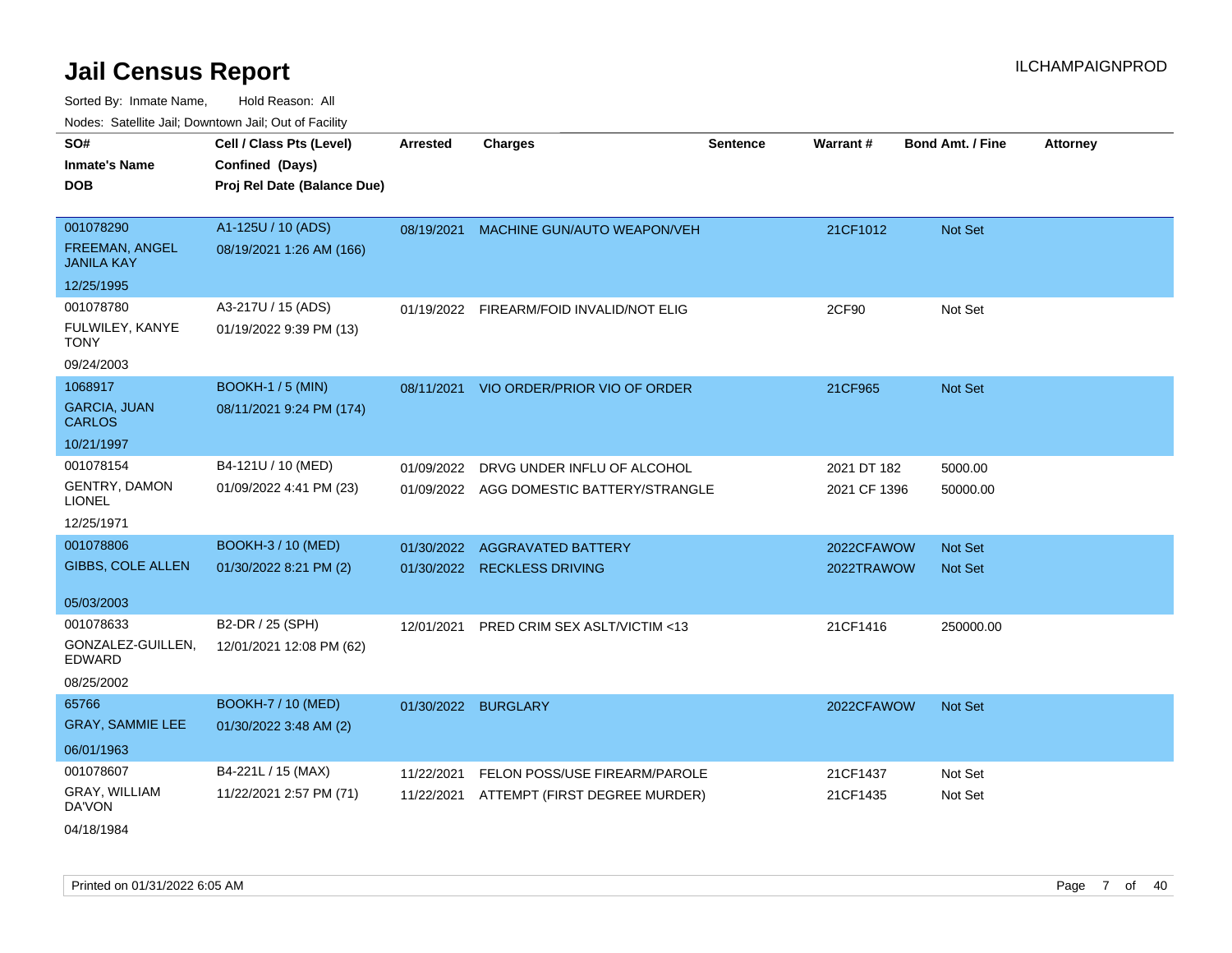| SO#<br><b>Inmate's Name</b><br><b>DOB</b>                      | Cell / Class Pts (Level)<br>Confined (Days)<br>Proj Rel Date (Balance Due) | <b>Arrested</b>                                                    | <b>Charges</b>                                                                                                                           | <b>Sentence</b> | <b>Warrant#</b>                                          | <b>Bond Amt. / Fine</b>                             | <b>Attorney</b> |
|----------------------------------------------------------------|----------------------------------------------------------------------------|--------------------------------------------------------------------|------------------------------------------------------------------------------------------------------------------------------------------|-----------------|----------------------------------------------------------|-----------------------------------------------------|-----------------|
| 56342<br><b>GRIFFIN, NATHAN</b><br><b>EUGENE</b><br>02/24/1969 | B1-206L / 10 (MED)<br>10/21/2021 4:20 PM (103)                             | 10/21/2021<br>10/21/2021<br>10/21/2021                             | THEFT CONTROL INTENT <\$500<br>DRIVING ON REVOKED LICENSE<br><b>ARMED HABITUAL CRIMINAL</b>                                              |                 | 17CF1451<br>20TR1979<br>21CF1279                         | 10000.00<br>3000.00<br>Not Set                      |                 |
| 987254<br>HAYES, CARL DONJO<br>03/02/1963                      | A3-115L / 10 (ADS)<br>01/12/2022 5:20 PM (20)                              | 01/12/2022                                                         | DOMESTIC BATTERY/OTHER PRIOR                                                                                                             | 6y (DOC)        | 20CF356                                                  | No Bond                                             |                 |
| 001078488<br>HERNANDEZ-LOPEZ,<br><b>ERNESTO</b><br>11/28/1975  | B2-DR / 15 (SPH)<br>10/14/2021 3:15 PM (110)                               | 10/14/2021<br>10/14/2021                                           | <b>PRED CRIM SEX ASLT/VICTIM &lt;13</b><br><b>FUGITIVE FROM JUSTICE</b>                                                                  |                 | 21CF1232<br>21CF1246                                     | 500000.00<br><b>Not Set</b>                         |                 |
| 975293<br>HILL, JACOB MILES<br>02/06/1988                      | B2-T4-14L / 10 (SPH)<br>07/21/2021 8:43 PM (195)                           | 07/21/2021<br>07/21/2021<br>07/25/2021<br>08/18/2021<br>09/09/2021 | <b>STALKING</b><br>VIO ORDER/PRIOR VIO OF ORDER<br><b>PAROLE REVOCATION</b><br>HARASS WITNESS/FAMILY MBR/REP<br>AGG STALKING/BODILY HARM |                 | 2021CF863<br>21CF914<br>CH2104646<br>21CF992<br>21CF1073 | Not Set<br>No Bond<br>Not Set<br>Not Set<br>Not Set |                 |
| 48471<br>HILL, RAMESH<br><b>JERMAINE</b><br>12/11/1978         | B1-207L / 15 (MAX)<br>08/08/2021 4:45 AM (177)                             | 08/08/2021                                                         | AGG BATTERY/DISCHARGE FIREARM                                                                                                            |                 | 21CF946                                                  | Not Set                                             |                 |
| 980939<br>HILL, XAVIER<br><b>LENSHAUN</b><br>06/18/1988        | BOOKH-7 / 10 (MED)<br>01/30/2022 3:51 AM (2)                               | 01/30/2022<br>01/30/2022<br>01/30/2022                             | <b>RESIDENTIAL BURGLARY</b><br>OBSTRUCT JUST/DESTROY EVIDENCE<br><b>VIOLATE SEX OFFENDER REGIS</b>                                       |                 | 22CFAWOW                                                 | No Bond<br>No Bond<br>No Bond                       |                 |
| 1043704<br>HOUSTON, STEVEN<br><b>CORDELL</b><br>01/24/1989     | B4-223L / 15 (MAX)<br>07/13/2021 5:56 AM (203)                             | 07/13/2021                                                         | ARMED ROBBERY/ARMED W/FIREARM                                                                                                            | 12y (DOC)       | 21CF815                                                  | <b>Not Set</b>                                      |                 |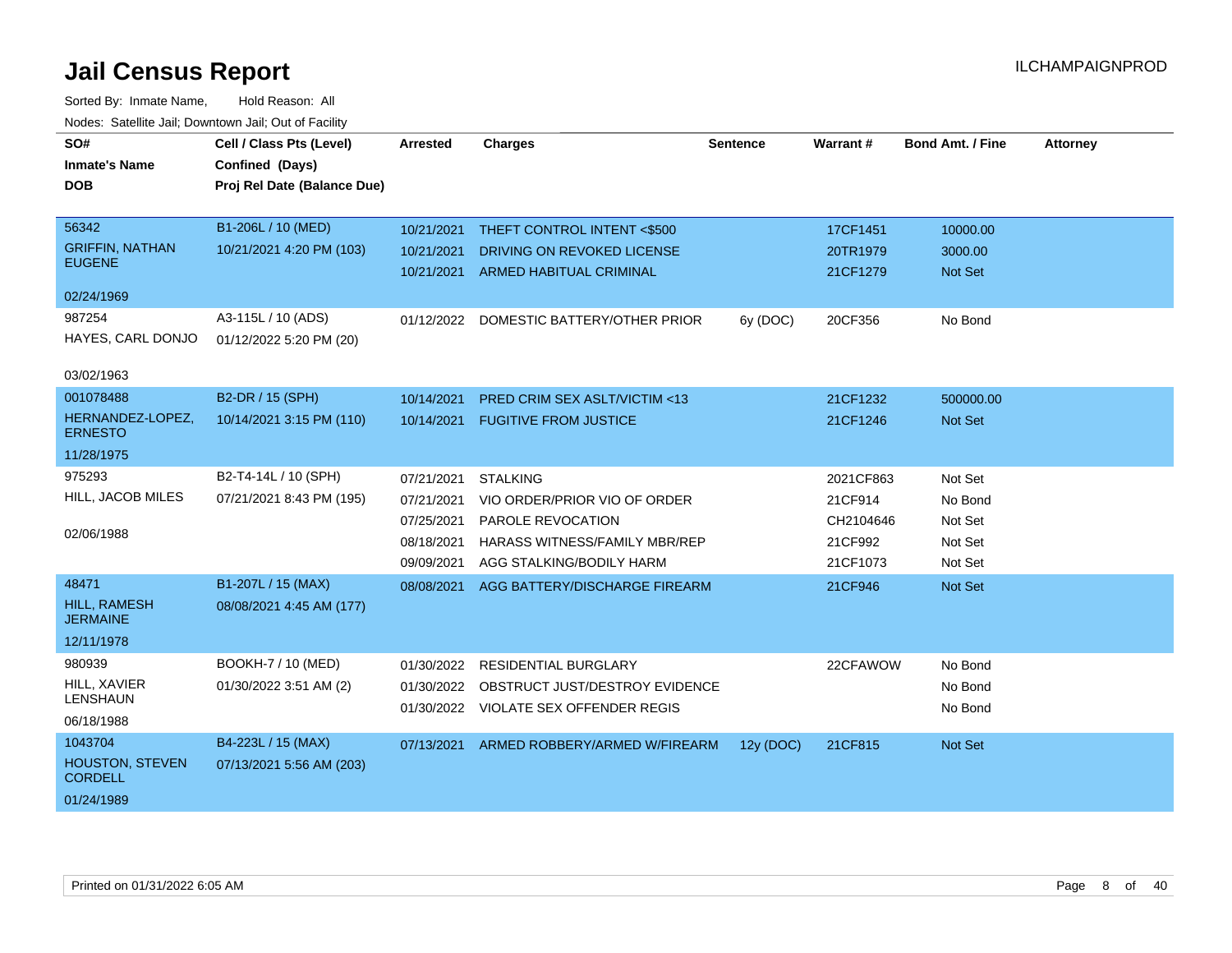Sorted By: Inmate Name, Hold Reason: All Nodes: Satellite Jail; Downtown Jail; Out of Facility

|                                                    | vouco. Catolino cali, Downtown cali, Out of Fability |                  |                                            |                 |                 |                         |                 |
|----------------------------------------------------|------------------------------------------------------|------------------|--------------------------------------------|-----------------|-----------------|-------------------------|-----------------|
| SO#                                                | Cell / Class Pts (Level)                             | Arrested         | <b>Charges</b>                             | <b>Sentence</b> | <b>Warrant#</b> | <b>Bond Amt. / Fine</b> | <b>Attorney</b> |
| <b>Inmate's Name</b>                               | Confined (Days)                                      |                  |                                            |                 |                 |                         |                 |
| <b>DOB</b>                                         | Proj Rel Date (Balance Due)                          |                  |                                            |                 |                 |                         |                 |
|                                                    |                                                      |                  |                                            |                 |                 |                         |                 |
| 999198                                             | B4-226L / 15 (MAX)                                   | 11/30/2021       | FELON POSS/USE FIREARM PRIOR               |                 | 21CF1377        | 500000.00               |                 |
| <b>HOWARD, BRION LIN</b>                           | 11/30/2021 10:41 AM (63)                             |                  |                                            |                 |                 |                         |                 |
| 06/10/1992                                         |                                                      |                  |                                            |                 |                 |                         |                 |
| 1061996                                            | A1-225L / 5 (MIN)                                    | 10/30/2021       | DRVG UNDER INFLUENCE OF DRUG               |                 |                 | No Bond                 |                 |
| HUBBARD, REBEKIAH                                  | 10/30/2021 1:37 PM (94)                              | 10/30/2021       | RETAIL THEFT/DISP MERCH/<\$300             |                 | 2018CF1302      | 20000.00                |                 |
| DIONA                                              |                                                      | 10/31/2021       | USE FORGED CR/DEBIT CARD/<\$300            | 2y (DOC)        |                 | No Bond                 |                 |
| 04/08/1998                                         | 1/26/2022 (0.00)                                     |                  |                                            |                 |                 |                         |                 |
| 953555                                             | B4-122L / 15 (MAX)                                   | 03/10/2021       | <b>CRIM TRESPASS TO RESIDENCE</b>          |                 | 21CF272         | Not Set                 |                 |
| HUNT, TAVARIS EARL                                 | 03/10/2021 4:58 AM (328)                             | 04/14/2021       | AGG FLEEING POLICE/21 MPH OVER             | 3y (DOC)        | 2020CF94        | 10000.00                |                 |
|                                                    |                                                      |                  |                                            |                 |                 |                         |                 |
| 12/29/1987                                         |                                                      |                  |                                            |                 |                 |                         |                 |
| 518711                                             | <b>BOOKH-3 / 5 (MIN)</b>                             | 01/30/2022 THEFT |                                            |                 | 2022CFAWOW      | Not Set                 |                 |
| <b>INGERSON, LUCUS</b>                             | 01/30/2022 4:57 PM (2)                               |                  | 01/30/2022 THFT/TRANS MERCH/<\$300/PRECONV |                 | 2019CF000767    | 7500.00                 |                 |
| JAMES                                              |                                                      | 01/30/2022       | <b>FUGITIVE FROM JUSTICE</b>               |                 | 2022CFAWOW      | No Bond                 |                 |
| 09/16/1979                                         |                                                      |                  |                                            |                 |                 |                         |                 |
| 38993                                              | B4-126L / 15 (MAX)                                   | 02/13/2021       | ATTEMPT (FIRST DEGREE MURDER)              |                 | 21CF181         | Not Set                 |                 |
| <b>JACKSON, LAMONT</b><br><b>JEREMIE</b>           | 02/13/2021 7:45 AM (353)                             |                  |                                            |                 |                 |                         |                 |
| 07/31/1973                                         |                                                      |                  |                                            |                 |                 |                         |                 |
| 001078689                                          | B1-201L / 15 (MAX)                                   | 12/17/2021       | FIREARM/FOID INVALID/NOT ELIG              |                 | 21CF1551        | No Bond                 |                 |
| <b>JACKSON, PRENTISS</b><br><b>MANSION DEWAYNE</b> | 12/18/2021 12:39 AM (45)                             | 12/17/2021       | POSS STOLEN VEHICLE > \$25,000             |                 | 21JD37          | Not Set                 |                 |
| 09/02/2003                                         | 1/30/2022 (0.00)                                     |                  |                                            |                 |                 |                         |                 |
| 001077487                                          | B3-W8-30L / 10 (MED)                                 | 12/03/2020       | <b>FELON POSS/USE WEAPON/FIREARM</b>       |                 | 20CF1377        | Not Set                 |                 |
| <b>JACKSON, TERRELL</b><br><b>DANDRE</b>           | 12/03/2020 10:18 AM (425)                            | 11/09/2021       | AGG DISCHARGE FIREARM/OCC VEH              |                 | 21CR0331401     | No Bond                 |                 |
| 08/11/1990                                         |                                                      |                  |                                            |                 |                 |                         |                 |
| 001077864                                          | B1-103L / 15 (MAX)                                   | 04/18/2021       | FELON POSS/USE WEAPON/FIREARM              |                 | 21CF428         | Not Set                 |                 |
| D                                                  | JAMERSON, ANTHONY 04/18/2021 7:21 PM (289)           |                  |                                            |                 |                 |                         |                 |

01/26/1990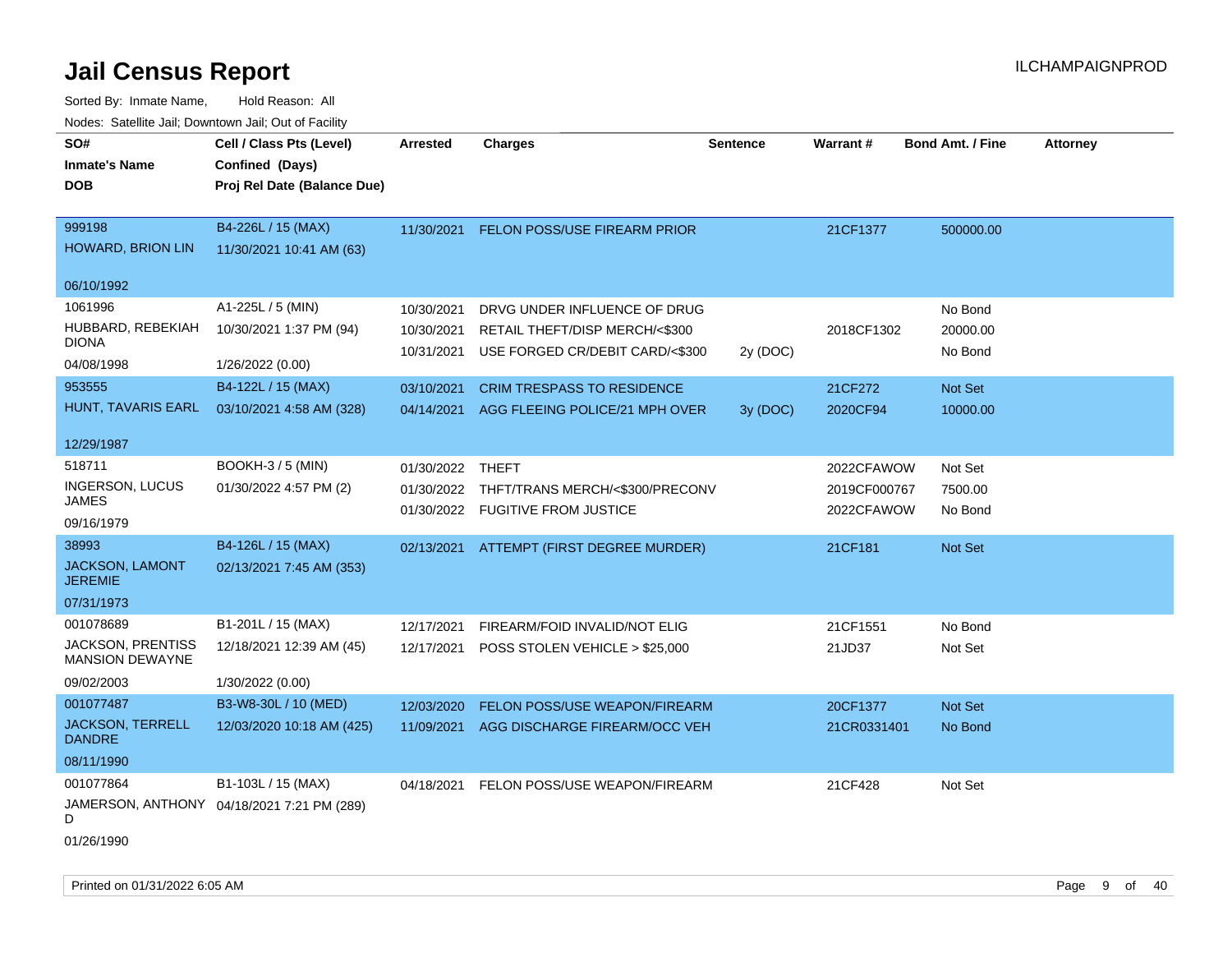| 10000. Catolino can, Domntonn can, Oat or I domt      |                                                                            |                                        |                                                                                      |                 |                                   |                                             |                 |
|-------------------------------------------------------|----------------------------------------------------------------------------|----------------------------------------|--------------------------------------------------------------------------------------|-----------------|-----------------------------------|---------------------------------------------|-----------------|
| SO#<br><b>Inmate's Name</b><br>DOB                    | Cell / Class Pts (Level)<br>Confined (Days)<br>Proj Rel Date (Balance Due) | <b>Arrested</b>                        | <b>Charges</b>                                                                       | <b>Sentence</b> | <b>Warrant#</b>                   | <b>Bond Amt. / Fine</b>                     | <b>Attorney</b> |
| 63110<br>JAMES, DOMINIQUE<br>JULIUS                   | <b>BOOKH-7 / 15 (MAX)</b><br>01/29/2022 5:48 PM (3)                        |                                        | 01/29/2022 CRIM DMG TO PROP \$500-10K                                                |                 | 2021CF001548                      | 5000.00                                     |                 |
| 03/04/1983                                            |                                                                            |                                        |                                                                                      |                 |                                   |                                             |                 |
| 001078703<br>JOHNS, SHANIQUH<br>THERESA<br>04/03/1992 | A2-223U / 15 (ADS)<br>12/22/2021 6:41 AM (41)                              | 12/20/2021                             | MURDER/INTENT TO KILL/INJURE                                                         |                 | 21CF1574                          | Not Set                                     |                 |
| 001078788                                             | A4-207U / 5 (ADS)                                                          |                                        | 01/21/2022 AGGRAVATED BATTERY                                                        |                 | 22CF93                            | <b>Not Set</b>                              |                 |
|                                                       | JOHNSON, BRENTON Z 01/21/2022 8:33 PM (11)                                 |                                        |                                                                                      |                 |                                   |                                             |                 |
| 08/07/1987                                            |                                                                            |                                        |                                                                                      |                 |                                   |                                             |                 |
| 001078807<br>JOHNSON,<br>CHRISTOPHER                  | BOOKH-3 / 10 (MED)<br>01/30/2022 9:16 PM (2)                               |                                        | 01/30/2022 AGGRAVATED DOMESTIC BATTERY                                               |                 | 2022CFAWOW                        | Not Set                                     |                 |
| 10/25/1986                                            |                                                                            |                                        |                                                                                      |                 |                                   |                                             |                 |
| 1071536<br>JOHNSON, ZACHERY<br>EDWARD<br>10/30/1987   | B4-127L / 15 (MED)<br>06/17/2021 2:00 AM (229)                             | 06/17/2021                             | UNLAWFUL RESTRAINT                                                                   | 2y (DOC)        | 21CF702                           | <b>Not Set</b>                              |                 |
| 001078645<br>JONES, KELVIN<br>KHYRIC<br>02/27/2001    | B4-222U / 10 (MED)<br>12/02/2021 6:56 PM (61)                              | 12/02/2021                             | AGG DISCHARGE FIREARM                                                                |                 | 21CF1478                          | No Bond                                     |                 |
| 956822<br>JONES, MARIO<br>NATHANIEL<br>10/27/1987     | B1-205U / 15 (MAX)<br>11/25/2021 10:37 AM (68)                             | 11/25/2021<br>11/25/2021<br>11/25/2021 | AGGRAVATED DOMESTIC BATTERY<br><b>PAROLE REVOCATION</b><br><b>UNLAWFUL RESTRAINT</b> |                 | 21CF1442<br>CH2106361<br>21CF1443 | <b>Not Set</b><br>No Bond<br><b>Not Set</b> |                 |
| 1008468<br>JONES, MARTEZ<br>LAMONTE<br>06/22/1993     | B4-226U / 10 (MED)<br>12/01/2021 1:28 PM (62)                              | 12/01/2021<br>12/01/2021<br>12/02/2021 | FELON POSS/USE WEAPON/FIREARM<br>VIO BAIL BOND/FAMILY MEMBER<br>PROBATION VIOLATION  |                 | 21CF1472<br>22CM9<br>20CF1151     | Not Set<br>Not Set<br>Not Set               |                 |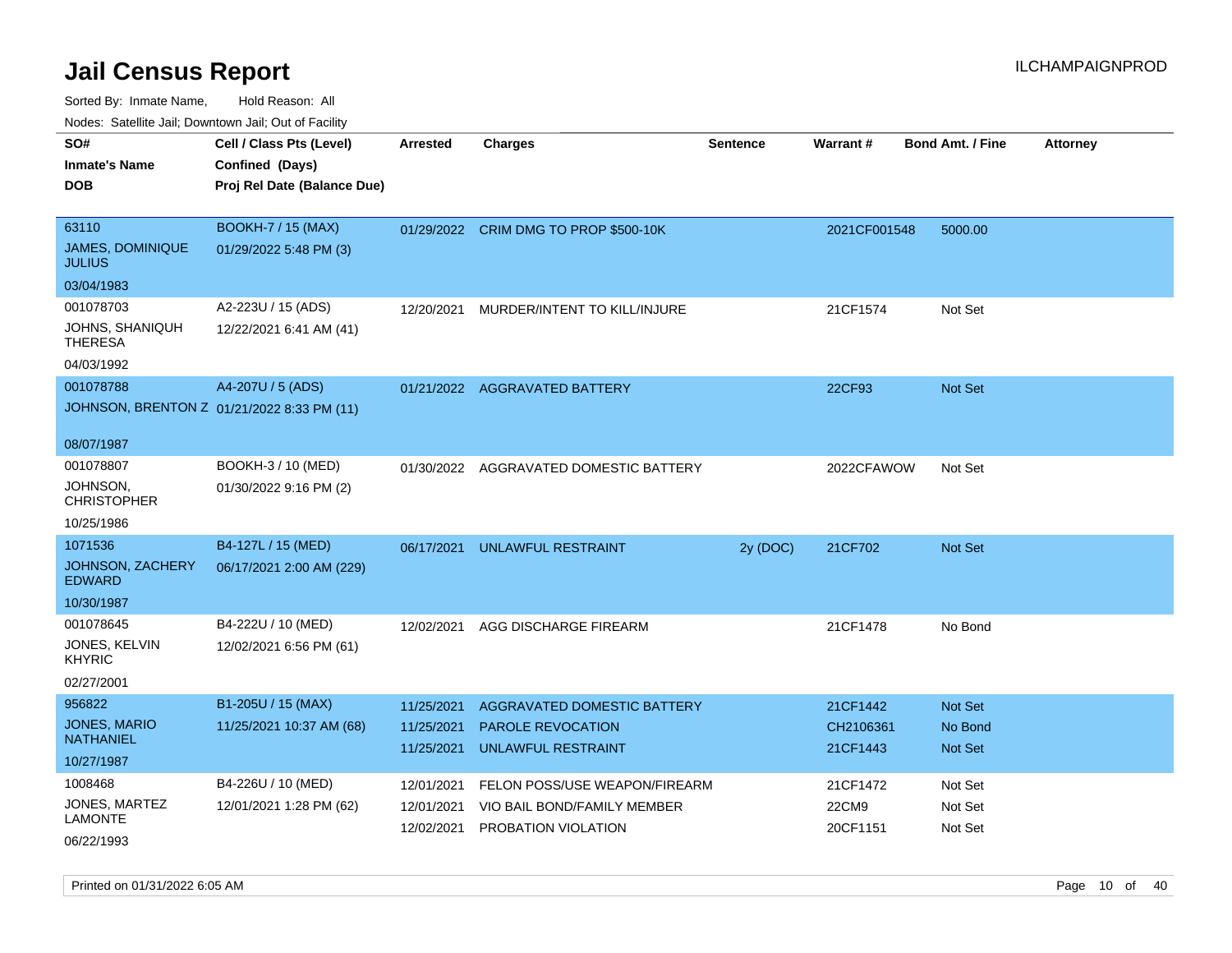| roaco. Oatomto dan, Downtown dan, Oat or Fability |                                            |                 |                                          |                 |              |                         |                 |
|---------------------------------------------------|--------------------------------------------|-----------------|------------------------------------------|-----------------|--------------|-------------------------|-----------------|
| SO#                                               | Cell / Class Pts (Level)                   | <b>Arrested</b> | <b>Charges</b>                           | <b>Sentence</b> | Warrant#     | <b>Bond Amt. / Fine</b> | <b>Attorney</b> |
| <b>Inmate's Name</b>                              | Confined (Days)                            |                 |                                          |                 |              |                         |                 |
| <b>DOB</b>                                        | Proj Rel Date (Balance Due)                |                 |                                          |                 |              |                         |                 |
|                                                   |                                            |                 |                                          |                 |              |                         |                 |
| 506244                                            | B1-204L / 15 (MAX)                         |                 | 07/15/2021 ARMED ROBBERY/ARMED W/FIREARM |                 | 2021CF791    | 250000.00               |                 |
| JOSLIN, JASON LEE                                 | 07/15/2021 4:38 AM (201)                   |                 |                                          |                 |              |                         |                 |
|                                                   |                                            |                 |                                          |                 |              |                         |                 |
| 12/22/1985                                        |                                            |                 |                                          |                 |              |                         |                 |
| 66662                                             | B3-W5-20L / 10 (MED)                       | 12/05/2021      | POSS AMT CON SUB EXCEPT(A)/(D)           | 2y (DOC)        | 18CF597      | 200000.00               |                 |
| KINTNER, WESLEY J                                 | 12/05/2021 1:57 PM (58)                    |                 |                                          |                 |              |                         |                 |
|                                                   |                                            |                 |                                          |                 |              |                         |                 |
| 04/15/1986                                        |                                            |                 |                                          |                 |              |                         |                 |
| 001078693                                         | B3-W4-14L / 5 (MIN)                        | 12/19/2021      | RECEIVE/POSS/SELL STOLEN VEH             |                 | 21CF1555     | Not Set                 |                 |
|                                                   | LARGE, JOSHUA DALE 12/19/2021 4:54 AM (44) | 12/19/2021      | <b>RETAIL THEFT</b>                      |                 | 2021CM216    | 5000.00                 |                 |
|                                                   |                                            | 12/19/2021      | <b>RETAIL THEFT</b>                      |                 | 20CF422      | 20000.00                |                 |
| 10/27/1985                                        |                                            |                 |                                          |                 |              |                         |                 |
| 1070011                                           | B4-124U / 15 (MAX)                         | 08/03/2021      | AGG DISCH FIREARM/1ST AID PERS           |                 | 21CF929      | Not Set                 |                 |
| LAWS, WILLIAM<br>ZARAK, Third                     | 08/03/2021 3:53 PM (182)                   |                 |                                          |                 |              |                         |                 |
|                                                   |                                            |                 |                                          |                 |              |                         |                 |
| 07/06/1999                                        |                                            |                 |                                          |                 |              |                         |                 |
| 001078797                                         | <b>BOOKH-6 / 5 (MIN)</b>                   |                 | 01/26/2022 VIO STALKING NO CONTACT ORDER |                 | 22CM31       | Not Set                 |                 |
| LEVIN, DANIEL DAVID                               | 01/26/2022 3:00 PM (6)                     |                 |                                          |                 |              |                         |                 |
| 08/08/1984                                        |                                            |                 |                                          |                 |              |                         |                 |
| 548089                                            | B1-204U / 15 (MAX)                         |                 |                                          |                 |              |                         |                 |
| LEWIS, LAWRENCE                                   |                                            | 12/04/2020      | ATTEMPT (FIRST DEGREE MURDER)            |                 | 20CF1378     | Not Set                 |                 |
| PAUL, Third                                       | 12/04/2020 4:42 AM (424)                   | 12/04/2020      | METH DELIVERY/100<400 GRAMS              |                 | 20CF1481     | Not Set                 |                 |
| 02/08/1993                                        |                                            | 12/04/2020      | AGG DOMESTIC BATTERY/STRANGLE            |                 | 18CF1507     | 10000.00                |                 |
| 001077524                                         | B2-DR / 10 (SPH)                           | 12/14/2020      | AGG BATTERY/JUDGE/EMT                    |                 | 2020-CF-1212 | 10000.00                |                 |
| LEWIS, TREVOR                                     | 12/14/2020 5:16 PM (414)                   | 12/14/2020      | <b>RESIDENTIAL ARSON</b>                 |                 | 2020-CF-1388 | 150000.00               |                 |
| <b>DANIEL</b>                                     |                                            | 12/14/2020      | AGG BATTERY/PUBLIC PLACE                 |                 | 2020-CF-1231 | 50000.00                |                 |
| 06/03/2002                                        |                                            |                 | AGG BATTERY/PEACE OFFICER                |                 | 2020-CF-1211 |                         |                 |
|                                                   |                                            | 12/14/2020      |                                          |                 |              | 10000.00                |                 |
| 63639                                             | <b>BOOKH-3 / 5 (MIN)</b>                   |                 | 01/28/2022 ESC OF FELON FROM PENAL INST  |                 | 2022CF110    | No Bond                 |                 |
| LINDSEY, ANTHONY<br><b>MARTEZ</b>                 | 01/28/2022 10:06 PM (4)                    |                 |                                          |                 |              |                         |                 |
| 03/18/1985                                        |                                            |                 |                                          |                 |              |                         |                 |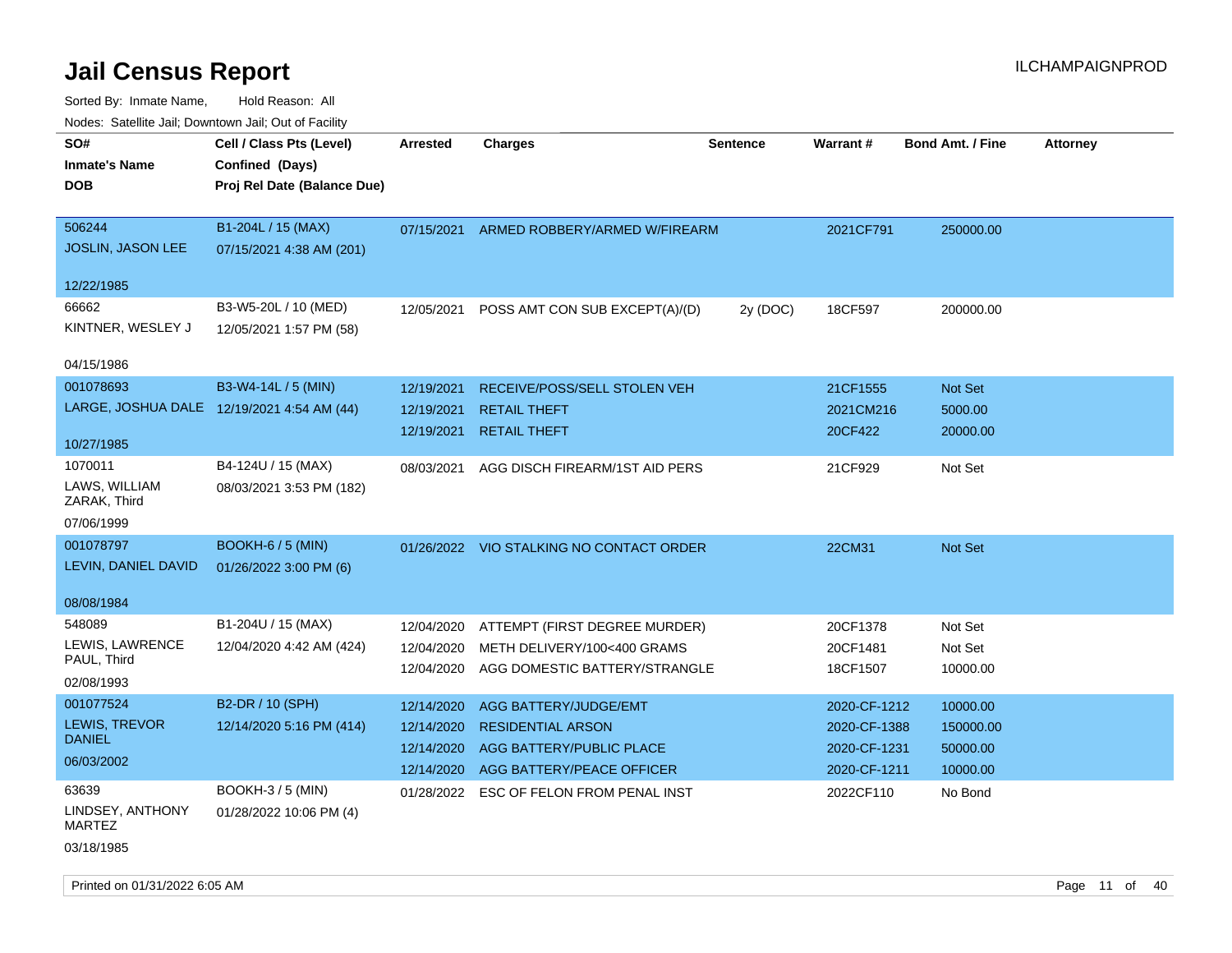| roucs. Oatchite sail, Downtown sail, Out of Facility |                                             |                 |                                        |                 |              |                         |                 |
|------------------------------------------------------|---------------------------------------------|-----------------|----------------------------------------|-----------------|--------------|-------------------------|-----------------|
| SO#                                                  | Cell / Class Pts (Level)                    | <b>Arrested</b> | <b>Charges</b>                         | <b>Sentence</b> | Warrant#     | <b>Bond Amt. / Fine</b> | <b>Attorney</b> |
| <b>Inmate's Name</b>                                 | Confined (Days)                             |                 |                                        |                 |              |                         |                 |
| <b>DOB</b>                                           | Proj Rel Date (Balance Due)                 |                 |                                        |                 |              |                         |                 |
|                                                      |                                             |                 |                                        |                 |              |                         |                 |
| 1065002                                              | B3-W7-26L / 10 (MED)                        | 11/16/2021      | DOMESTIC BTRY/CONTACT/VIO O/P          |                 | 2019CF001781 | 25000.00                |                 |
| LOVELESS, DUSTIN<br>DEE.                             | 11/16/2021 11:41 AM (77)                    |                 |                                        |                 |              |                         |                 |
| 06/17/1982                                           |                                             |                 |                                        |                 |              |                         |                 |
| 48792                                                | B4-225U / 10 (MED)                          | 11/19/2021      | AGG BATTERY/DISCHARGE FIREARM          |                 | 21CF1425     | Not Set                 |                 |
| MCCLAIN, HURCHEL<br><b>JOSEPH</b>                    | 11/20/2021 4:11 AM (73)                     |                 |                                        |                 |              |                         |                 |
| 05/01/1979                                           |                                             |                 |                                        |                 |              |                         |                 |
| 001077938                                            | <b>BOOKH-2 / 15 (ADS)</b>                   | 05/10/2021      | AGG KIDNAPING DISCH FIR/HARM           |                 | 21CF532      | Not Set                 |                 |
| MCGAHA,<br><b>CHRISTOPHER D</b>                      | 05/10/2021 7:02 PM (267)                    | 05/11/2021      | <b>MURDER</b>                          |                 | 2021-CF-215  | No Bond                 |                 |
| 07/27/1991                                           |                                             | 05/27/2021      | ESCAPE FROM DEPT OF CORRECTION         |                 | 21CF600      | Not Set                 |                 |
| 66710                                                | A4-202L / 15 (ADS)                          |                 | 01/19/2022 ARMED VIOLENCE/CATEGORY I   |                 | 22CF88       | Not Set                 |                 |
| MEEKS, CASSARIOUS<br><b>MONTE</b>                    | 01/20/2022 11:40 AM (12)                    |                 |                                        |                 |              |                         |                 |
| 06/22/1984                                           |                                             |                 |                                        |                 |              |                         |                 |
| 1043071                                              | A2-120L / 10 (MED)                          | 11/08/2021      | CRIM DMG/GOVT PROP/<\$500              |                 | 21CF1378     | Not Set                 |                 |
| <b>MERRELL-</b><br>SUTHERLAND, ALICIA                | 11/08/2021 2:22 AM (85)                     |                 |                                        |                 |              |                         |                 |
| 11/26/1972                                           |                                             |                 |                                        |                 |              |                         |                 |
| 43476                                                | BOOKH-8 / 5 (ADS)                           | 01/25/2022      | POSSESSING A CONTROLLED SUBSTANC       |                 | 22CF109      | Not Set                 |                 |
| MERRICK, BRIAN                                       | 01/25/2022 12:40 PM (7)                     | 01/25/2022      | POSSESSION OF METH< 5 GRAMS            |                 | 20CF450      | 690.00                  |                 |
| <b>MATHEW</b>                                        |                                             |                 | 01/25/2022 POSSESSION OF METH< 5 GRAMS |                 | 21CF116      | 690.00                  |                 |
| 06/01/1974                                           |                                             | 01/25/2022      | <b>METH DELIVERY&lt;5 GRAMS</b>        |                 | 21CF170      | 940.00                  |                 |
|                                                      |                                             | 01/25/2022      | DRIVING RVK/SUSP DUI/SSS 2ND           |                 | 19CF1153     | 240.00                  |                 |
|                                                      |                                             | 01/25/2022      | DRIVING RVK/SUSP DUI/SSS 4-9           |                 | 21CF730      | 440.00                  |                 |
| 41584                                                | B4-227L / 15 (MAX)                          | 12/01/2021      | ARMED HABITUAL CRIMINAL                |                 | 21CF1467     | Not Set                 |                 |
|                                                      | MILLER, JOSE LOVELL 12/02/2021 1:04 AM (61) |                 |                                        |                 |              |                         |                 |
|                                                      |                                             |                 |                                        |                 |              |                         |                 |
| 10/07/1975                                           |                                             |                 |                                        |                 |              |                         |                 |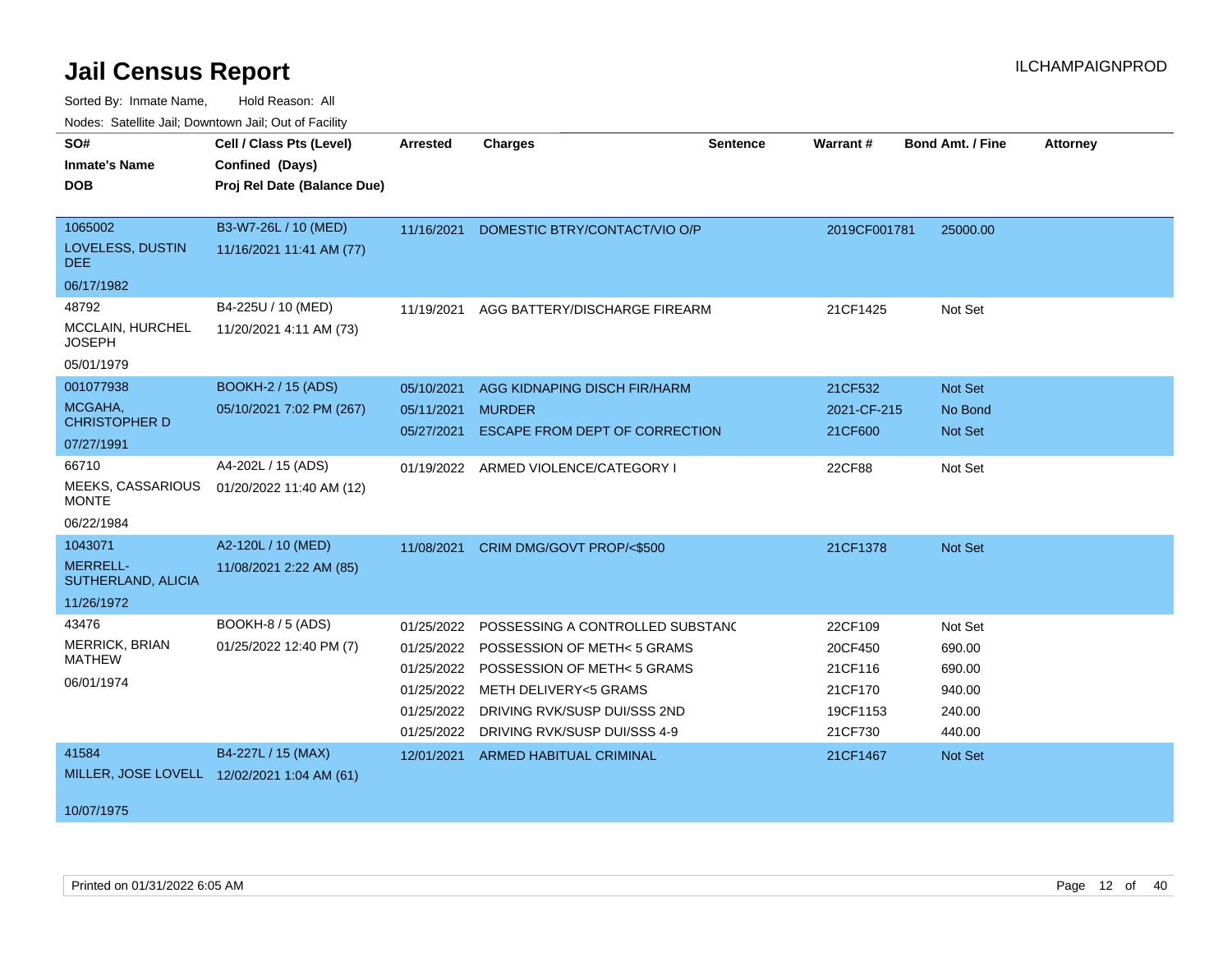Sorted By: Inmate Name, Hold Reason: All

Nodes: Satellite Jail; Downtown Jail; Out of Facility

| SO#                                         | Cell / Class Pts (Level)                    | <b>Arrested</b> | <b>Charges</b>                           | Sentence | Warrant#   | <b>Bond Amt. / Fine</b> | <b>Attorney</b> |
|---------------------------------------------|---------------------------------------------|-----------------|------------------------------------------|----------|------------|-------------------------|-----------------|
| <b>Inmate's Name</b>                        | Confined (Days)                             |                 |                                          |          |            |                         |                 |
| <b>DOB</b>                                  | Proj Rel Date (Balance Due)                 |                 |                                          |          |            |                         |                 |
|                                             |                                             |                 |                                          |          |            |                         |                 |
| 001077902                                   | A2-123L / 5 (ADS)                           | 11/23/2021      | BATTERY/CAUSE BODILY HARM                |          | 21CM187    | Not Set                 |                 |
| MOFFETT, CAROLYN<br><b>REENE</b>            | 11/21/2021 10:31 AM (72)                    |                 |                                          |          |            |                         |                 |
| 10/23/1988                                  |                                             |                 |                                          |          |            |                         |                 |
| 39106                                       | B3-W3-11U / 10 (MED)                        | 10/12/2021      | DOMESTIC BATTERY/OTHER PRIOR             |          | 21CF1217   | Not Set                 |                 |
| Junior                                      | MOORE, ANDREW LEE, 10/12/2021 1:02 AM (112) |                 |                                          |          |            |                         |                 |
| 04/12/1973                                  | 4/10/2022 (0.00)                            |                 |                                          |          |            |                         |                 |
| 1007239                                     | B3-W4-16L / 10 (MED)                        | 12/29/2021      | <b>DOMESTIC BATTERY</b>                  |          | 21CF1607   | Not Set                 |                 |
| MOORE, ANDREW<br><b>VIRGIL</b>              | 12/29/2021 8:40 PM (34)                     |                 |                                          |          |            |                         |                 |
| 08/20/1972                                  |                                             |                 |                                          |          |            |                         |                 |
| 1076661                                     | A4-207L / 5 (ADS)                           | 01/22/2022      | DUI INTOXICATING COMPOUND                |          | 20DT191    | 5000.00                 |                 |
| MOORE, COLTIN RILEY 01/22/2022 5:32 AM (10) |                                             |                 | 01/22/2022 CRIM DAMAGE/<\$500            |          | 21CM196    | 5000.00                 |                 |
|                                             |                                             |                 |                                          |          |            |                         |                 |
| 10/23/1996                                  |                                             |                 |                                          |          |            |                         |                 |
| 539294                                      | B1-104U / 10 (MED)                          |                 | 01/11/2022 AGG DUI/NO VALID DL           |          | 22CF49     | Not Set                 |                 |
| MOSLEY, JAMES<br><b>CALVIN</b>              | 01/11/2022 9:43 PM (21)                     |                 | 01/11/2022 PAROLE REVOCATION             |          | CH2200227  | No Bond                 |                 |
| 12/11/1985                                  |                                             |                 |                                          |          |            |                         |                 |
| 001078517                                   | B1-102L / 15 (MAX)                          |                 | 10/19/2021 ATTEMPT (FIRST DEGREE MURDER) |          | 21CF1267   | Not Set                 |                 |
| NELSON, RORY<br><b>DEMOND</b>               | 10/19/2021 3:55 AM (105)                    |                 |                                          |          |            |                         |                 |
| 08/14/1984                                  |                                             |                 |                                          |          |            |                         |                 |
| 001078805                                   | <b>BOOKF-2 / 5 (MIN)</b>                    |                 | 01/30/2022 DOMESTIC BATTERY              |          | 2022CMAWOW | Not Set                 |                 |
| NESBY, ARIONNA RAE 01/30/2022 4:29 PM (2)   |                                             |                 |                                          |          |            |                         |                 |
|                                             |                                             |                 |                                          |          |            |                         |                 |
| 09/17/2002                                  |                                             |                 |                                          |          |            |                         |                 |
| 1071389                                     | BOOKH-3 / 5 (MIN)                           |                 | 01/30/2022 DOMESTIC BATTERY              |          | 2022CMAWOW | Not Set                 |                 |
| OLIVA-CONTRERAS,<br><b>DAVID</b>            | 01/30/2022 9:06 AM (2)                      |                 |                                          |          |            |                         |                 |
| 06/26/1998                                  |                                             |                 |                                          |          |            |                         |                 |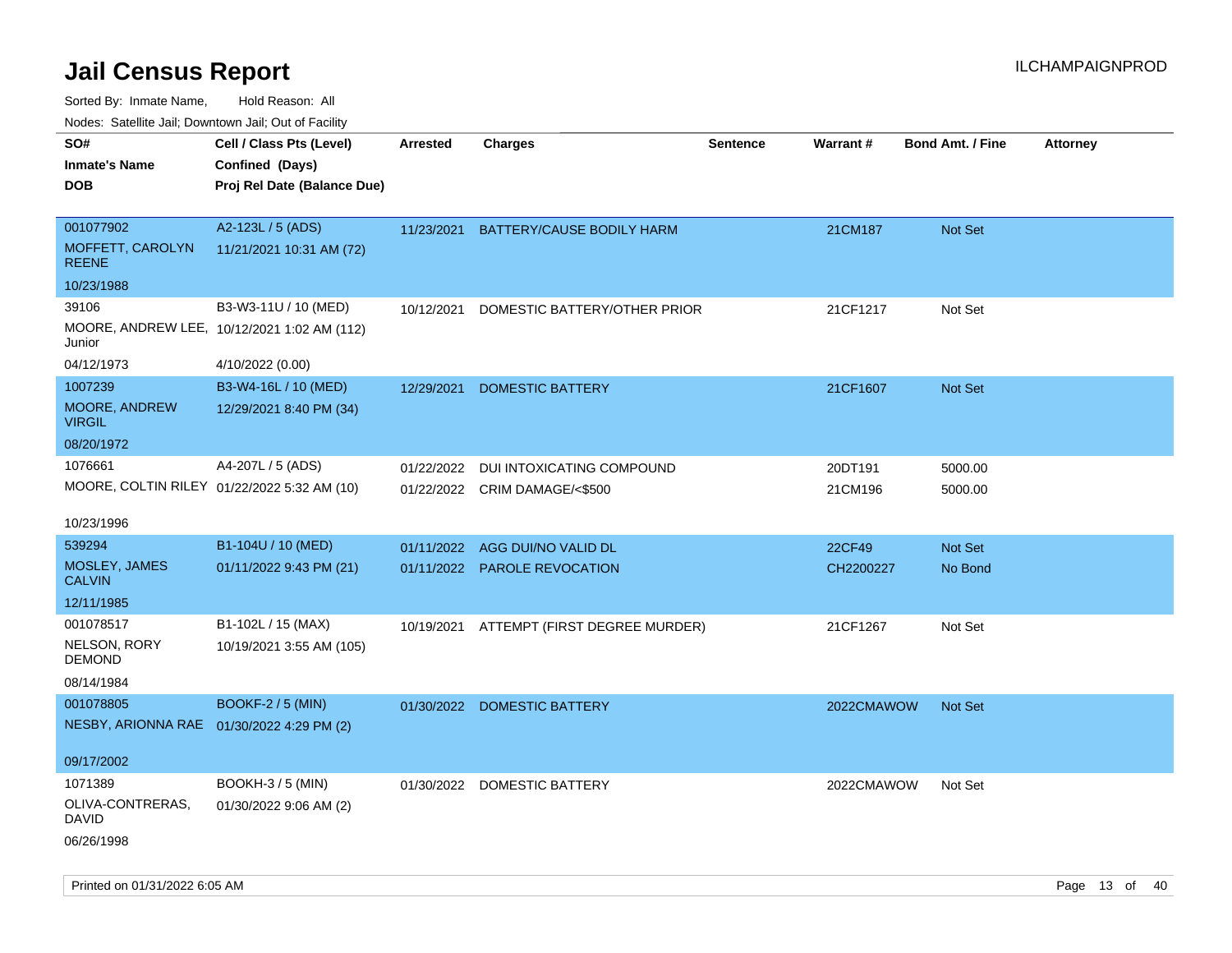Sorted By: Inmate Name, Hold Reason: All Nodes: Satellite Jail; Downtown Jail; Out of Facility

| SO#                               | Cell / Class Pts (Level)    | <b>Arrested</b>    | <b>Charges</b>                             | <b>Sentence</b> | Warrant#   | <b>Bond Amt. / Fine</b> | <b>Attorney</b> |
|-----------------------------------|-----------------------------|--------------------|--------------------------------------------|-----------------|------------|-------------------------|-----------------|
| <b>Inmate's Name</b>              | Confined (Days)             |                    |                                            |                 |            |                         |                 |
| <b>DOB</b>                        | Proj Rel Date (Balance Due) |                    |                                            |                 |            |                         |                 |
|                                   |                             |                    |                                            |                 |            |                         |                 |
| 001078357                         | B2-DR / 15 (SPH)            | 09/17/2021         | ARMED ROBBERY/ARMED W/FIREARM              |                 | 21CF1230   | Not Set                 |                 |
| PETTIGREW, CAREY                  | 09/17/2021 9:56 AM (137)    | 09/17/2021         | ARMED ROBBERY/ARMED W/FIREARM              |                 | 21CF1128   | <b>Not Set</b>          |                 |
| <b>CORNITRIAS DEOBLO</b>          |                             | 09/17/2021         | ARMED ROBBERY/ARMED W/FIREARM              |                 | 21CF1129   | <b>Not Set</b>          |                 |
| 08/31/1986                        |                             |                    |                                            |                 |            |                         |                 |
| 1030954                           | A4-101L / 15 (ADS)          | 01/14/2022         | ARMED VIOLENCE/CATEGORY I                  |                 | 22CF76     | Not Set                 |                 |
| PETTIGREW,<br>MALCOME JAMIESON    | 01/15/2022 4:35 AM (17)     | 01/14/2022         | MFG/DEL CANNABIS/10-30 GRAMS               |                 | 2020CF9    | 15000.00                |                 |
| 02/20/1995                        |                             |                    |                                            |                 |            |                         |                 |
| 1008308                           | BOOKH-3 / 10 (MED)          | 01/30/2022         | CRIM DAMAGE TO PROPERTY <\$500             |                 |            | No Bond                 |                 |
| PETTIGREW, MARIO                  | 01/30/2022 6:15 AM (2)      | 01/30/2022         | <b>DOMESTIC BATTERY</b>                    |                 | 22CFAWOW   | No Bond                 |                 |
| <b>TRAVINIO</b>                   |                             | 01/30/2022 ASSAULT |                                            |                 | 19CM364    | 4000.00                 |                 |
| 08/11/1992                        |                             |                    |                                            |                 |            |                         |                 |
| 999352                            | B4-225L / 10 (MED)          | 09/09/2021         | <b>VIOLATE OP/OTHER PRIOR</b>              | 2y (DOC)        |            | Not Set                 |                 |
| PIRLOT, JUSTIN LEE                | 09/09/2021 11:28 AM (145)   | 10/23/2021         | FALSE REPORT OF OFFENSE                    |                 | 2019CF836  | 5000.00                 |                 |
| 11/08/1982                        |                             |                    |                                            |                 |            |                         |                 |
| 001078802                         | BOOKH-3 / 10 (MED)          |                    | 01/28/2022  FAIL TO RPT WKLY/NO FIXED ADDR |                 | 21-CF-940  | 50000.00                |                 |
| PIZANO, LUIS                      | 01/28/2022 9:52 PM (4)      |                    |                                            |                 |            |                         |                 |
| 08/16/1985                        |                             |                    |                                            |                 |            |                         |                 |
| 001078804                         | <b>BOOKH-3 / 5 (MIN)</b>    |                    | 01/30/2022 DOMESTIC BATTERY                |                 | 2022CMAWOW | Not Set                 |                 |
| PRICE, CALEB<br><b>PATRICK</b>    | 01/30/2022 2:48 PM (2)      |                    |                                            |                 |            |                         |                 |
| 12/03/2001                        |                             |                    |                                            |                 |            |                         |                 |
| 001078799                         | BOOKF-3 / 10 (MED)          |                    | 01/27/2022 FIREARM/FOID INVALID/NOT ELIG   |                 | 22CF116    | <b>Not Set</b>          |                 |
| PURNELL, MARKISE<br><b>MONROE</b> | 01/27/2022 9:50 AM (5)      |                    |                                            |                 |            |                         |                 |
| 07/13/2002                        |                             |                    |                                            |                 |            |                         |                 |
| 001078669                         | B1-107U / 10 (MED)          | 12/10/2021         | AGG DISCHARGE FIREARM/BLDG/SCH             |                 | 21CF1507   | Not Set                 |                 |
| RANGEL, ADRIAN                    | 12/10/2021 12:53 AM (53)    |                    |                                            |                 |            |                         |                 |
| 11/25/2000                        |                             |                    |                                            |                 |            |                         |                 |

11/25/2000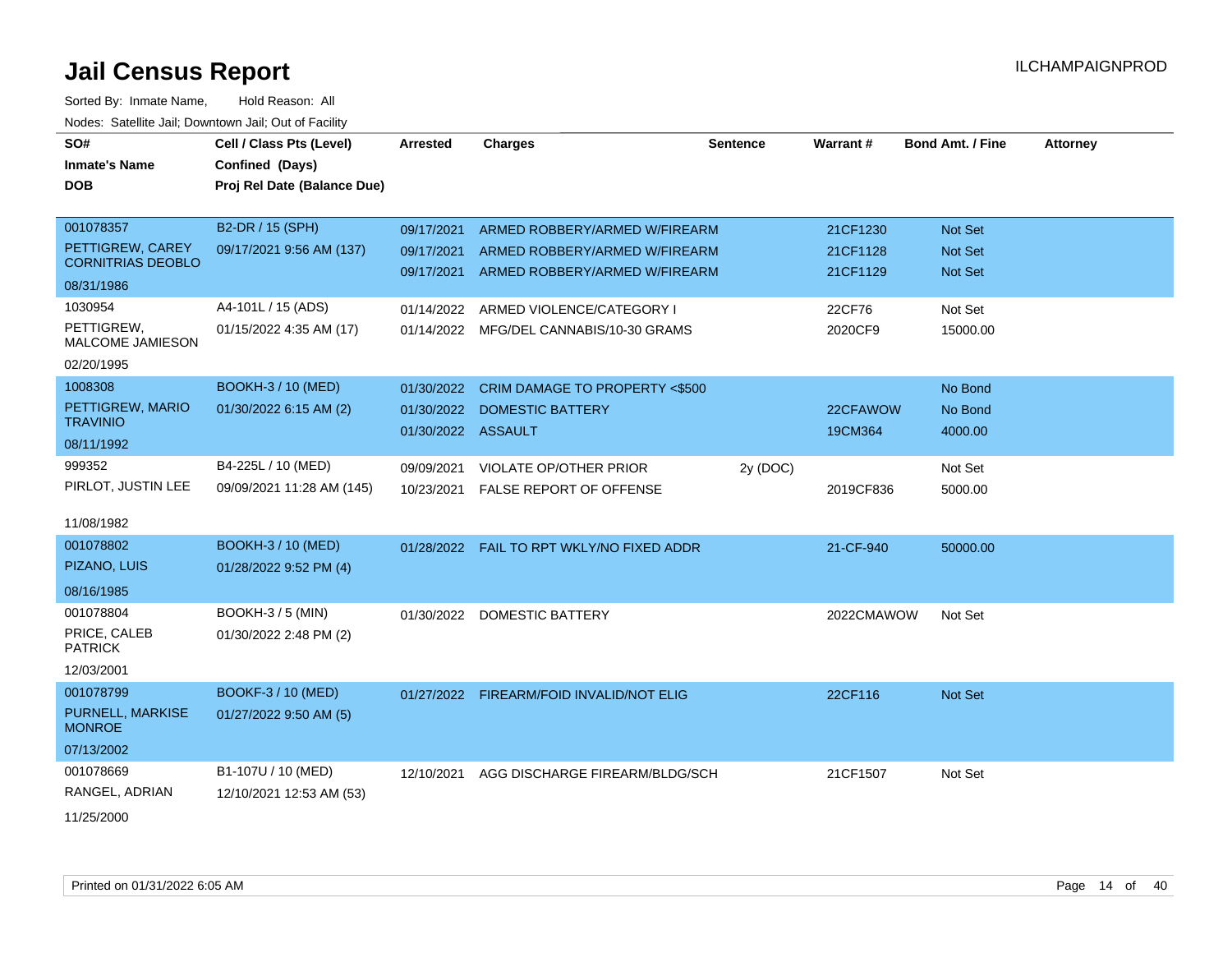| SO#<br>Inmate's Name<br>DOB                         | Cell / Class Pts (Level)<br>Confined (Days)<br>Proj Rel Date (Balance Due) | <b>Arrested</b> | <b>Charges</b>                          | <b>Sentence</b>     | <b>Warrant#</b> | <b>Bond Amt. / Fine</b> | <b>Attorney</b> |
|-----------------------------------------------------|----------------------------------------------------------------------------|-----------------|-----------------------------------------|---------------------|-----------------|-------------------------|-----------------|
| 1069524<br>RAY-DAVIS, KAMARI<br><b>DAYVON</b>       | B4-224L / 15 (MAX)<br>08/09/2021 2:44 AM (176)                             | 08/08/2021      | MFG/DEL CANNABIS/30-500 GRAMS           |                     | 21CF953         | <b>Not Set</b>          |                 |
| 03/30/2000                                          |                                                                            |                 |                                         |                     |                 |                         |                 |
| 45473                                               | B2-T1-04L / 15 (SPH)                                                       | 11/23/2021      | CHIL SEX OFFEN/RESIDE DAY CARE          |                     | 21CF1275        | 10000.00                |                 |
| REXROAD, CALVIN<br>ALLEN                            | 11/23/2021 6:27 PM (70)                                                    | 11/23/2021      | VIOLATE SEX OFFENDER REGIS              |                     | 21CF546         | 50000.00                |                 |
| 10/04/1970                                          |                                                                            |                 |                                         |                     |                 |                         |                 |
| 001078351                                           | A3-114L / 10 (ADS)                                                         | 01/14/2022      | AGG UNLAWFUL USE OF WEAPON/VEH          |                     | 22CF73          | Not Set                 |                 |
| ROBINSON, DONTAE<br>ROY.                            | 01/14/2022 10:57 PM (18)                                                   | 01/14/2022      | POSSESSION OF STOLEN FIREARM            |                     | 2021CF1609      | 150000.00               |                 |
| 06/25/2002                                          |                                                                            |                 |                                         |                     |                 |                         |                 |
| 979485                                              | B2-T4-16L / 15 (SPH)                                                       | 03/12/2021      | PRED CRIM SEX ASLT/VICTIM <13           |                     | 21CF282         | Not Set                 |                 |
| RODRIGUEZ, JOSHUA<br>ANTHONY                        | 03/12/2021 1:57 PM (326)                                                   |                 |                                         |                     |                 |                         |                 |
| 04/06/1990                                          |                                                                            |                 |                                         |                     |                 |                         |                 |
| 61330                                               | B4-123L / 15 (MAX)                                                         | 12/01/2021      | ARMED HABITUAL CRIMINAL                 |                     | 21CF1473        | <b>Not Set</b>          |                 |
| <b>RUFFIN, JONATHON</b><br><b>CECIL</b>             | 12/01/2021 5:34 AM (62)                                                    | 12/01/2021      | PAROLE REVOCATION                       |                     | CH2107545       | No Bond                 |                 |
| 05/10/1984                                          |                                                                            |                 |                                         |                     |                 |                         |                 |
| 1071161                                             | B4-124L / 15 (MAX)                                                         | 08/18/2021      | DELIVERY OF OR POSSESSION OF W/INT      |                     | 21CF1008        | No Bond                 |                 |
| SANDERS, MARKELL<br>LAMAR                           | 08/18/2021 6:18 PM (167)                                                   |                 |                                         |                     |                 |                         |                 |
| 02/02/2000                                          |                                                                            |                 |                                         |                     |                 |                         |                 |
| 1047469                                             | B3-W5-18L / 10 (MED)                                                       | 07/03/2021      | <b>CRIMINAL SEX ASSAULT/CONSENT</b>     | 2y/6m (DOC) 21CF773 |                 | <b>Not Set</b>          |                 |
| ALLEN                                               | SCHINDLER, RICHARD 07/03/2021 10:25 PM (213)                               |                 |                                         |                     |                 |                         |                 |
| 10/16/1979                                          |                                                                            |                 |                                         |                     |                 |                         |                 |
| 1000820                                             | A4-206L / 15 (ADS)                                                         | 01/24/2022      | FELON POSS/USE WEAPON/FIREARM           |                     | 22CF105         | Not Set                 |                 |
| SCHNEIDER, SONGAN 01/24/2022 8:20 AM (8)<br>MICHAEL |                                                                            | 01/24/2022      | AGGRAVATED DOMESTIC BATTERY             |                     | 21CF1433        | 25000.00                |                 |
| 08/18/1992                                          |                                                                            |                 | 01/24/2022 DRIVING ON SUSPENDED LICENSE |                     | 20TR2771        | 2500.00                 |                 |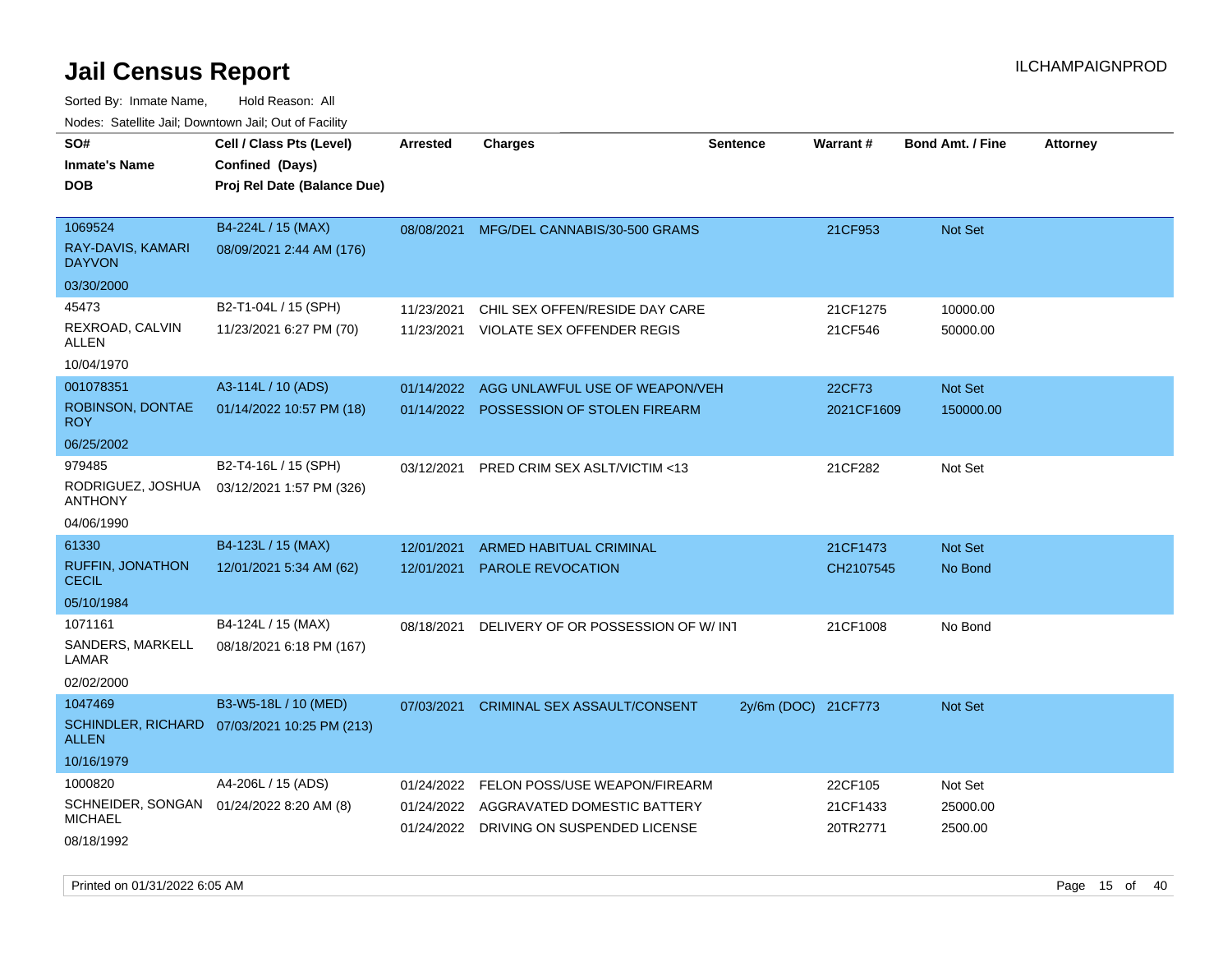Sorted By: Inmate Name, Hold Reason: All Nodes: Satellite Jail; Downtown Jail; Out of Facility

| roucs. Oatomic Jan, Downtown Jan, Out or Facility          |                                             |                   |                                          |                 |            |                  |                 |
|------------------------------------------------------------|---------------------------------------------|-------------------|------------------------------------------|-----------------|------------|------------------|-----------------|
| SO#                                                        | Cell / Class Pts (Level)                    | <b>Arrested</b>   | <b>Charges</b>                           | <b>Sentence</b> | Warrant#   | Bond Amt. / Fine | <b>Attorney</b> |
| <b>Inmate's Name</b>                                       | Confined (Days)                             |                   |                                          |                 |            |                  |                 |
| <b>DOB</b>                                                 | Proj Rel Date (Balance Due)                 |                   |                                          |                 |            |                  |                 |
|                                                            |                                             |                   |                                          |                 |            |                  |                 |
| 001078748                                                  | A4-106L / 10 (ADS)                          |                   | 01/10/2022 AGGRAVATED BATTERY            |                 | 21CF151    | No Bond          |                 |
| SCHROEDER, JOSHUA 01/10/2022 9:34 AM (22)<br><b>CURTIS</b> |                                             |                   |                                          |                 |            |                  |                 |
| 09/04/1980                                                 | 3/8/2022 (0.00)                             |                   |                                          |                 |            |                  |                 |
| 001078698                                                  | B3-W1-04L / 5 (ADS)                         | 12/20/2021        | DIRECT CRIMINAL CONTEMPT                 |                 | 2019F44    | No Bond          |                 |
| SIDES, BRIAN KEITH                                         | 12/20/2021 4:23 PM (43)                     |                   |                                          |                 |            |                  |                 |
|                                                            |                                             |                   |                                          |                 |            |                  |                 |
| 12/08/1969                                                 |                                             |                   |                                          |                 |            |                  |                 |
| 001078441                                                  | BOOKF-1 / 15 (ADS)                          | 10/01/2021        | <b>ARMED HABITUAL CRIMINAL</b>           |                 | 21CF1182   | Not Set          |                 |
| SINGLETON, CORRIE<br><b>DERRELL</b>                        | 10/01/2021 12:36 PM (123)                   |                   | 12/20/2021 SPEEDING 26-34 MPH OVER LIMIT |                 | 2021TR2701 | 1000.00          |                 |
| 05/07/1983                                                 |                                             |                   |                                          |                 |            |                  |                 |
| 001078765                                                  | A4-107L / 10 (ADS)                          |                   | 01/13/2022 FELON POSS/USE WEAPON/FIREARM |                 | 22CF66     | Not Set          |                 |
|                                                            | SMITH, COREY ADRIAN 01/13/2022 7:32 PM (19) | 01/13/2022        | DRVG UNDER INFLUENCE OF DRUG             |                 | 2018DT262  | 190.00           |                 |
|                                                            |                                             |                   | 01/13/2022 DRIVING ON REVOKED LICENSE    |                 | 20TR3078   | 190.00           |                 |
| 09/01/1987                                                 |                                             |                   |                                          |                 |            |                  |                 |
| 001078801                                                  | A3-212L / 5 (MIN)                           |                   | 01/27/2022 POSSESSION OF METH/5<15 GRAMS |                 | 2019CF3523 | 5000.00          |                 |
| SODEN, BRIAN<br><b>WILLIAM</b>                             | 01/27/2022 11:33 PM (5)                     |                   |                                          |                 |            |                  |                 |
| 11/01/1979                                                 |                                             |                   |                                          |                 |            |                  |                 |
| 951986                                                     | B3-W3-10L / 10 (MED)                        |                   | 01/11/2022 WILFUL FAILURE TO REGISTER    |                 | 21 CF 1016 | No Bond          |                 |
| STARKS, LAWRENCE<br>DAVID                                  | 01/11/2022 3:06 PM (21)                     |                   |                                          |                 |            |                  |                 |
| 09/28/1955                                                 | 2/7/2022 (0.00)                             |                   |                                          |                 |            |                  |                 |
| 1064798                                                    | A4-105L / 15 (ADS)                          | 01/17/2022 MURDER |                                          |                 | 2021CF695  | 1500000.00       |                 |
| <b>STENNIS, BRUCE</b><br><b>DEONTAY</b>                    | 01/17/2022 1:29 PM (15)                     |                   | 01/17/2022 MFG/DEL 1<15 GR COCAINE/ANLG  |                 | 21CF520    | 50000.00         |                 |
| 08/12/1998                                                 |                                             |                   |                                          |                 |            |                  |                 |
| 001077770                                                  | A1-227L / 5 (MIN)                           | 01/06/2022        | <b>RESIDENTIAL BURGLARY</b>              |                 | 21CF319    | Not Set          |                 |
| STOFFLE, KELLY ANNE 01/06/2022 3:14 PM (26)                |                                             |                   |                                          |                 |            |                  |                 |

04/12/1989

Printed on 01/31/2022 6:05 AM Page 16 of 40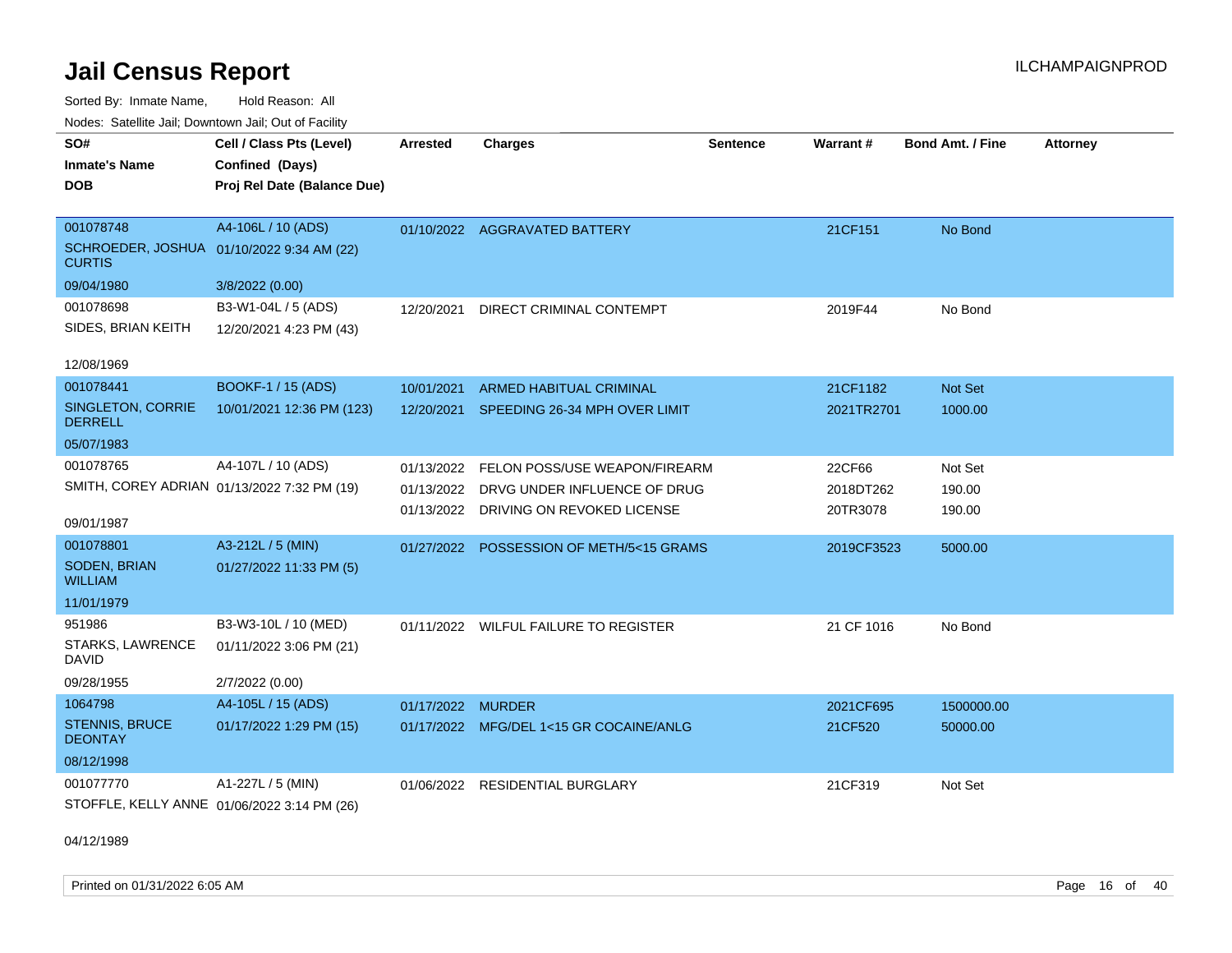| roacs. Calcinic Jan, Downtown Jan, Out of Facility |                             |                 |                                                                          |                 |                    |                           |                 |
|----------------------------------------------------|-----------------------------|-----------------|--------------------------------------------------------------------------|-----------------|--------------------|---------------------------|-----------------|
| SO#                                                | Cell / Class Pts (Level)    | <b>Arrested</b> | <b>Charges</b>                                                           | <b>Sentence</b> | Warrant#           | <b>Bond Amt. / Fine</b>   | <b>Attorney</b> |
| <b>Inmate's Name</b>                               | Confined (Days)             |                 |                                                                          |                 |                    |                           |                 |
| <b>DOB</b>                                         | Proj Rel Date (Balance Due) |                 |                                                                          |                 |                    |                           |                 |
|                                                    |                             |                 |                                                                          |                 |                    |                           |                 |
| 38305                                              | B2-T2-06L / 10 (SPH)        |                 | 03/18/2020 CRIMINAL SEXUAL ABUSE                                         |                 | 20CF-343           | 500000.00                 |                 |
| STOVER, JOSH<br><b>ANDREW</b>                      | 03/18/2020 10:24 AM (685)   |                 |                                                                          |                 |                    |                           |                 |
| 08/18/1973                                         |                             |                 |                                                                          |                 |                    |                           |                 |
| 001078182                                          | B3-W2-06L / 5 (MIN)         | 12/20/2021      | DRIVING ON REVOKED LICENSE                                               |                 | 2021CF800          | No Bond                   |                 |
| STRONG, KEVIN<br><b>GARDNER</b>                    | 12/20/2021 4:34 PM (43)     |                 |                                                                          |                 |                    |                           |                 |
| 02/12/1963                                         | 3/19/2022 (0.00)            |                 |                                                                          |                 |                    |                           |                 |
| 1062701                                            | A4-202U / 15 (ADS)          |                 | 01/20/2022 UNLAWFUL USE OF A WEAPON                                      | 10y (DOC)       | 2021CF114          | No Bond                   |                 |
| TAYLOR, CODY EARL                                  | 01/20/2022 11:31 AM (12)    |                 |                                                                          |                 |                    |                           |                 |
| 10/22/1997                                         |                             |                 |                                                                          |                 |                    |                           |                 |
| 1000614                                            | A3-211U / 15 (SPH)          |                 | 01/12/2022 AGGRAVATED BATTERY                                            | 3y (DOC)        | 2018CF376          | No Bond                   |                 |
| <b>TESTER, TIMOTHY</b><br>RAY                      | 01/12/2022 3:38 PM (20)     |                 |                                                                          |                 |                    |                           |                 |
| 06/08/1992                                         |                             |                 |                                                                          |                 |                    |                           |                 |
| 001078471                                          | B4-221U / 10 (MED)          | 10/11/2021      | AGG UUW/VEHICLE/<21                                                      |                 | 21CF1210           | 100.00                    |                 |
| <b>THATCH, OMARION</b><br><b>DIAMONTE</b>          | 10/11/2021 1:26 AM (113)    |                 |                                                                          |                 |                    |                           |                 |
| 09/05/2003                                         |                             |                 |                                                                          |                 |                    |                           |                 |
| 32058                                              | B4-123U / 15 (MAX)          | 06/14/2021      | <b>AGG DISCH FIREARM</b>                                                 |                 | 21CF690            | Not Set                   |                 |
| THOMPSON, STEVEN<br><b>ONEAL</b>                   | 06/14/2021 6:44 AM (232)    |                 |                                                                          |                 |                    |                           |                 |
| 03/14/1969                                         |                             |                 |                                                                          |                 |                    |                           |                 |
| 001078792                                          | A4-203L / 15 (ADS)          | 01/24/2022      | <b>FUGITIVE FROM JUSTICE</b>                                             |                 | 22CF99             | <b>Not Set</b>            |                 |
| <b>TRAMBLE, TOM</b><br><b>MARCUS</b>               | 01/24/2022 10:24 AM (8)     |                 | 01/24/2022 FUGITIVE FROM JUSTICE<br>01/24/2022 ARMED VIOLENCE/CATEGORY I |                 | 22CF100<br>22CF101 | <b>Not Set</b><br>Not Set |                 |
| 02/28/1985                                         |                             |                 |                                                                          |                 |                    |                           |                 |
| 32910                                              | B3-W1-01U / 10 (MED)        | 10/04/2021      | DOM BTRY/HARM/1-2 PRECONV                                                |                 | 21CF1189           | Not Set                   |                 |
| TULL, CHRISTOPHER<br><b>MICHAEL</b>                | 10/04/2021 10:53 PM (120)   |                 |                                                                          |                 |                    |                           |                 |
| 04/02/1971                                         |                             |                 |                                                                          |                 |                    |                           |                 |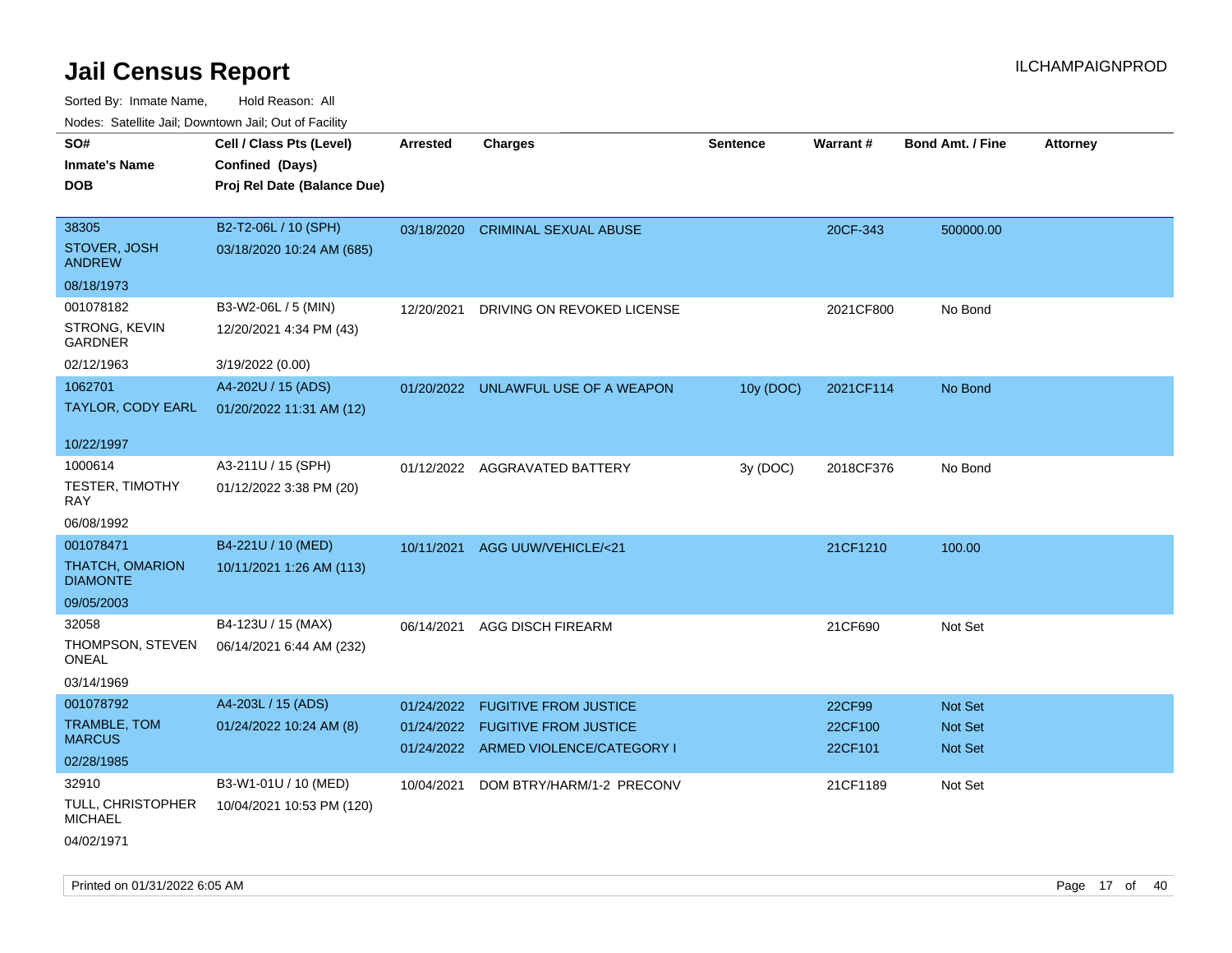Sorted By: Inmate Name, Hold Reason: All Nodes: Satellite Jail; Downtown Jail; Out of Facility

| Noues. Salenne Jan, Downlown Jan, Out or Facility |                             |            |                                                                          |                 |                          |                         |                 |
|---------------------------------------------------|-----------------------------|------------|--------------------------------------------------------------------------|-----------------|--------------------------|-------------------------|-----------------|
| SO#                                               | Cell / Class Pts (Level)    | Arrested   | <b>Charges</b>                                                           | <b>Sentence</b> | <b>Warrant#</b>          | <b>Bond Amt. / Fine</b> | <b>Attorney</b> |
| <b>Inmate's Name</b>                              | Confined (Days)             |            |                                                                          |                 |                          |                         |                 |
| <b>DOB</b>                                        | Proj Rel Date (Balance Due) |            |                                                                          |                 |                          |                         |                 |
|                                                   |                             |            |                                                                          |                 |                          |                         |                 |
| 1070904                                           | A3-113L / 5 (MIN)           | 10/28/2021 | <b>BURGLARY</b>                                                          | 3y (DOC)        | 2021CF321                | 15000.00                |                 |
| <b>WANKEL, JONAH</b><br><b>JAMES</b>              | 10/28/2021 3:42 AM (96)     |            |                                                                          |                 |                          |                         |                 |
| 12/15/1993                                        |                             |            |                                                                          |                 |                          |                         |                 |
| 961786                                            | A4-206U / 15 (ADS)          | 01/24/2022 | ARMED HABITUAL CRIMINAL                                                  |                 | 22CF104                  | Not Set                 |                 |
| <b>WARREN, DESIE</b><br>ARNEZ                     | 01/24/2022 7:23 AM (8)      |            |                                                                          |                 |                          |                         |                 |
| 04/28/1988                                        |                             |            |                                                                          |                 |                          |                         |                 |
| 1073448                                           | <b>BOOKH-7 / 10 (MED)</b>   | 01/29/2022 | AGG BATTERY/PEACE OFFICER                                                |                 | 21CFAWOW                 | <b>Not Set</b>          |                 |
| <b>WASHINGTON,</b><br><b>CLIFTON MYKEL</b>        | 01/29/2022 2:14 AM (3)      |            | 01/29/2022 DRIVING ON REVOKED LICENSE                                    |                 | 2020TR2874               | 5000.00                 |                 |
| 10/15/1998                                        |                             |            |                                                                          |                 |                          |                         |                 |
| 1070737                                           | A1-126L / 15 (MAX)          | 10/14/2021 | AGG KIDNAPG/<13/INTEL DISABL                                             |                 | 2020CF418                | 250000.00               |                 |
| WASHINGTON,<br>JASTINA VIRGINIA                   | 10/14/2021 12:02 PM (110)   |            |                                                                          |                 |                          |                         |                 |
| 04/11/2000                                        |                             |            |                                                                          |                 |                          |                         |                 |
| 977140                                            | B1-203L / 10 (MED)          | 10/24/2021 | <b>ARMED HABITUAL CRIMINAL</b>                                           |                 | 21CF1289                 | <b>Not Set</b>          |                 |
| <b>WEBSTER, DERRIAL</b><br><b>DEVON</b>           | 10/24/2021 2:46 AM (100)    |            |                                                                          |                 |                          |                         |                 |
| 01/14/1990                                        |                             |            |                                                                          |                 |                          |                         |                 |
| 001078328                                         | B1-207U / 15 (MAX)          | 08/30/2021 | FELON POSS/USE WEAPON/FIREARM                                            |                 | 21CF1045                 | Not Set                 |                 |
| WHITE, JUSTIN<br>STEVEN                           | 08/30/2021 10:48 AM (155)   |            |                                                                          |                 |                          |                         |                 |
| 10/25/1995                                        |                             |            |                                                                          |                 |                          |                         |                 |
| 1075313                                           | <b>BOOKH-3 / 15 (MAX)</b>   | 01/29/2022 | <b>FELON POSS/USE WEAPON/FIREARM</b>                                     |                 | 2022CFAWOW               | Not Set                 |                 |
| <b>WILLIAMS, EARDIS</b><br><b>ANTONIO, Junior</b> | 01/29/2022 1:23 AM (3)      | 01/29/2022 | MFG/DEL CANNABIS/30-500 GRAMS<br>01/29/2022 POSSESSION OF STOLEN FIREARM |                 | 2020CF0051<br>2021CF1048 | 5000.00<br>500000.00    |                 |
| 01/21/1999                                        |                             |            |                                                                          |                 |                          |                         |                 |
| 1049234                                           | A3-111U                     | 01/22/2022 | AGGRAVATED DOMESTIC BATTERY                                              |                 | 22CF94                   | Not Set                 |                 |
| WILLIAMS, KHAMRON<br>MARCELL                      | 01/22/2022 9:30 AM (10)     |            |                                                                          |                 |                          |                         |                 |
| 08/15/1995                                        |                             |            |                                                                          |                 |                          |                         |                 |

Printed on 01/31/2022 6:05 AM **Page 18** of 40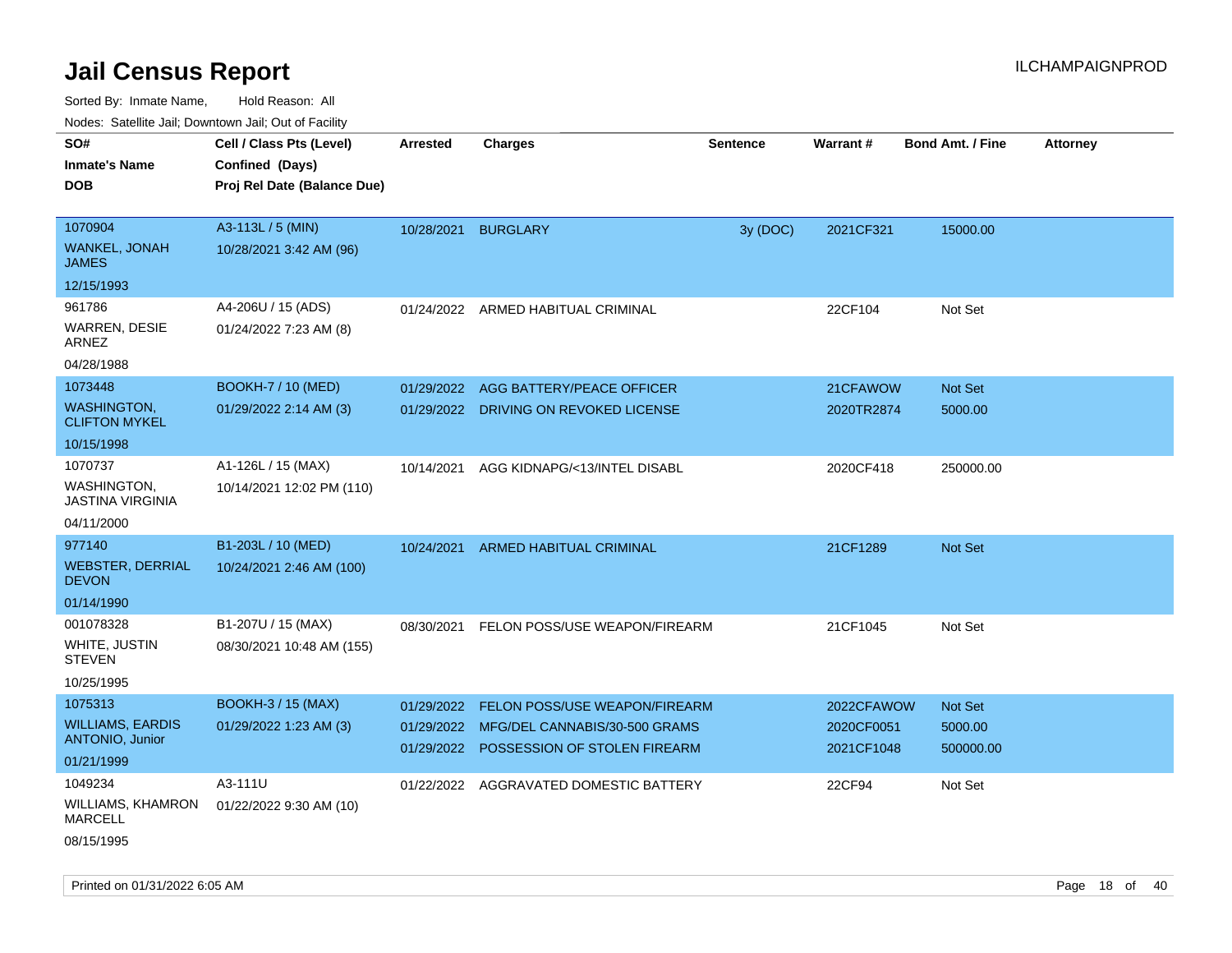| roaco. Calcillo dall, Downtown dall, Out of Fability |                             |                 |                               |                 |             |                         |                 |
|------------------------------------------------------|-----------------------------|-----------------|-------------------------------|-----------------|-------------|-------------------------|-----------------|
| SO#                                                  | Cell / Class Pts (Level)    | <b>Arrested</b> | <b>Charges</b>                | <b>Sentence</b> | Warrant#    | <b>Bond Amt. / Fine</b> | <b>Attorney</b> |
| <b>Inmate's Name</b>                                 | Confined (Days)             |                 |                               |                 |             |                         |                 |
| <b>DOB</b>                                           | Proj Rel Date (Balance Due) |                 |                               |                 |             |                         |                 |
|                                                      |                             |                 |                               |                 |             |                         |                 |
| 1019420                                              | B1-105L / 10 (MED)          | 12/14/2021      | METH MANUFACTURING/15<100 GR  | 8y (DOC)        | 21CF205     | No Bond                 |                 |
| <b>WILLIAMS,</b><br><b>MARSHAWN ANTONIO</b>          | 12/14/2021 1:56 PM (49)     |                 |                               |                 |             |                         |                 |
| 06/02/1994                                           |                             |                 |                               |                 |             |                         |                 |
| 638552                                               | B2-T2-08L / 5 (SPH)         | 10/07/2021      | CHILD PORNOGRAPHY/PHOTOGRAPH  |                 | 2021CF1207  | No Bond                 |                 |
| <b>WILLIAMS, MICHAEL</b><br><b>JAMES</b>             | 10/07/2021 12:20 PM (117)   |                 |                               |                 |             |                         |                 |
| 03/29/1964                                           |                             |                 |                               |                 |             |                         |                 |
| 1066370                                              | B1-101L / 15 (MAX)          | 07/28/2021      | ARMED VIOLENCE/CATEGORY III   |                 | 2021 CF 882 | Not Set                 |                 |
| <b>WILLIAMS, REONTE</b><br><b>REMIR</b>              | 07/28/2021 5:40 AM (188)    |                 |                               |                 |             |                         |                 |
| 05/14/1999                                           |                             |                 |                               |                 |             |                         |                 |
| 972160                                               | B1-206U / 10 (MED)          | 01/11/2022      | AGG DOMESTIC BATTERY/STRANGLE | 3y(DOC)         | 21-CF-917   | Not Set                 |                 |
| WOOD, ANTONIO                                        | 01/11/2022 5:14 PM (21)     |                 |                               |                 |             |                         |                 |
| 10/16/1981                                           |                             |                 |                               |                 |             |                         |                 |
| <b>Total Satellite Jail: 144</b>                     |                             | Males: 127      | Females: 17<br>Unknown: 0     |                 |             |                         |                 |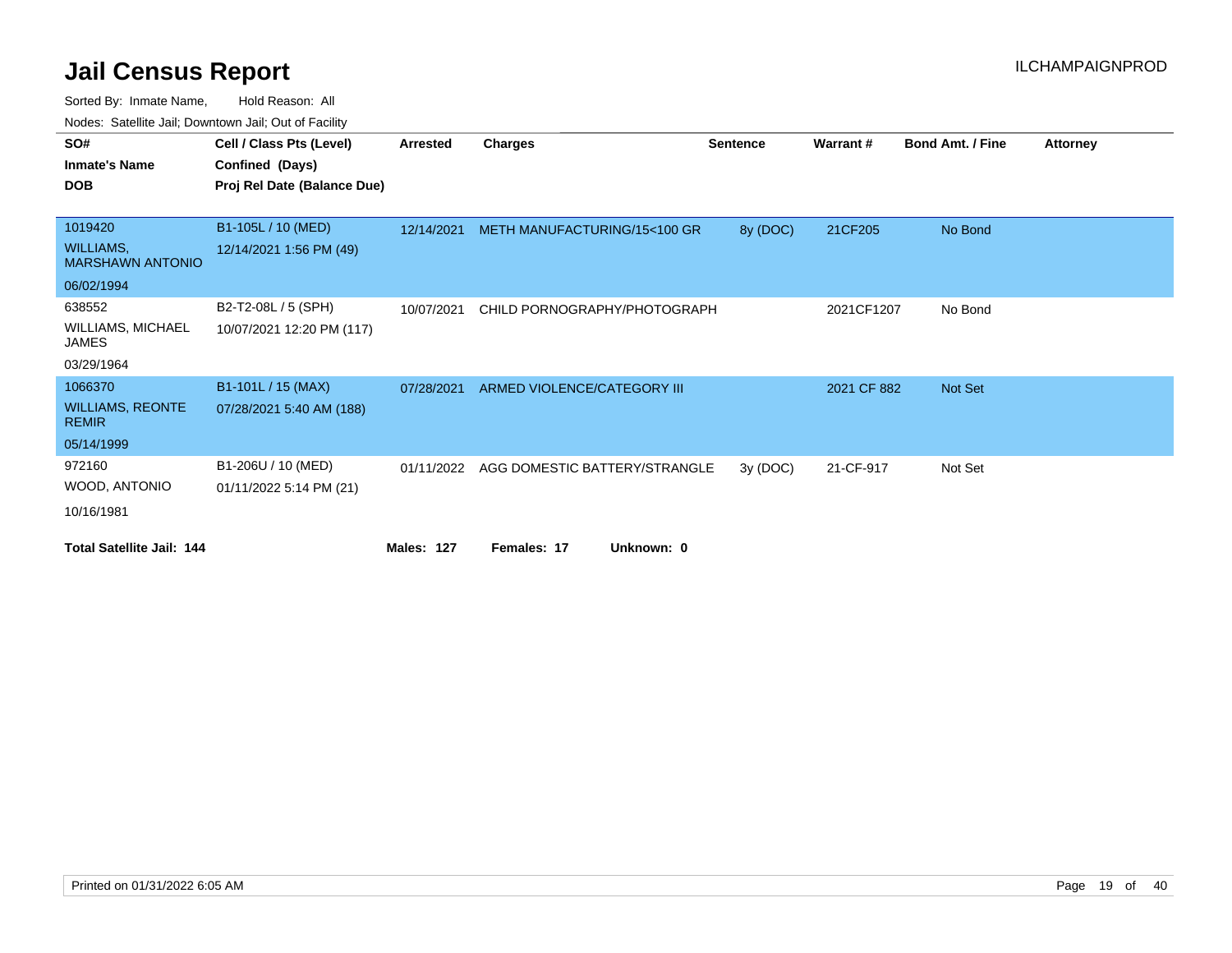| <b>Downtown Jail</b> |  |
|----------------------|--|
|                      |  |

| SO#<br><b>Inmate's Name</b><br><b>DOB</b>                                   | Cell / Class Pts (Level)<br>Confined (Days)<br>Proj Rel Date (Balance Due) | <b>Arrested</b>                                      | <b>Charges</b>                                                                                              | <b>Sentence</b> | <b>Warrant#</b>                             | <b>Bond Amt. / Fine</b>                           | <b>Attorney</b> |
|-----------------------------------------------------------------------------|----------------------------------------------------------------------------|------------------------------------------------------|-------------------------------------------------------------------------------------------------------------|-----------------|---------------------------------------------|---------------------------------------------------|-----------------|
| 1073165<br><b>ACKERMAN, CODY</b><br><b>JAMES</b><br>02/01/1989<br>001078621 | G4L / 5 (MIN)<br>04/30/2021 4:48 PM (277)<br>F5U / 10 (MED)                | 04/30/2021<br>04/30/2021<br>05/03/2021<br>12/23/2021 | FORGERY/ISSUE/DELIVER DOCUMENT<br><b>BURGLARY</b><br>FORGERY/ISSUE/DELIVER DOCUMENT<br>RESIDENTIAL BURGLARY |                 | 19CF143<br>21CF516<br>2018CF689<br>21CF1582 | 75000.00<br>Not Set<br>2500.00 / 75.00<br>Not Set |                 |
| 05/09/1999                                                                  | BAILEY, DANIEL SCOTT 12/23/2021 9:44 AM (40)                               | 01/14/2022                                           | PROBATION VIOLATION                                                                                         |                 | 21CF1445                                    | Not Set                                           |                 |
| 969121<br><b>BECKLEY, ANTHONY</b><br><b>PATRICK</b><br>06/30/1989           | I3 / 15 (SPH)<br>11/25/2021 7:16 PM (68)                                   | 11/25/2021                                           | <b>CRIM TRESPASS TO RESIDENCE</b>                                                                           |                 | 21CF1444                                    | Not Set                                           |                 |
| 001078535<br>BERRY, DAVID ISAAC<br>09/23/2000                               | C7L / 15 (SPH)<br>10/26/2021 10:52 AM (98)                                 | 10/26/2021                                           | CRIM SEX ASSAULT/FORCE                                                                                      |                 | 21CF1305                                    | Not Set                                           |                 |
| 517915<br><b>BOXLEY, CHARLES</b><br><b>OMAR</b><br>01/10/1985               | C1L / 5 (MIN)<br>08/03/2021 2:18 PM (182)                                  | 08/03/2021<br>08/03/2021<br>08/03/2021               | <b>BURGLARY</b><br><b>BURGLARY</b><br>FORGERY/ISSUE/DELIVER DOCUMENT                                        |                 | 21CF289<br>21CF679                          | 20000.00<br>20000.00<br>No Bond                   |                 |
| 1027929<br><b>BROUGHTON, MARK</b><br>ANTHONY, Junior<br>02/15/1990          | F6L / 15 (MAX)<br>12/18/2021 2:55 AM (45)                                  | 12/18/2021                                           | HOME INVASION/CAUSE INJURY                                                                                  |                 | 21CF1560                                    | No Bond                                           |                 |
| 1067476<br><b>BROWN, JAMES</b><br><b>BRONELL</b><br>01/08/1996              | F5L / 10 (MED)<br>11/13/2021 2:35 AM (80)                                  | 11/13/2021<br>11/13/2021                             | AGG DOMESTIC BATTERY/STRANGLE<br><b>RESIDENTIAL BURGLARY</b>                                                |                 | 20CF575<br>21CF385                          | 5000.00<br>25000.00                               |                 |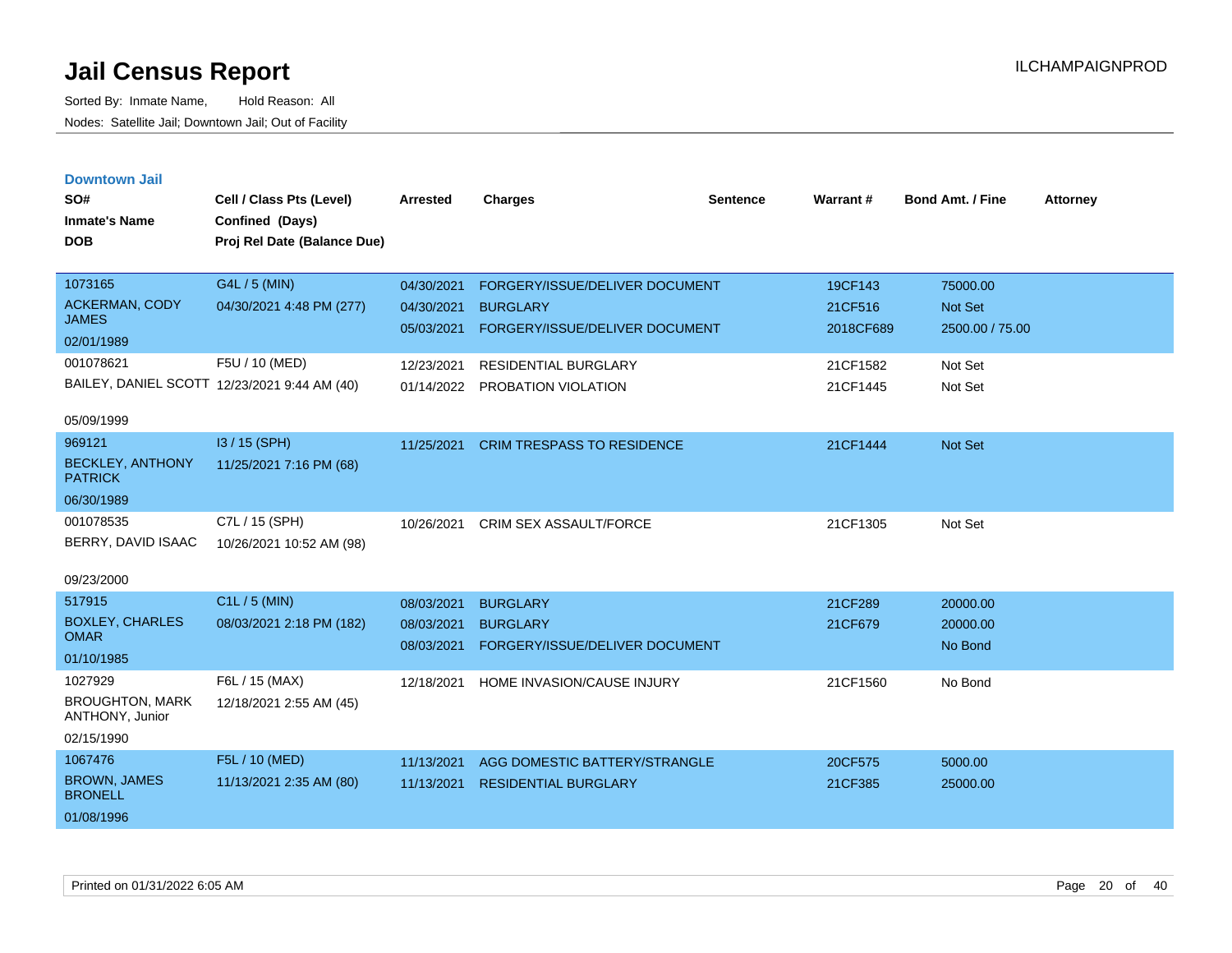Sorted By: Inmate Name, Hold Reason: All Nodes: Satellite Jail; Downtown Jail; Out of Facility

| SO#<br><b>Inmate's Name</b><br><b>DOB</b>                                 | Cell / Class Pts (Level)<br>Confined (Days)<br>Proj Rel Date (Balance Due) | <b>Arrested</b>          | <b>Charges</b>                                             | <b>Sentence</b> | <b>Warrant#</b> | <b>Bond Amt. / Fine</b> | <b>Attorney</b> |
|---------------------------------------------------------------------------|----------------------------------------------------------------------------|--------------------------|------------------------------------------------------------|-----------------|-----------------|-------------------------|-----------------|
| 995432<br><b>BROWN, JAVON</b><br><b>SHANTEZ</b>                           | H5L / 10 (ADS)<br>12/20/2021 2:06 AM (43)                                  | 12/20/2021               | FAIL TO RPT WKLY/NO FIXED ADDR                             |                 | 21CF1559        | Not Set                 |                 |
| 10/14/1991                                                                |                                                                            |                          |                                                            |                 |                 |                         |                 |
| 1075941<br>BROWN, LIONEL<br><b>TERRELL</b><br>10/19/1981                  | G2L / 5 (MIN)<br>10/08/2021 5:16 PM (116)                                  | 10/08/2021               | HARASS WITNESS/FAMILY MBR/REP                              |                 | 2021CF1188      | 500000.00               |                 |
| 1068812                                                                   | F1L / 15 (MAX)                                                             | 12/21/2021               | FELON POSS/USE FIREARM PRIOR                               |                 | 21CF1568        | Not Set                 |                 |
| <b>BRYANT, DANNY</b><br><b>EUGENE</b>                                     | 12/21/2021 1:50 PM (42)                                                    | 12/21/2021               | AGG DISCHARGE FIREARM/OCC VEH                              |                 | 21CF741         | Not Set                 |                 |
| 11/22/1989                                                                |                                                                            |                          |                                                            |                 |                 |                         |                 |
| 61904<br><b>BURNETT, TIMOTHY</b><br><b>LYNN</b><br>09/09/1983             | D4 / 15 (ADS)<br>10/23/2021 5:43 PM (101)                                  | 10/23/2021               | <b>ROBBERY</b>                                             |                 | 21CF1287        | Not Set                 |                 |
| 56936                                                                     | C4U / 10 (ADS)                                                             | 11/01/2021               | PUBLIC INDECENCY/EXPOSURE/3+                               | 3y/0m/0d (DO    |                 | Not Set                 |                 |
| CALDWELL, STEVEN<br><b>ANDRE</b>                                          | 11/01/2021 1:09 PM (92)                                                    |                          |                                                            |                 |                 |                         |                 |
| 04/19/1982                                                                |                                                                            |                          |                                                            |                 |                 |                         |                 |
| 001078092<br><b>WILLIAM</b><br>06/25/1986                                 | H2U / 10 (ADS)<br>CHOUNARD, STANLEY 12/27/2021 10:47 PM (36)               | 12/27/2021               | AGG BATTERY/PUBLIC PLACE                                   |                 | 2021CF1042      | 5000.00                 |                 |
| 1075361<br><b>COWART, TORREY</b><br><b>BENJAMEN, Junior</b><br>11/22/1987 | J6L / 5 (ADS)<br>04/16/2021 9:17 PM (291)                                  | 04/16/2021               | <b>BURGLARY</b>                                            |                 | 21CF414         | Not Set                 |                 |
| 1076276<br>COX, SEAN MICHAEL                                              | G1L / 5 (MIN)<br>12/20/2021 12:45 PM (43)                                  | 12/20/2021<br>12/20/2021 | THEFT/CONTROL <\$500/PRIOR<br><b>WARRANT OUT OF COUNTY</b> | 2y/6m (DOC)     | 21CM99          | Not Set<br>3000.00      |                 |

02/06/1985

Printed on 01/31/2022 6:05 AM Page 21 of 40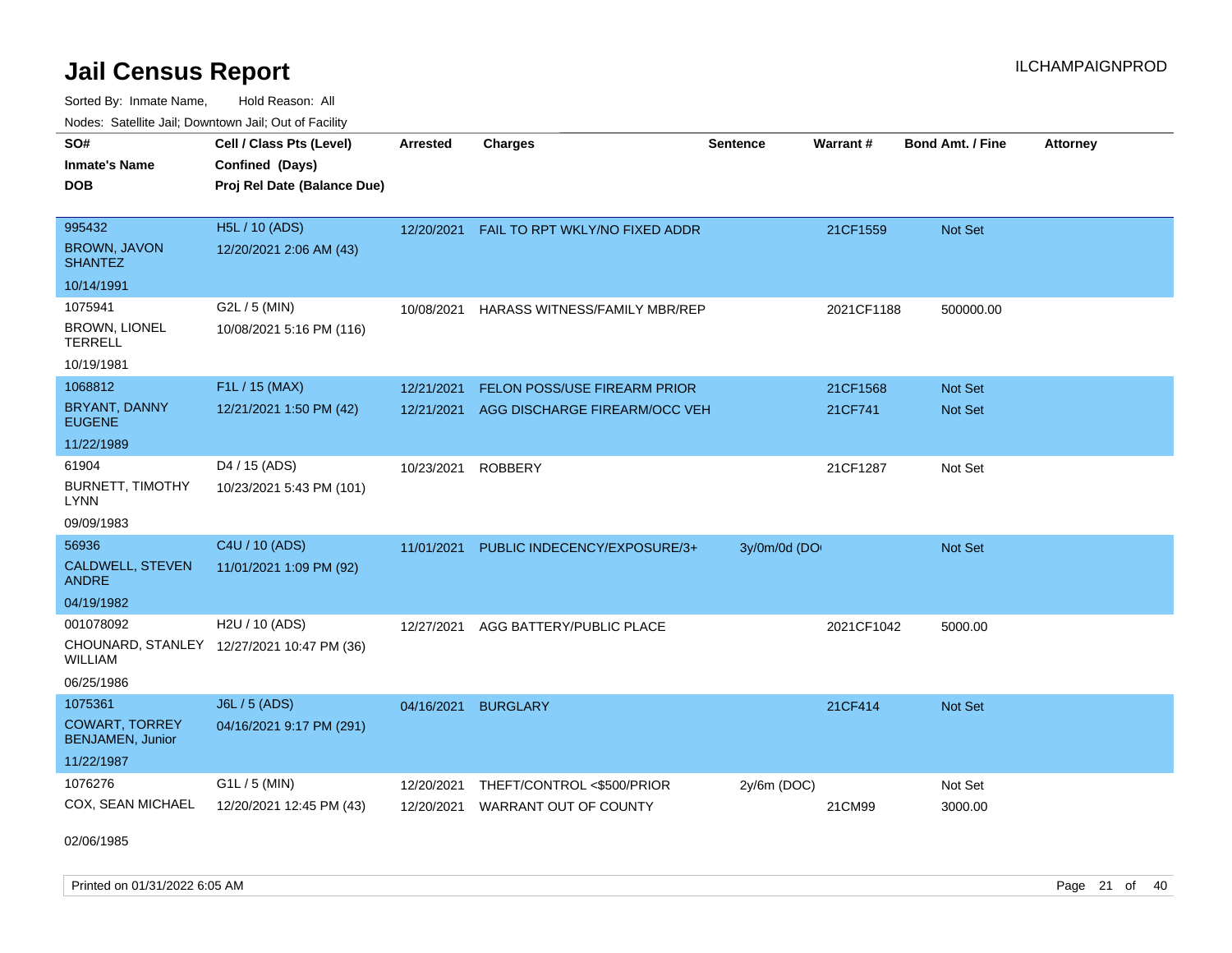Sorted By: Inmate Name, Hold Reason: All Nodes: Satellite Jail; Downtown Jail; Out of Facility

| <b>Neget Calculus Vall, Downlown Vall, Out of Fability</b> |                                              |                 |                                        |                 |                 |                         |                 |
|------------------------------------------------------------|----------------------------------------------|-----------------|----------------------------------------|-----------------|-----------------|-------------------------|-----------------|
| SO#                                                        | Cell / Class Pts (Level)                     | <b>Arrested</b> | <b>Charges</b>                         | <b>Sentence</b> | <b>Warrant#</b> | <b>Bond Amt. / Fine</b> | <b>Attorney</b> |
| <b>Inmate's Name</b>                                       | Confined (Days)                              |                 |                                        |                 |                 |                         |                 |
| <b>DOB</b>                                                 | Proj Rel Date (Balance Due)                  |                 |                                        |                 |                 |                         |                 |
|                                                            |                                              |                 |                                        |                 |                 |                         |                 |
| 1067370                                                    | E6L / 15 (ADS)                               | 11/05/2021      | <b>FIREARM/FOID INVALID/NOT ELIG</b>   |                 | 21CF1370        | Not Set                 |                 |
| <b>DAVIS, AUSTIN</b><br><b>CHRISTOPHER</b>                 | 11/06/2021 12:23 AM (87)                     |                 |                                        |                 |                 |                         |                 |
| 08/11/1997                                                 |                                              |                 |                                        |                 |                 |                         |                 |
| 001077214                                                  | F9U / 15 (MAX)                               | 12/20/2021      | <b>MURDER</b>                          |                 | 21CF1572        | Not Set                 |                 |
| DAVIS-MURDOCK,<br><b>ERION VASSHAD</b>                     | 12/21/2021 10:13 AM (42)                     | 12/22/2021      | PAROLE REVOCATION                      |                 | CH2107977       | Not Set                 |                 |
| 06/22/1998                                                 |                                              |                 |                                        |                 |                 |                         |                 |
| 001078223                                                  | G6L / 5 (MIN)                                | 11/09/2021      | AGG DUI/NO VALID DL                    |                 | 21CF1382        | Not Set                 |                 |
| DIEGO-MATEO,<br><b>JOAQUIN</b>                             | 11/09/2021 10:52 PM (84)                     |                 |                                        |                 |                 |                         |                 |
| 01/23/2002                                                 |                                              |                 |                                        |                 |                 |                         |                 |
| 571307                                                     | J3L / 15 (ADS)                               | 09/14/2020      | <b>CRIM SEXUAL ABUSE/CONSENT</b>       |                 | 2020CF1026      | Not Set                 |                 |
| DOMINGO-<br>CASTANEDA,                                     | 09/14/2020 11:19 PM (505)                    | 09/14/2020      | PRED CRIM SEX ASLT/VICTIM <13          |                 | 2020CF1025      | Not Set                 |                 |
| 09/29/1989                                                 |                                              |                 |                                        |                 |                 |                         |                 |
| 527379                                                     | D6 / 15 (ADS)                                | 10/25/2021      | <b>ARMED HABITUAL CRIMINAL</b>         |                 | 21CF1297        | <b>Not Set</b>          |                 |
| DRAKE, MARCELL<br><b>DEON</b>                              | 10/25/2021 5:05 PM (99)                      | 10/27/2021      | AGG DOMESTIC BATTERY/STRANGLE          |                 | 21CF1245        | Not Set                 |                 |
| 04/20/1987                                                 |                                              |                 |                                        |                 |                 |                         |                 |
| 959292                                                     | K1 / 15 (ADS)                                | 04/01/2021      | ATTEMPT (FIRST DEGREE MURDER)          |                 | 2020CF565       | 2000000.00              |                 |
| DUNCAN, COREYON<br><b>ANTHONY</b>                          | 04/01/2021 8:46 PM (306)                     | 12/17/2021      | <b>MURDER</b>                          |                 | 21CF1542        | Not Set                 |                 |
| 01/17/1989                                                 |                                              |                 |                                        |                 |                 |                         |                 |
| 1053207                                                    | K3 / 15 (SPH)                                | 06/06/2019      | MURDER/INTENT TO KILL/INJURE           |                 | 2019-CF849      | 2000000.00              |                 |
| FAUST, JAQUAVEON<br><b>LAVELL</b>                          | 06/06/2019 2:24 PM (971)                     |                 |                                        |                 |                 |                         |                 |
| 07/25/1996                                                 |                                              |                 |                                        |                 |                 |                         |                 |
| 962759                                                     | J1L / 5 (ADS)                                | 07/16/2021      | METH DELIVERY<5 GRAMS                  |                 | 21CF833         | Not Set                 |                 |
|                                                            | FINLEY, KEVIN DANTE 07/16/2021 9:44 PM (200) |                 | 07/29/2021 AGG CRIM SEX ASSAULT/FELONY |                 | 21CF891         | No Bond                 |                 |
|                                                            |                                              |                 |                                        |                 |                 |                         |                 |

12/28/1988

Printed on 01/31/2022 6:05 AM Page 22 of 40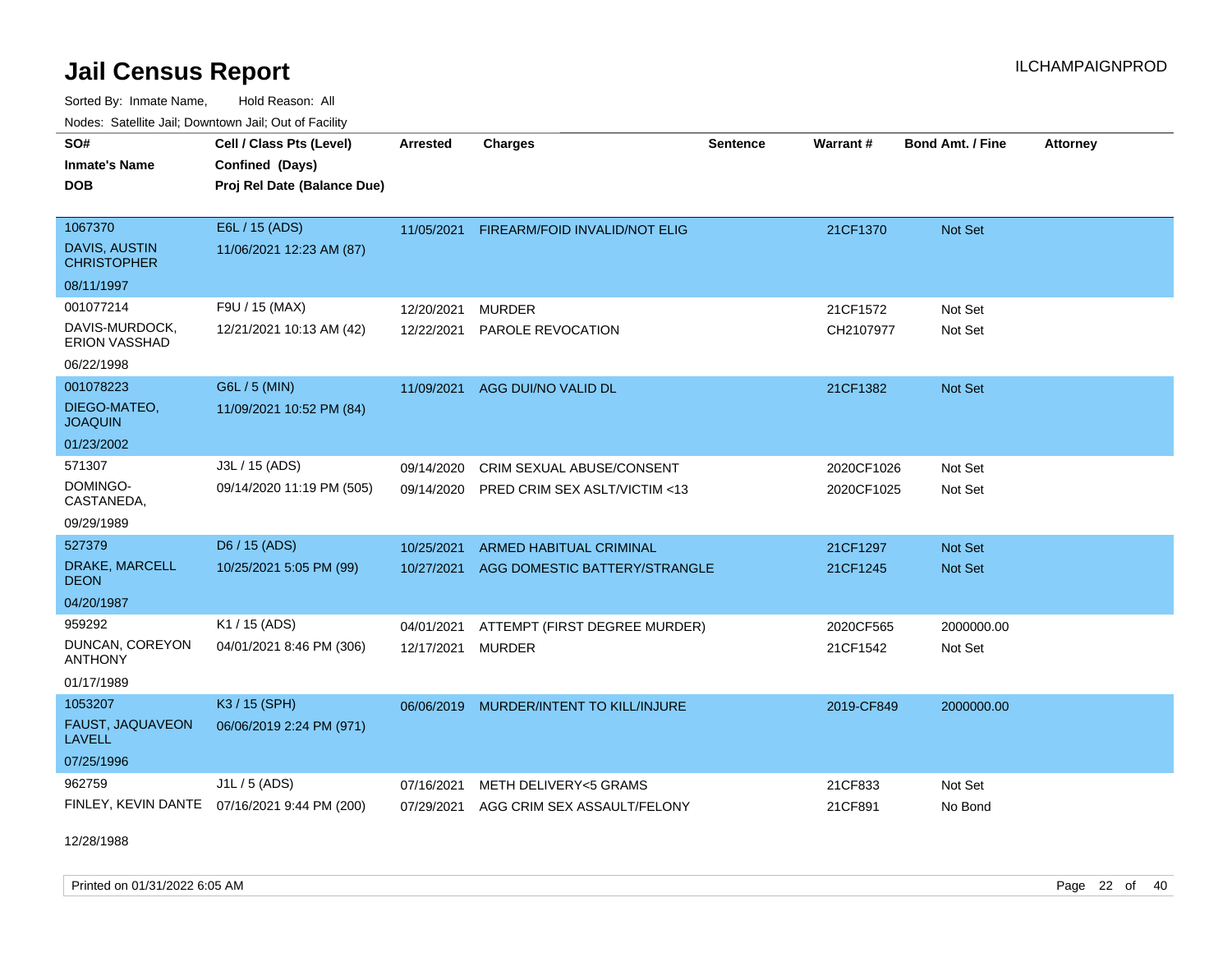| rouco. Calcinic Jan, Downtown Jan, Out of Facility |                                                                            |                 |                                         |                       |           |                         |                 |
|----------------------------------------------------|----------------------------------------------------------------------------|-----------------|-----------------------------------------|-----------------------|-----------|-------------------------|-----------------|
| SO#<br>Inmate's Name<br><b>DOB</b>                 | Cell / Class Pts (Level)<br>Confined (Days)<br>Proj Rel Date (Balance Due) | <b>Arrested</b> | <b>Charges</b>                          | <b>Sentence</b>       | Warrant#  | <b>Bond Amt. / Fine</b> | <b>Attorney</b> |
| 524764<br><b>FISCUS, ROBERT</b><br><b>LOWELL</b>   | G3L / 5 (MIN)<br>09/18/2021 10:50 AM (136)                                 |                 | 09/18/2021 METH DELIVERY/15<100 GRAMS   |                       | 21CF627   | 50000.00                |                 |
| 02/17/1986                                         |                                                                            |                 |                                         |                       |           |                         |                 |
| 1063104                                            | G9U / 5 (ADS)                                                              | 01/10/2022      | VIOLATE ORDER PROTECTION                |                       | 21CF1258  | 25000.00                |                 |
| FUSON, KEITH<br>EDWARD                             | 01/10/2022 9:14 PM (22)                                                    |                 | 01/10/2022 VIOLATE ORDER PROTECTION     |                       | 21CF1259  | 25000.00                |                 |
| 05/07/1987                                         |                                                                            |                 |                                         |                       |           |                         |                 |
| 32913                                              | I1 / 15 (ADS)                                                              | 12/03/2021      | <b>PRED CRIM SEX ASLT/VICTIM &lt;13</b> |                       | 21CF1481  | <b>Not Set</b>          |                 |
| <b>GROB, WARREN A,</b><br>Junior                   | 12/03/2021 4:24 PM (60)                                                    |                 |                                         |                       |           |                         |                 |
| 12/07/1950                                         |                                                                            |                 |                                         |                       |           |                         |                 |
| 1073611                                            | G3U / 5 (MIN)                                                              | 02/09/2021      | DELIVERY OF OR POSSESSION OF W/INT      |                       | 21CF160   | Not Set                 |                 |
| HAYES, CAMERON<br>TAYLOR MALEEK                    | 02/09/2021 3:10 PM (357)                                                   | 02/09/2021      | MFG 15>100 GR ECSTASY/ANALOG            |                       | 21CF121   | 500000.00               |                 |
| 08/10/1998                                         |                                                                            |                 |                                         |                       |           |                         |                 |
| 544770                                             | D3 / 10 (MED)                                                              | 08/14/2021      | AGG DOMESTIC BATTERY/STRANGLE           |                       | 2021CF514 | 25000.00                |                 |
| <b>HAYES, DEVON</b><br>JERMAINE                    | 08/14/2021 2:56 AM (171)                                                   | 08/14/2021      | AGGRAVATED DOMESTIC BATTERY             |                       | 21CF977   | No Bond                 |                 |
| 11/07/1987                                         |                                                                            |                 |                                         |                       |           |                         |                 |
| 972300                                             | F6U / 10 (MED)                                                             | 12/22/2021      | RESIDENTIAL BURGLARY                    |                       | 18CF1691  | 25000.00                |                 |
| HOLT, MICHAEL<br>TERRELL                           | 12/22/2021 8:36 AM (41)                                                    | 12/22/2021      | AGG CRIM SEX ABUSE/VICTIM <9            |                       | 19CF1277  | 250000.00               |                 |
| 12/25/1989                                         |                                                                            |                 |                                         |                       |           |                         |                 |
| 1063119                                            | J5L / 10 (MED)                                                             | 11/05/2021      | <b>BURGLARY</b>                         | 2y/6m (DOC) 2018CF877 |           | 10000.00                |                 |
| HUNT, KHALLEEL<br>MALIK                            | 11/05/2021 7:47 AM (88)                                                    |                 |                                         |                       |           |                         |                 |
| 03/28/1999                                         |                                                                            |                 |                                         |                       |           |                         |                 |
| 24308                                              | D <sub>2</sub> / 15 (MAX)                                                  | 06/03/2021      | <b>ROBBERY</b>                          |                       | 21CF625   | No Bond                 |                 |
| KWIATKOWSKI,<br>ROBERT JOHN                        | 06/03/2021 10:40 PM (243)                                                  |                 |                                         |                       |           |                         |                 |
| 08/08/1963                                         |                                                                            |                 |                                         |                       |           |                         |                 |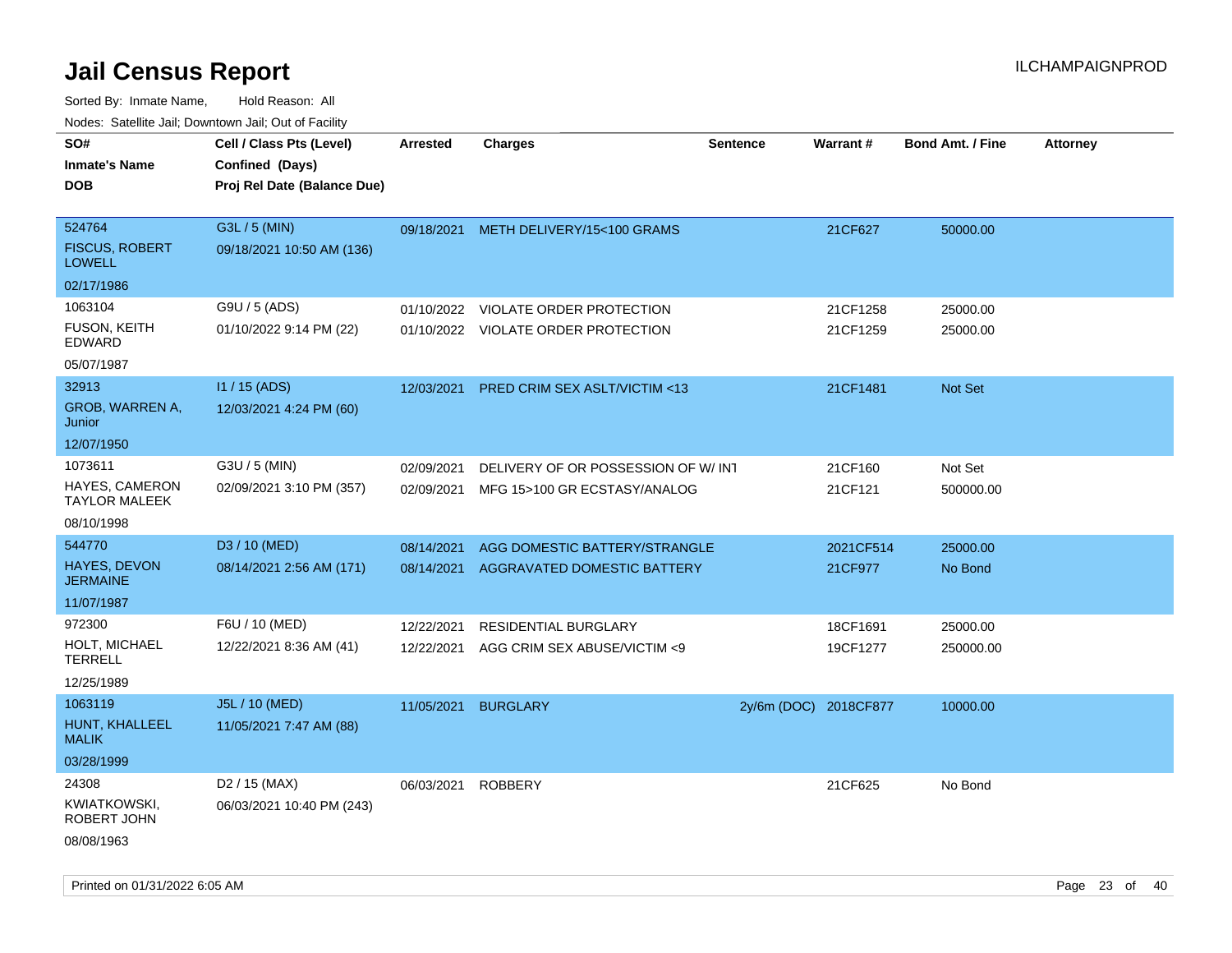| roaco. Catolino dall, Downtown dall, Out of Fability |                                            |                 |                                    |                 |                 |                         |                 |
|------------------------------------------------------|--------------------------------------------|-----------------|------------------------------------|-----------------|-----------------|-------------------------|-----------------|
| SO#                                                  | Cell / Class Pts (Level)                   | <b>Arrested</b> | Charges                            | <b>Sentence</b> | <b>Warrant#</b> | <b>Bond Amt. / Fine</b> | <b>Attorney</b> |
| <b>Inmate's Name</b>                                 | Confined (Days)                            |                 |                                    |                 |                 |                         |                 |
| <b>DOB</b>                                           | Proj Rel Date (Balance Due)                |                 |                                    |                 |                 |                         |                 |
|                                                      |                                            |                 |                                    |                 |                 |                         |                 |
| 1041648                                              | C8L / 15 (MAX)                             |                 | 01/11/2022 ARMED HABITUAL CRIMINAL |                 | 22CF41          | <b>Not Set</b>          |                 |
| LANE, DEMETRIUS<br><b>LAQUAN</b>                     | 01/11/2022 5:27 AM (21)                    |                 | 01/11/2022 PAROLE REVOCATION       |                 | CH2200221       | Not Set                 |                 |
| 07/04/1996                                           |                                            |                 |                                    |                 |                 |                         |                 |
| 29681                                                | J2L / 15 (ADS)                             | 07/14/2020      | PREDATORY CRIMINAL SEX ASSLT/CHILD |                 | 20CF-781        | 250000.00               |                 |
| LENOIR, JOHN<br><b>CHRISTOPHER</b>                   | 07/14/2020 12:51 PM (567)                  |                 |                                    |                 |                 |                         |                 |
| 04/20/1966                                           |                                            |                 |                                    |                 |                 |                         |                 |
| 45113                                                | E2L / 15 (MAX)                             | 11/20/2021      | ARMED HABITUAL CRIMINAL            |                 | 21CF1424        | No Bond                 |                 |
| MARTIN, JEREMIAH<br><b>FRANCIS</b>                   | 11/20/2021 1:18 AM (73)                    |                 |                                    |                 |                 |                         |                 |
| 01/18/1977                                           |                                            |                 |                                    |                 |                 |                         |                 |
| 1000869                                              | C9L / 15 (MAX)                             | 09/11/2021      | FELON POSS/USE WEAPON/FIREARM      |                 | 21CF1102        | Not Set                 |                 |
| MARTIN, MANNIX<br><b>TILMOND</b>                     | 09/12/2021 12:40 AM (142)                  |                 |                                    |                 |                 |                         |                 |
| 07/19/1991                                           |                                            |                 |                                    |                 |                 |                         |                 |
| 1063030                                              | <b>H4L / 15 (ADS)</b>                      | 12/20/2021      | <b>MURDER</b>                      |                 | 21CF1571        | <b>Not Set</b>          |                 |
|                                                      | MASON, RYAN ONEIAL 12/21/2021 9:30 AM (42) | 12/22/2021      | <b>PAROLE REVOCATION</b>           |                 | CH2107979       | <b>Not Set</b>          |                 |
|                                                      |                                            |                 |                                    |                 |                 |                         |                 |
| 02/22/1991                                           |                                            |                 |                                    |                 |                 |                         |                 |
| 1066623                                              | G6U / 5 (MIN)                              | 11/17/2021      | MFG/DEL 15<100 GR COCA/ANALOG      |                 | 17CF1093        | 75000.00                |                 |
| MATA-OROZCO.<br>OLEGARIO                             | 11/17/2021 5:08 PM (76)                    |                 |                                    |                 |                 |                         |                 |
| 03/06/1995                                           |                                            |                 |                                    |                 |                 |                         |                 |
| 001078249                                            | B3 / 10 (MED)                              |                 | FELON POSS/USE WEAPON/FIREARM      |                 | 21CF947         | <b>Not Set</b>          |                 |
| MCCLENDON, CALVIN                                    | 08/07/2021 8:56 AM (178)                   | 08/07/2021      |                                    |                 |                 |                         |                 |
| М                                                    |                                            |                 |                                    |                 |                 |                         |                 |
| 04/29/1990                                           |                                            |                 |                                    |                 |                 |                         |                 |
| 40235                                                | G9L / 5 (MIN)                              | 10/04/2021      | AGG DUI/4                          |                 | 2021CF1145      | 35000.00                |                 |
| MERRIWEATHER,<br><b>MARCUS TODD</b>                  | 10/04/2021 4:41 PM (120)                   |                 |                                    |                 |                 |                         |                 |
| 11/28/1967                                           |                                            |                 |                                    |                 |                 |                         |                 |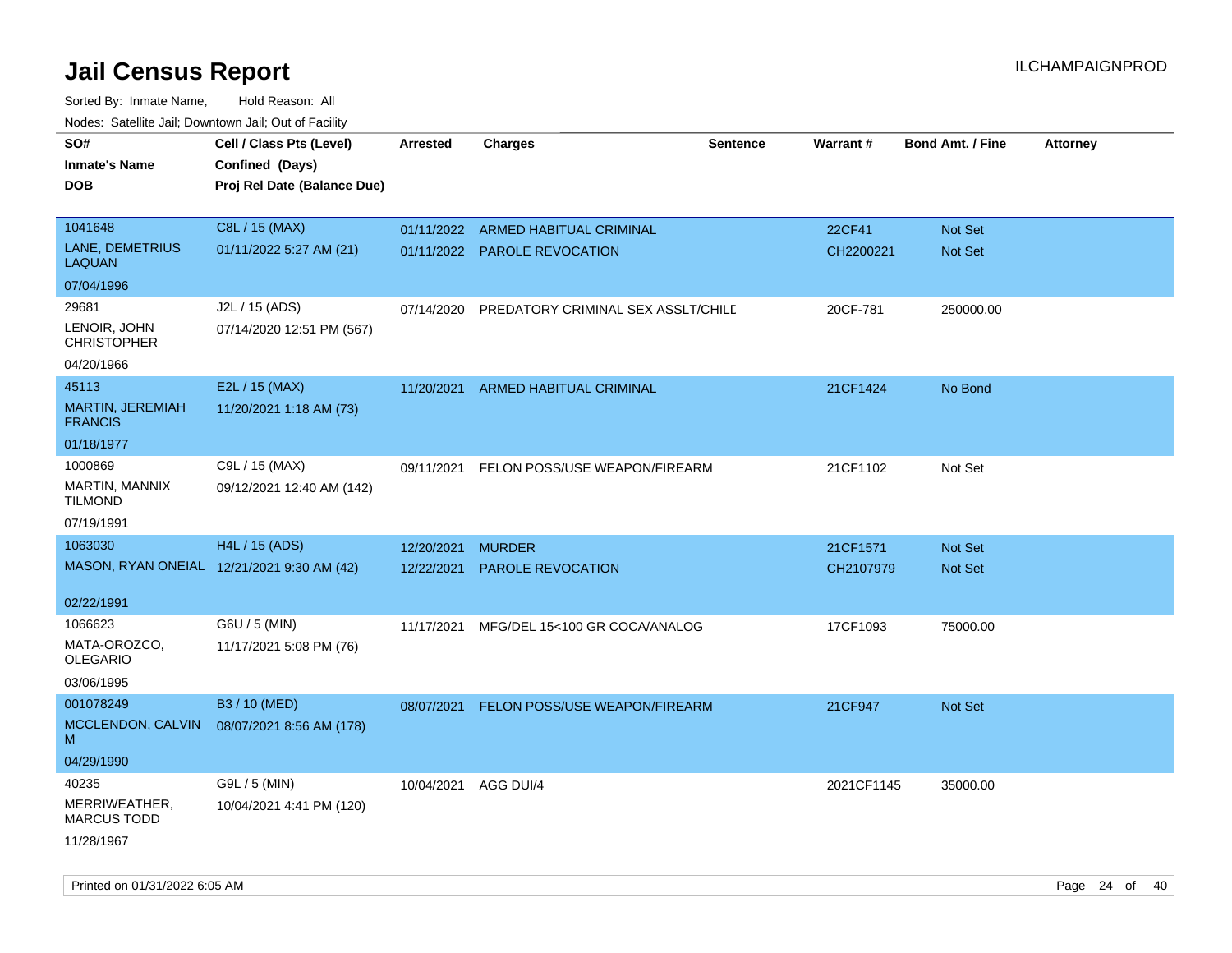| ivouss. Satellite Jali, Downtown Jali, Out of Facility |                                             |                 |                                         |                 |              |                         |                 |
|--------------------------------------------------------|---------------------------------------------|-----------------|-----------------------------------------|-----------------|--------------|-------------------------|-----------------|
| SO#                                                    | Cell / Class Pts (Level)                    | <b>Arrested</b> | <b>Charges</b>                          | <b>Sentence</b> | Warrant#     | <b>Bond Amt. / Fine</b> | <b>Attorney</b> |
| Inmate's Name                                          | Confined (Days)                             |                 |                                         |                 |              |                         |                 |
| <b>DOB</b>                                             | Proj Rel Date (Balance Due)                 |                 |                                         |                 |              |                         |                 |
|                                                        |                                             |                 |                                         |                 |              |                         |                 |
| 1040273                                                | E5U / 15 (ADS)                              | 09/30/2021      | PRED CRIM SEX ASLT/VICTIM <13           |                 | 21CF329      | 500000.00               |                 |
| METCALFE, LANELL<br>JARON                              | 09/30/2021 11:32 PM (124)                   |                 |                                         |                 |              |                         |                 |
| 09/22/1988                                             |                                             |                 |                                         |                 |              |                         |                 |
| 1075635                                                | B <sub>2</sub> / 10 (ADS)                   | 05/11/2021      | AGG DISCHARGE FIREARM/OCC VEH           |                 | 21CF538      | Not Set                 |                 |
| MILES, DEVLON VON,<br>Junior                           | 05/11/2021 10:39 PM (266)                   | 05/11/2021      | MFG/DEL CANNABIS/30-500 GRAMS           |                 | 20CF1402     | 100000.00               |                 |
| 11/04/2000                                             |                                             |                 |                                         |                 |              |                         |                 |
| 001078721                                              | C3L / 5 (ADS)                               | 12/29/2021      | <b>VIOLATE ORDER PROTECTION</b>         |                 | 21CF1600     | Not Set                 |                 |
| MIRAMONTES, RAUL                                       | 12/29/2021 4:02 AM (34)                     |                 |                                         |                 |              |                         |                 |
|                                                        |                                             |                 |                                         |                 |              |                         |                 |
| 05/11/1989                                             |                                             |                 |                                         |                 |              |                         |                 |
| 48033                                                  | G7L / 5 (MIN)                               | 12/04/2021      | DOMESTIC BATTERY/OTHER PRIOR            | 4y (DOC)        | 21CF1482     | Not Set                 |                 |
| MOORE.<br>CHRISTOPHER ALLEN                            | 12/04/2021 4:38 PM (59)                     |                 |                                         |                 |              |                         |                 |
| 07/02/1976                                             |                                             |                 |                                         |                 |              |                         |                 |
| 1069209                                                | 14 / 10 (ADS)                               | 04/07/2021      | AGG BATTERY/GREAT BODILY HARM           |                 | 21CF376      | <b>Not Set</b>          |                 |
| <b>MOORE, DEVONTE</b><br>JAMAL                         | 04/07/2021 6:25 PM (300)                    |                 |                                         |                 |              |                         |                 |
| 09/24/1995                                             |                                             |                 |                                         |                 |              |                         |                 |
| 1074169                                                | C2L / 10 (MED)                              | 12/21/2021      | AGGRAVATED DOMESTIC BATTERY             |                 | 21CF1567     | Not Set                 |                 |
|                                                        | PANZER, IAN RICHARD 12/21/2021 2:24 PM (42) |                 |                                         |                 |              |                         |                 |
|                                                        |                                             |                 |                                         |                 |              |                         |                 |
| 07/04/1988                                             |                                             |                 |                                         |                 |              |                         |                 |
| 61251                                                  | E4L / 15 (ADS)                              | 12/27/2021      | <b>PRED CRIM SEX ASLT/VICTIM &lt;13</b> |                 | 21CF651      | No Bond                 |                 |
| PETMECKY, JOHN<br><b>ROBERT</b>                        | 12/27/2021 1:52 PM (36)                     |                 |                                         |                 |              |                         |                 |
| 03/09/1983                                             |                                             |                 |                                         |                 |              |                         |                 |
| 1022441                                                | H6L / 10 (ADS)                              | 10/27/2021      | AGG BATTERY/PEACE OFFICER               |                 | 2021 CF 12   | No Bond                 |                 |
| PICKENS, DONTRELL<br>DEMAR                             | 10/27/2021 1:39 PM (97)                     | 10/27/2021      | AGG BATTERY/PEACE OFFICER               |                 | 2020 CF 1488 | No Bond                 |                 |
| 12/10/1993                                             |                                             |                 |                                         |                 |              |                         |                 |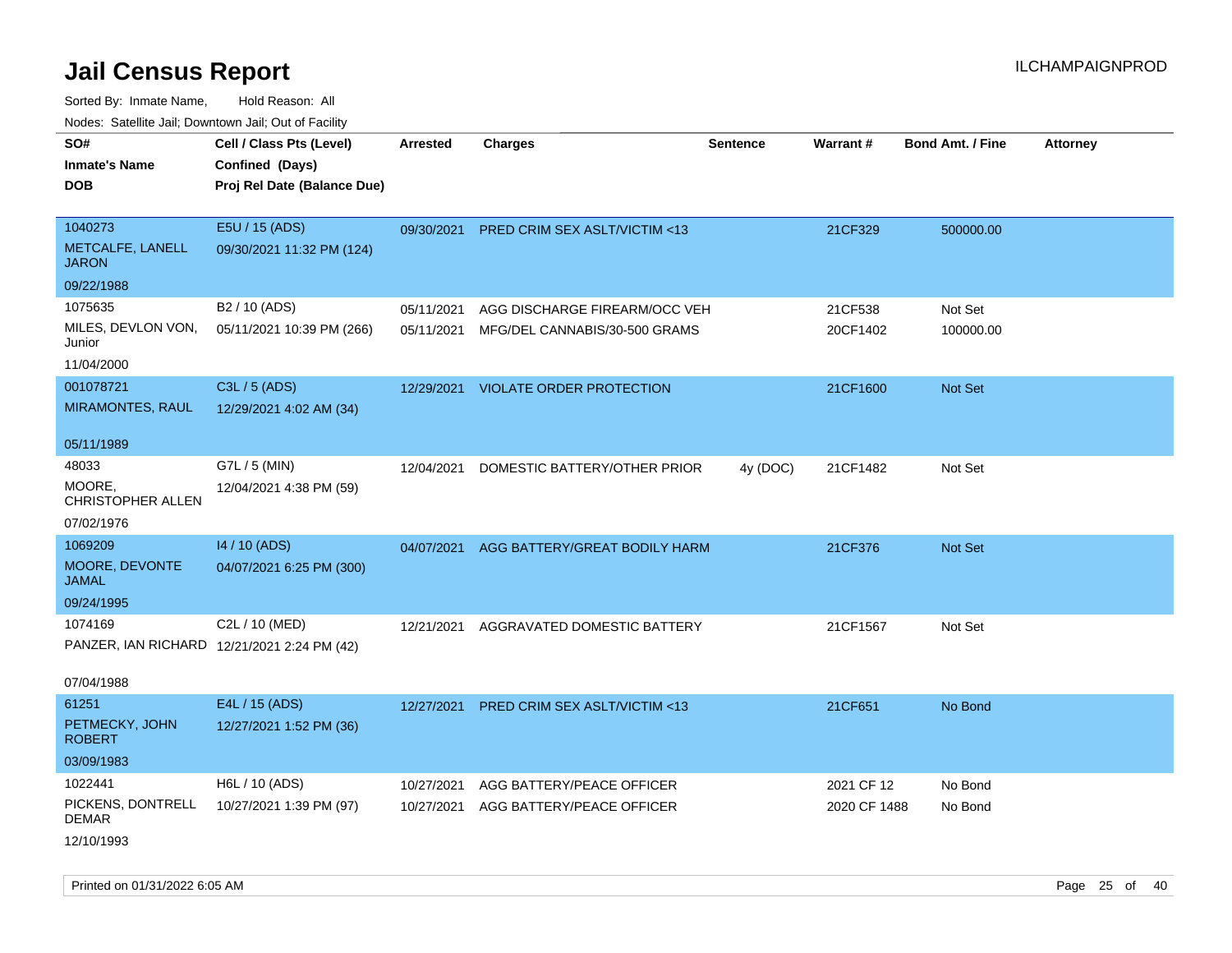Sorted By: Inmate Name, Hold Reason: All Nodes: Satellite Jail; Downtown Jail; Out of Facility

| rouco. Calcinic Jan, Downtown Jan, Out of Facility                |                                                                            |                                        |                                                                                 |                 |                          |                                  |                 |
|-------------------------------------------------------------------|----------------------------------------------------------------------------|----------------------------------------|---------------------------------------------------------------------------------|-----------------|--------------------------|----------------------------------|-----------------|
| SO#<br>Inmate's Name<br><b>DOB</b>                                | Cell / Class Pts (Level)<br>Confined (Days)<br>Proj Rel Date (Balance Due) | <b>Arrested</b>                        | <b>Charges</b>                                                                  | <b>Sentence</b> | Warrant#                 | <b>Bond Amt. / Fine</b>          | <b>Attorney</b> |
| 1063325<br>PICKENS, JOSEPH<br><b>PARNELL</b>                      | C6L / 10 (MED)<br>01/14/2022 12:28 AM (18)                                 |                                        | 01/13/2022 VIO BAIL BOND/CLASS A OFFENSE                                        |                 | 22CM17                   | Not Set                          |                 |
| 04/27/1978<br>001078602<br>RICHARDSON,<br>JOHNNY LINDAL           | F4U / 10 (MED)<br>11/21/2021 10:00 AM (72)                                 | 11/21/2021                             | AGGRAVATED DOMESTIC BATTERY                                                     |                 | 21CF1428                 | Not Set                          |                 |
| 06/27/2000<br>001077783<br>RIVERA, DARYL<br><b>ANTONIO</b>        | 15 / 10 (ADS)<br>01/05/2022 4:20 PM (27)                                   |                                        | 01/05/2022 AGGRAVATED BATTERY                                                   |                 | 21CF325                  | Not Set                          |                 |
| 11/14/1981<br>1072114<br>ROBINSON, DONNELL<br>LEVON<br>10/23/2000 | C5L / 15 (SPH)<br>01/17/2021 2:40 PM (380)                                 | 01/17/2021<br>01/17/2021<br>02/17/2021 | ATTEMPT (FIRST DEGREE MURDER)<br>ARMED ROBBERY/NO FIREARM<br>AGGRAVATED BATTERY | 4y (DOC)        | 2021CF65<br>2020CF824    | Not Set<br>75000.00<br>250000.00 |                 |
| 1068592<br>ROSS, TEVONTAE<br>TERRANCE<br>12/15/1998               | J7L / 15 (ADS)<br>11/12/2021 8:41 AM (81)                                  | 11/12/2021                             | <b>BURGLARY</b>                                                                 |                 | 21CF1393                 | <b>Not Set</b>                   |                 |
| 59178<br>SANDERS, MICHAEL<br>JEAN<br>12/22/1967                   | F8L / 15 (MAX)<br>12/13/2021 4:17 PM (50)                                  | 12/13/2021                             | AGG DISCHARGE FIREARM/OCC VEH                                                   |                 | 21CF1274                 | 1500000.00                       |                 |
| 001078704<br>SHORTER, JAQUAN<br>MAURICE<br>10/08/1998             | F7U / 15 (MAX)<br>12/23/2021 1:23 AM (40)                                  | 12/21/2021                             | MURDER/INTENT TO KILL/INJURE                                                    |                 | 21CF1575                 | Not Set                          |                 |
| 47195<br>SIMMONS, JAMES<br>ROBERT<br>03/13/1975                   | G8L / 5 (MIN)<br>12/27/2021 8:42 AM (36)                                   | 12/27/2021<br>12/28/2021               | <b>RESIDENTIAL BURGLARY</b><br><b>RESIDENTIAL BURGLARY</b>                      |                 | 2020CF1222<br>2021CF1596 | 10000.00<br>Not Set              |                 |

Printed on 01/31/2022 6:05 AM Page 26 of 40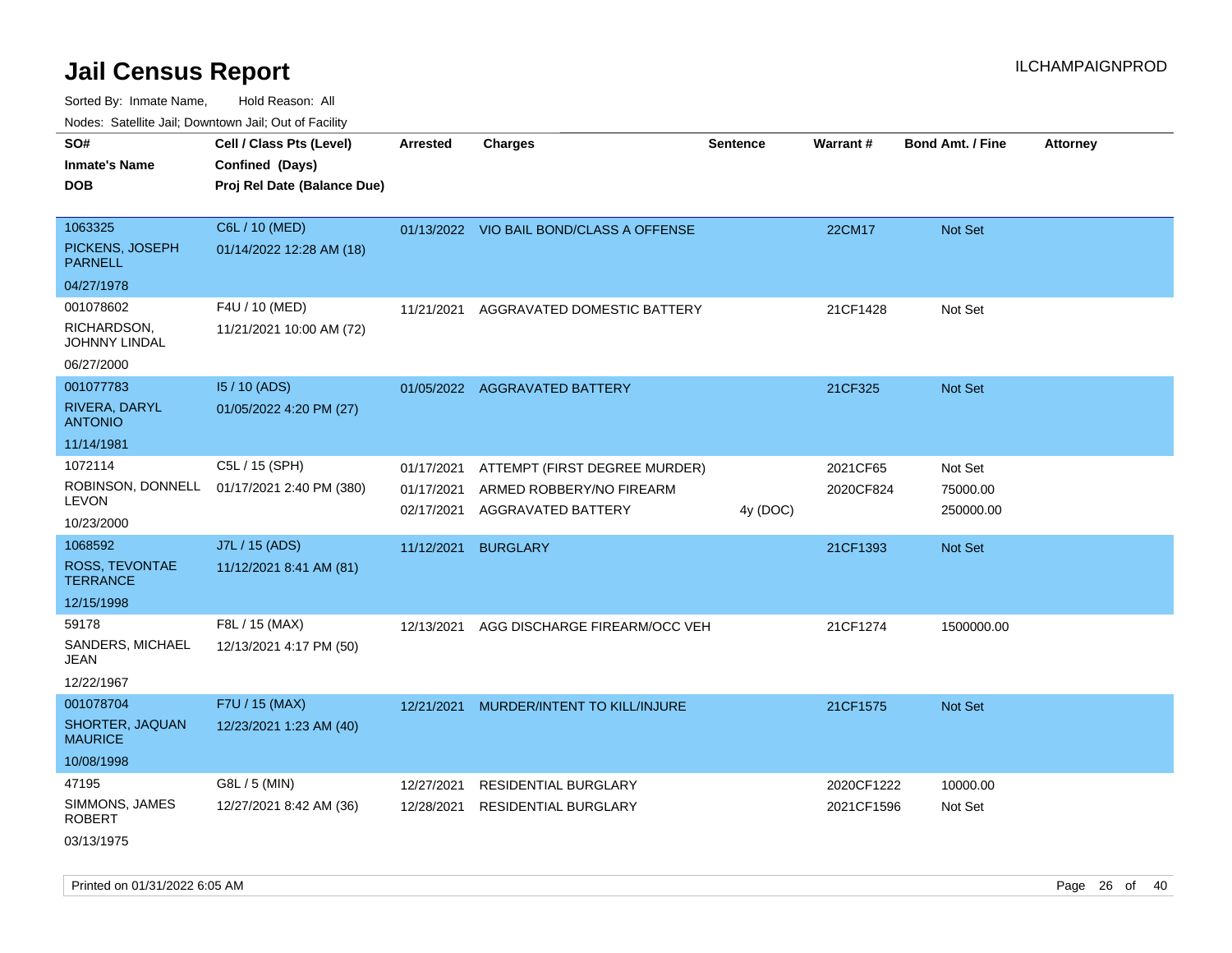Sorted By: Inmate Name, Hold Reason: All Nodes: Satellite Jail; Downtown Jail; Out of Facility

|                                         | Nodes: Satellite Jail; Downtown Jail; Out of Facility |                 |                                |                 |            |                         |                 |
|-----------------------------------------|-------------------------------------------------------|-----------------|--------------------------------|-----------------|------------|-------------------------|-----------------|
| SO#                                     | Cell / Class Pts (Level)                              | <b>Arrested</b> | <b>Charges</b>                 | <b>Sentence</b> | Warrant#   | <b>Bond Amt. / Fine</b> | <b>Attorney</b> |
| <b>Inmate's Name</b>                    | Confined (Days)                                       |                 |                                |                 |            |                         |                 |
| <b>DOB</b>                              | Proj Rel Date (Balance Due)                           |                 |                                |                 |            |                         |                 |
|                                         |                                                       |                 |                                |                 |            |                         |                 |
| 1057312                                 | G5U / 5 (MIN)                                         | 11/10/2021      | HOME INVASION/FIREARM          | 7y (DOC)        | 21CF1388   | Not Set                 |                 |
| <b>STARKS, RAMEON</b><br><b>TAHZIER</b> | 11/10/2021 9:51 PM (83)                               |                 |                                |                 |            |                         |                 |
| 12/18/1996                              |                                                       |                 |                                |                 |            |                         |                 |
| 1051104                                 | G8U / 5 (MIN)                                         | 05/26/2021      | METH DELIVERY/5<15 GRAMS       |                 | 21CF598    | Not Set                 |                 |
| STOVER, ANDREW<br><b>WADE</b>           | 05/27/2021 12:59 AM (250)                             | 05/26/2021      | <b>BURGLARY</b>                |                 | 21CF667    | Not Set                 |                 |
| 07/20/1994                              |                                                       |                 |                                |                 |            |                         |                 |
| 65920                                   | F3L / 15 (MAX)                                        | 12/21/2021      | ARMED ROBBERY/ARMED W/FIREARM  |                 | 2021CF1543 | 100000.00               |                 |
| TAPSCOTT,<br><b>CORNELIUS</b>           | 12/21/2021 10:57 PM (42)                              |                 |                                |                 |            |                         |                 |
| 07/14/1985                              |                                                       |                 |                                |                 |            |                         |                 |
| 1068839                                 | F4L / 15 (MAX)                                        | 08/07/2020      | <b>HOMICIDE</b>                |                 | 2020-CF851 | 1000000.00              |                 |
| TAYLOR, LONDON<br><b>JAVON</b>          | 08/07/2020 10:30 AM (543)                             |                 |                                |                 |            |                         |                 |
| 08/16/1999                              |                                                       |                 |                                |                 |            |                         |                 |
| 1004142                                 | F2U / 15 (MAX)                                        | 10/27/2021      | POSSESSION OF METH/15<100GRAMS |                 | 2021CF1298 | 1500000.00              |                 |
| TOY, KAYON LARENZ                       | 10/22/2021 1:01 PM (102)                              |                 |                                |                 |            |                         |                 |
|                                         |                                                       |                 |                                |                 |            |                         |                 |
| 09/12/1991                              |                                                       |                 |                                |                 |            |                         |                 |
| 1056971                                 | D1 / 10 (ADS)                                         | 08/07/2021      | FELON POSS/USE WEAPON/FIREARM  |                 | 21CF948    | No Bond                 |                 |
| TRAVIS, DENZEL<br><b>DANTRELL</b>       | 08/07/2021 7:36 AM (178)                              | 08/08/2021      | AGG BATTERY/PUBLIC PLACE       |                 | 2020CF647  | 25000.00                |                 |
| 03/21/1993                              |                                                       |                 |                                |                 |            |                         |                 |
| 001078250                               | F2L / 10 (MED)                                        | 08/07/2021      | FELON POSS WEAPON/BODY ARMOR   |                 | 21CF950    | Not Set                 |                 |
| <b>TRAVIS, JORDAN</b><br><b>TESHAUN</b> | 08/07/2021 10:27 AM (178)                             |                 |                                |                 |            |                         |                 |
| 03/03/1996                              |                                                       |                 |                                |                 |            |                         |                 |
| 56994                                   | A1L / 15 (SPH)                                        | 12/09/2021      | STALKING/CAUSE FEAR FOR SAFETY |                 | 21CF1514   | Not Set                 |                 |
| TURNER, ROBERT<br>EARL, Senior          | 12/09/2021 9:23 PM (54)                               | 12/13/2021      | PAROLE REVOCATION              |                 | CH2107735  | Not Set                 |                 |
| 09/07/1982                              |                                                       |                 |                                |                 |            |                         |                 |

Printed on 01/31/2022 6:05 AM Page 27 of 40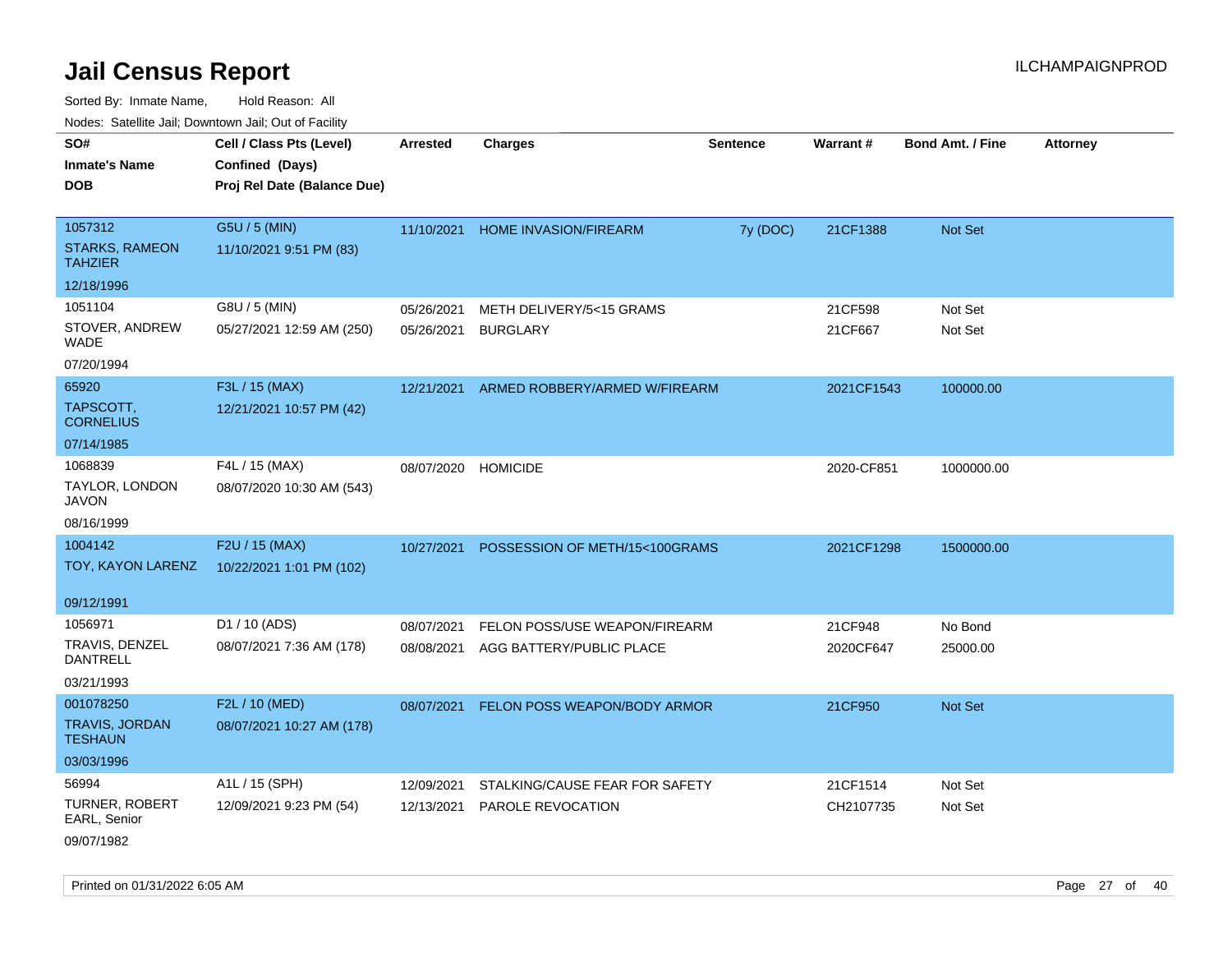| roaco. Catolino cali, Domntonn cali, Out of Facility |                             |                 |                                         |                 |           |                         |                 |
|------------------------------------------------------|-----------------------------|-----------------|-----------------------------------------|-----------------|-----------|-------------------------|-----------------|
| SO#                                                  | Cell / Class Pts (Level)    | <b>Arrested</b> | <b>Charges</b>                          | <b>Sentence</b> | Warrant#  | <b>Bond Amt. / Fine</b> | <b>Attorney</b> |
| <b>Inmate's Name</b>                                 | Confined (Days)             |                 |                                         |                 |           |                         |                 |
| <b>DOB</b>                                           | Proj Rel Date (Balance Due) |                 |                                         |                 |           |                         |                 |
|                                                      |                             |                 |                                         |                 |           |                         |                 |
| 30108                                                | J4L / 15 (ADS)              | 07/30/2021      | <b>MURDER</b>                           |                 | 21CF902   | 2000000.00              |                 |
| <b>VANDYKE, DARYL</b><br><b>ANTHONY</b>              | 07/30/2021 8:29 PM (186)    |                 |                                         |                 |           |                         |                 |
| 10/04/1965                                           |                             |                 |                                         |                 |           |                         |                 |
| 968681                                               | D5 / 15 (ADS)               | 08/27/2021      | AGG CRIM SX AB/VIC 13<18/TRUST          |                 | 2020CF499 | 250000.00               |                 |
| WADE, DEMETRIUS<br>DARYL                             | 08/27/2021 2:25 AM (158)    | 08/27/2021      | INDIRECT CRIMINAL CONTEMPT              | 3y (DOC)        | 2021CC16  | No Bond                 |                 |
| 01/07/1987                                           |                             |                 |                                         |                 |           |                         |                 |
| 1070971                                              | H3L / 5 (ADS)               | 12/07/2021      | <b>IDENTITY THEFT/&lt;\$300</b>         |                 | 20CF922   | Not Set                 |                 |
| <b>WEIR, CLINTON</b><br><b>HOWARD</b>                | 12/08/2021 3:45 AM (55)     | 12/07/2021      | <b>RECKLESS DRIVING</b>                 |                 | 19TR2348  | Not Set                 |                 |
| 03/15/1983                                           |                             |                 |                                         |                 |           |                         |                 |
| 54212                                                | E3U / 10 (ADS)              | 12/21/2021      | ARMED VIOLENCE/CATEGORY I               |                 | 21CF1576  | Not Set                 |                 |
| WHITLOCK, GEORGE                                     | 12/21/2021 1:20 PM (42)     | 12/21/2021      | RECEIVE/POSS/SELL STOLEN VEH            |                 | 2021CF669 | 10000.00                |                 |
| ABRAM                                                |                             | 12/21/2021      | VIOLATE ORDER PROTECTION                |                 | 2021CM391 | 1000.00                 |                 |
| 11/10/1978                                           |                             |                 |                                         |                 |           |                         |                 |
| 001078709                                            | F3U / 15 (MAX)              | 12/22/2021      | ARMED VIOLENCE/CATEGORY I               |                 | 21CF1586  | Not Set                 |                 |
| WILLIAMS, DAVID LEE                                  | 12/22/2021 11:00 AM (41)    |                 |                                         |                 |           |                         |                 |
| 12/18/1989                                           |                             |                 |                                         |                 |           |                         |                 |
| 1058072                                              | A2U / 15 (SPH)              |                 |                                         |                 |           |                         |                 |
| WILLIAMS, KENNETH                                    |                             | 02/25/2021      | ARMED HABITUAL CRIMINAL                 |                 |           | Not Set                 |                 |
| <b>BERNARD</b>                                       | 02/25/2021 3:24 PM (341)    |                 |                                         |                 |           |                         |                 |
| 10/04/1985                                           |                             |                 |                                         |                 |           |                         |                 |
| 996311                                               | F7L / 10 (MED)              |                 | 01/12/2022 RECEIVE/POSS/SELL STOLEN VEH | 3y (DOC)        | 2021CF524 | No Bond                 |                 |
| <b>WILLIAMS,</b><br><b>TRAYSHAUN DEVONTA</b>         | 01/12/2022 5:31 PM (20)     |                 |                                         |                 |           |                         |                 |
| 02/18/1992                                           |                             |                 |                                         |                 |           |                         |                 |
| 001078711                                            | F9L / 10 (MED)              | 12/22/2021      | AGG DISCHARGE FIREARM/OCC BLDG          |                 | 21CF1585  | Not Set                 |                 |
| WILLIS, RANDY<br>RAMEEL                              | 12/22/2021 4:15 PM (41)     |                 |                                         |                 |           |                         |                 |
| 09/10/2003                                           |                             |                 |                                         |                 |           |                         |                 |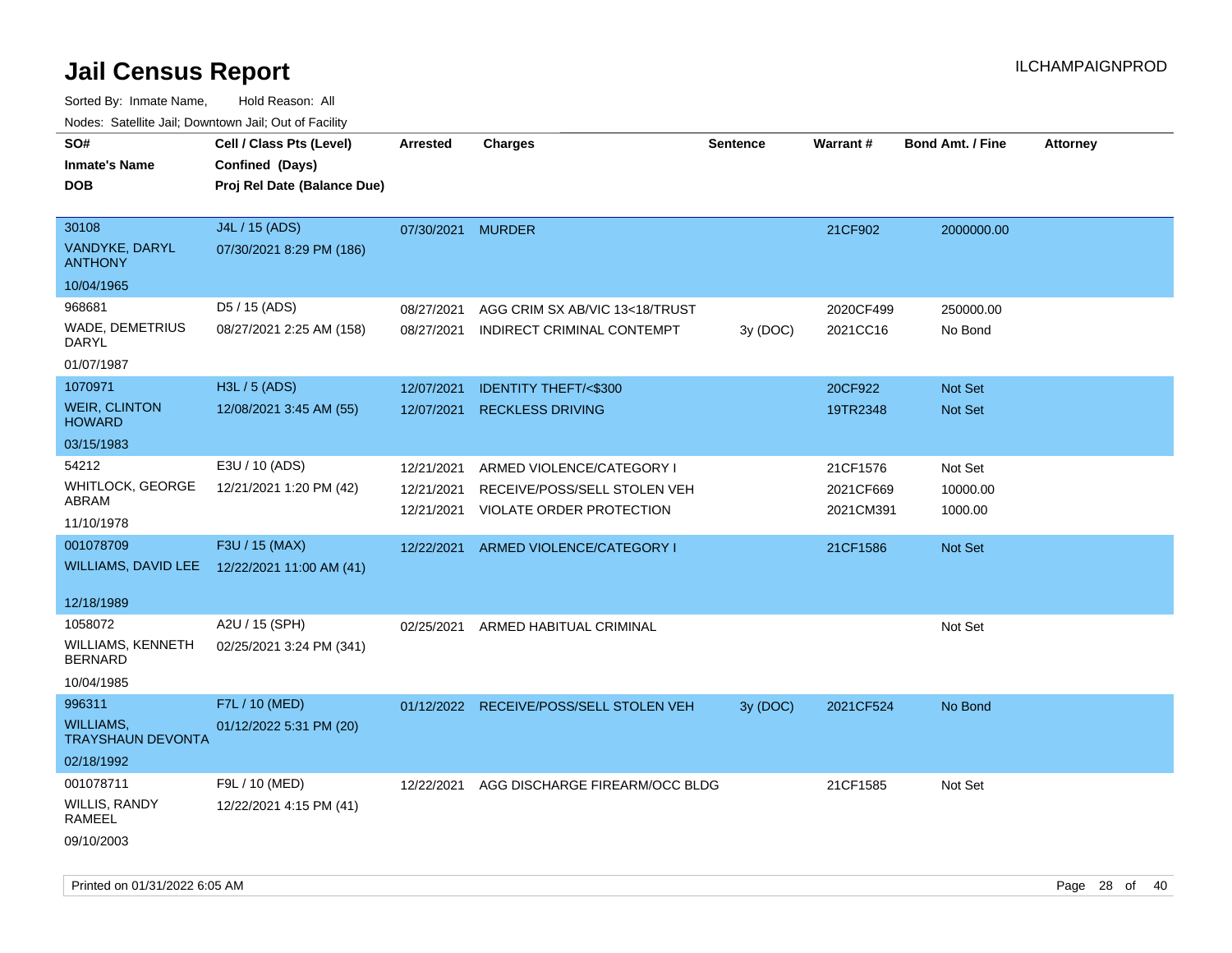| SO#<br><b>Inmate's Name</b><br><b>DOB</b>           | Cell / Class Pts (Level)<br>Confined (Days)<br>Proj Rel Date (Balance Due) | Arrested   | Charges         |            | <b>Sentence</b> | Warrant #   | <b>Bond Amt. / Fine</b> | Attorney |
|-----------------------------------------------------|----------------------------------------------------------------------------|------------|-----------------|------------|-----------------|-------------|-------------------------|----------|
| 9326<br>YOUNG, ANTHONY<br><b>PAUL</b><br>03/13/1954 | $12/5$ (ADS)<br>06/14/2021 12:07 PM (232)                                  | 06/14/2021 | <b>BURGLARY</b> |            |                 | 2020-CF-625 | <b>Not Set</b>          |          |
| <b>Total Downtown Jail: 72</b>                      |                                                                            | Males: 72  | Females: 0      | Unknown: 0 |                 |             |                         |          |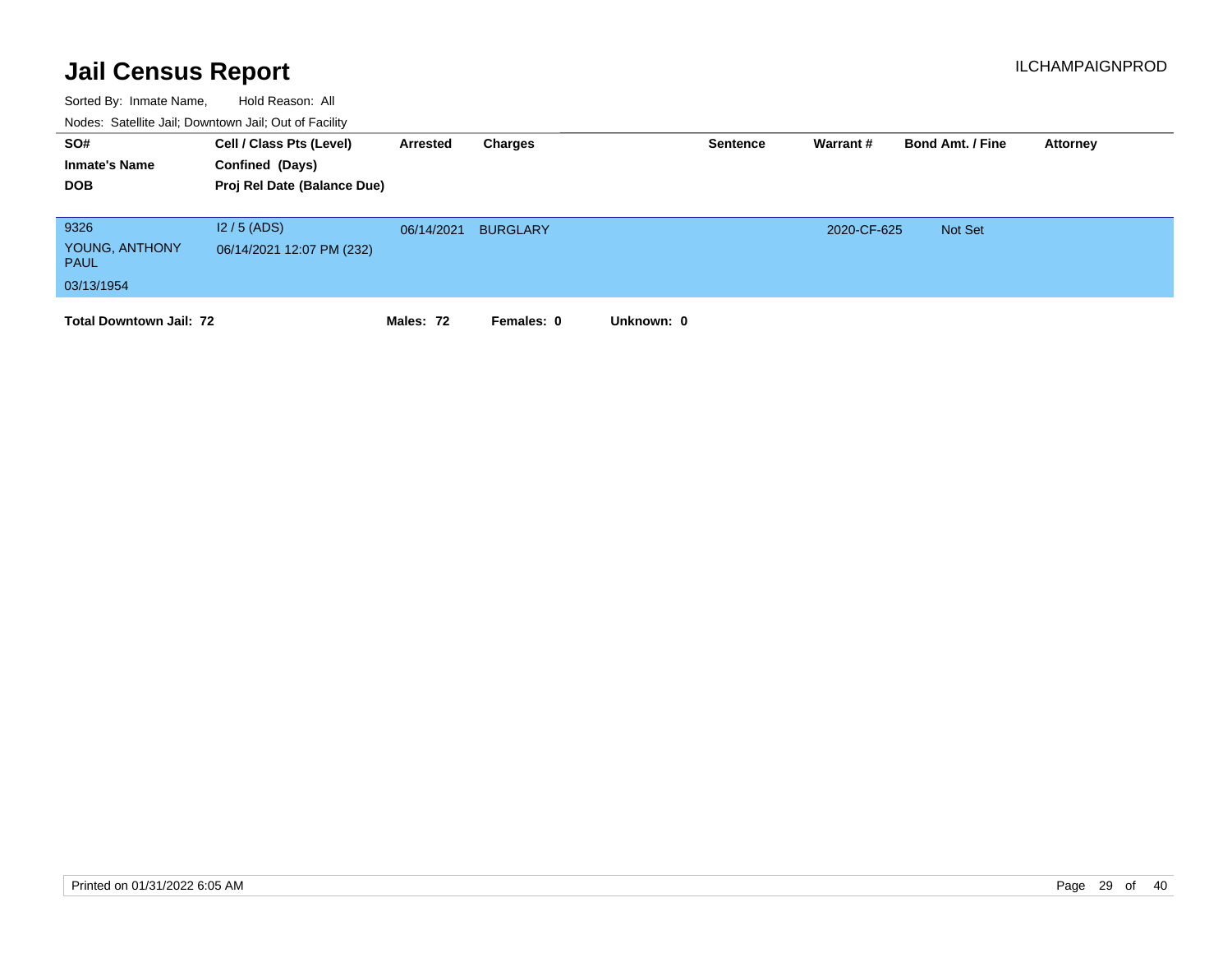| <b>Out of Facility</b> |  |  |
|------------------------|--|--|
|------------------------|--|--|

| SO#<br><b>Inmate's Name</b><br><b>DOB</b>                                                                             | Cell / Class Pts (Level)<br>Confined (Days)<br>Proj Rel Date (Balance Due)                      | <b>Arrested</b>                                      | <b>Charges</b>                                                                                                        | <b>Sentence</b> | Warrant#                                   | <b>Bond Amt. / Fine</b>                  | <b>Attorney</b> |
|-----------------------------------------------------------------------------------------------------------------------|-------------------------------------------------------------------------------------------------|------------------------------------------------------|-----------------------------------------------------------------------------------------------------------------------|-----------------|--------------------------------------------|------------------------------------------|-----------------|
| 61095<br><b>AMOS, DERRICK</b><br><b>JAMES</b><br>06/12/1985                                                           | <b>KAN / 10 (ADS)</b><br>05/02/2021 9:02 PM (275)                                               | 05/02/2021                                           | HOME INVASION/CAUSE INJURY                                                                                            |                 | 2021CF323                                  | 100000.00                                |                 |
| 19971<br><b>LYNN</b><br>08/17/1961                                                                                    | <b>EHD</b><br>BARNESKE, RAYMOND 11/09/2021 9:32 AM (84)<br>5/6/2022 (0.00)                      | 11/09/2021                                           | DRIVING RVK/SUSP DUI/SSS 4-9                                                                                          |                 | 2021CF968                                  | Not Set                                  |                 |
| 516062<br><b>BENNETT, JOHN</b><br><b>MICHAEL</b><br>04/30/1986                                                        | <b>KAN / 15 (MAX)</b><br>02/22/2021 10:47 AM (344)                                              | 02/22/2021<br>02/22/2021                             | PHONE HARASSMENT/2+<br>AGG DISCH FIR/VEH/PC OFF/FRMAN                                                                 |                 | 20CF194<br>21CF210                         | 5000.00<br>No Bond                       |                 |
| 33993<br><b>BOOKER, STEPHON</b><br><b>MONTELL</b><br>06/11/1971<br>1074315<br><b>BRIGGS, PATRICK</b><br><b>MONTAY</b> | KAN / 10 (MED)<br>06/14/2021 7:42 PM (232)<br><b>KAN / 15 (MAX)</b><br>08/03/2021 4:56 PM (182) | 06/14/2021<br>06/14/2021<br>06/14/2021<br>07/27/2021 | AGGRAVATED DOMESTIC BATTERY<br>POSSESSING A CONTROLLED SUBSTAND<br>PAROLE REVOCATION<br>AGG DISCHARGE FIREARM/VEH/SCH |                 | 21CF688<br>21CF657<br>CH2103612<br>21CF927 | Not Set<br>Not Set<br>No Bond<br>Not Set |                 |
| 08/05/2001<br>001078065<br><b>BROWN, CHARMAN</b><br>LAKEEF<br>11/30/2002                                              | KAN / 10 (ADS)<br>06/17/2021 12:32 PM (229)                                                     | 06/17/2021                                           | AGG BATTERY/DISCHARGE FIREARM                                                                                         |                 | 21CF704                                    | 1000000.00                               |                 |
| 1038554<br><b>BROWN, CORRION</b><br><b>DEVONTAE</b><br>04/19/1995                                                     | <b>KAN / 15 (MAX)</b><br>08/18/2021 5:40 PM (167)                                               | 08/18/2021<br>08/18/2021                             | DELIVERY OF OR POSSESSION OF W/INT<br>ARMED HABITUAL CRIMINAL                                                         |                 | 21CF1009<br>21CF1162                       | No Bond<br>Not Set                       |                 |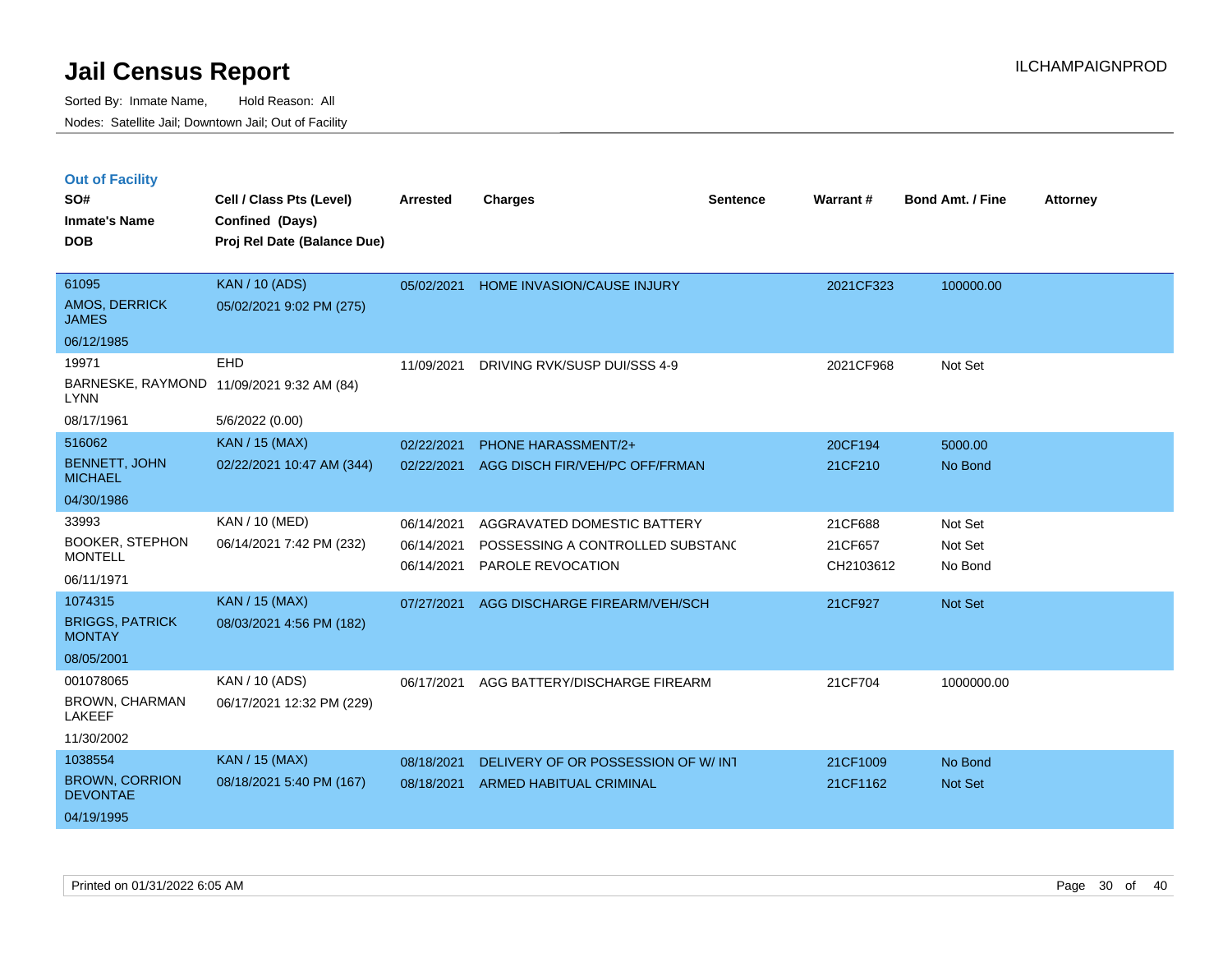| ivouss. Satellite Jali, Downtown Jali, Out of Facility |                                             |            |                                          |                 |            |                         |                 |
|--------------------------------------------------------|---------------------------------------------|------------|------------------------------------------|-----------------|------------|-------------------------|-----------------|
| SO#                                                    | Cell / Class Pts (Level)<br>Confined (Days) | Arrested   | <b>Charges</b>                           | <b>Sentence</b> | Warrant#   | <b>Bond Amt. / Fine</b> | <b>Attorney</b> |
| Inmate's Name                                          |                                             |            |                                          |                 |            |                         |                 |
| DOB                                                    | Proj Rel Date (Balance Due)                 |            |                                          |                 |            |                         |                 |
| 1038579                                                | <b>KAN / 15 (MAX)</b>                       | 08/18/2021 | FELON POSS/USE WEAPON/FIREARM            |                 | 21CF1010   | Not Set                 |                 |
| <b>BROWN, MARKEL</b><br>rikki                          | 08/18/2021 2:05 PM (167)                    |            |                                          |                 |            |                         |                 |
| 01/06/1995                                             |                                             |            |                                          |                 |            |                         |                 |
| 1003006                                                | KAN / 15 (MAX)                              | 08/19/2021 | FELON POSS/USE MACHINE GUN               |                 | 21CF1011   | No Bond                 |                 |
| <b>BROWN, ROCKEITH</b><br>JAVONTE                      | 08/19/2021 12:55 AM (166)                   |            |                                          |                 |            |                         |                 |
| 07/23/1991                                             |                                             |            |                                          |                 |            |                         |                 |
| 995894                                                 | <b>KAN / 10 (ADS)</b>                       | 12/28/2021 | FELON POSSESS WEAPON/2ND+                | 5y (DOC)        | 2020CF709  | No Bond                 |                 |
|                                                        | BUTLER, JAMES LYNN 12/28/2021 11:05 AM (35) |            |                                          |                 |            |                         |                 |
| 12/04/1991                                             |                                             |            |                                          |                 |            |                         |                 |
| 987334                                                 | KAN / 15 (MAX)                              |            | 03/10/2021 ATTEMPT (FIRST DEGREE MURDER) |                 | 19CF689    | Not Set                 |                 |
| CAIN, ISAIAH<br><b>DEPRIEST</b>                        | 03/10/2021 2:22 PM (328)                    |            |                                          |                 |            |                         |                 |
| 12/23/1990                                             |                                             |            |                                          |                 |            |                         |                 |
| 001078638                                              | <b>EHD</b>                                  | 12/15/2021 | DRIVING ON SUSPENDED LICENSE             |                 | 2021TR1120 | Not Set                 |                 |
| CAMPBELL, CARLA<br><b>GISSELLE</b>                     | 12/15/2021 11:03 AM (48)                    |            |                                          |                 |            |                         |                 |
| 08/12/1980                                             | 2/12/2022 (0.00)                            |            |                                          |                 |            |                         |                 |
| 992962                                                 | KAN / 15 (ADS)                              | 05/25/2021 | MURDER/INTENT TO KILL/INJURE             |                 | 2018CF1045 | 1000000.00              |                 |
| CAMPBELL, KEITH<br>KNAQEEB                             | 05/25/2021 1:19 PM (252)                    |            |                                          |                 |            |                         |                 |
| 07/22/1991                                             |                                             |            |                                          |                 |            |                         |                 |
| 001078576                                              | <b>KAN / 15 (MAX)</b>                       | 11/09/2021 | UNLAWFUL USE OF A WEAPON                 |                 | 21CF1383   | Not Set                 |                 |
| CARTER, DEMONDRE<br><b>DAVON</b>                       | 11/09/2021 6:01 PM (84)                     |            |                                          |                 |            |                         |                 |
| 05/27/2001                                             |                                             |            |                                          |                 |            |                         |                 |
| 1064992                                                | KAN / 15 (MAX)                              | 09/20/2021 | ARMED VIOLENCE/CATEGORY I                |                 | 21CF1137   | Not Set                 |                 |
| CARTER, KEJUAN<br>JAVONTE                              | 09/20/2021 11:42 PM (134)                   |            |                                          |                 |            |                         |                 |
| 06/27/1998                                             |                                             |            |                                          |                 |            |                         |                 |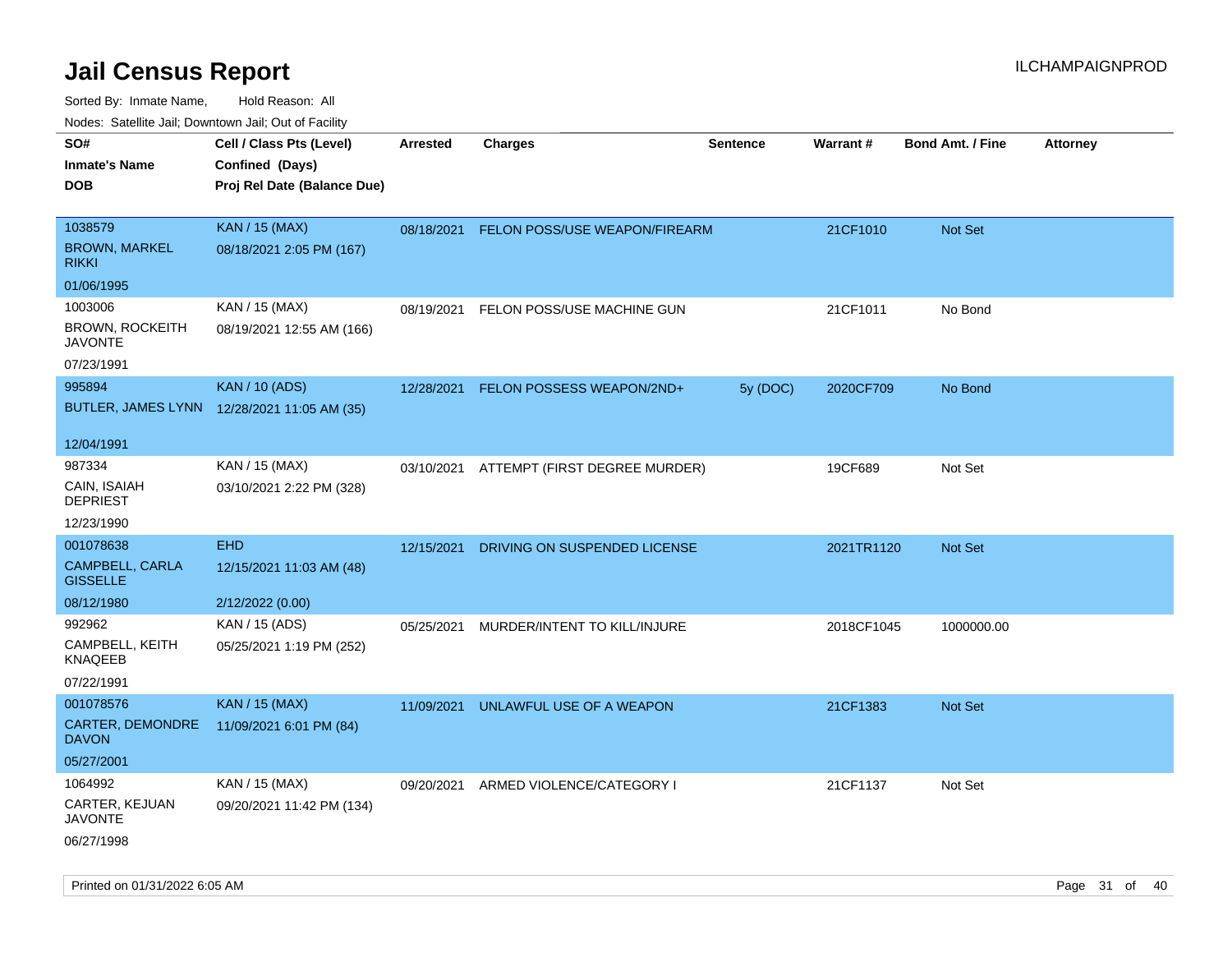| SO#<br><b>Inmate's Name</b><br><b>DOB</b> | Cell / Class Pts (Level)<br>Confined (Days)<br>Proj Rel Date (Balance Due) | <b>Arrested</b> | <b>Charges</b>                           | <b>Sentence</b> | <b>Warrant#</b> | <b>Bond Amt. / Fine</b> | <b>Attorney</b> |
|-------------------------------------------|----------------------------------------------------------------------------|-----------------|------------------------------------------|-----------------|-----------------|-------------------------|-----------------|
| 001078729                                 | <b>KAN / 15 (ADS)</b>                                                      |                 | 01/02/2022 MURDER/INTENT TO KILL/INJURE  |                 | 20CF396         | 1000000.00              |                 |
| <b>CARTER, TROY</b><br><b>DEMON</b>       | 01/02/2022 10:29 AM (30)                                                   |                 |                                          |                 |                 |                         |                 |
| 01/02/2004                                |                                                                            |                 |                                          |                 |                 |                         |                 |
| 001078461                                 | KAN / 10 (MED)                                                             | 10/07/2021      | AGG UNLAWFUL USE WEAPON/PERSON           |                 | 2021CF1209      | No Bond                 |                 |
| COLE, ERIC JOSE                           | 10/08/2021 12:25 AM (116)                                                  | 10/07/2021      | AGG DOMESTIC BATTERY/STRANGLE            |                 | 2021CF1208      | Not Set                 |                 |
| 01/24/2002                                |                                                                            | 10/08/2021      | HARASS WITNESS/FAMILY MBR/REP            |                 | 21CF1218        | Not Set                 |                 |
| 1048488                                   | <b>KAN / 10 (ADS)</b>                                                      | 12/30/2021      | ARMED VIOLENCE/CATEGORY I                |                 | 2022CF4         | Not Set                 |                 |
| <b>COLSON, WAYNE</b><br>ARTHUR, Third     | 12/30/2021 8:27 AM (33)                                                    |                 |                                          |                 |                 |                         |                 |
| 10/14/1995                                |                                                                            |                 |                                          |                 |                 |                         |                 |
| 57733                                     | KAN / 15 (SPH)                                                             | 02/25/2020      | <b>HOMICIDE</b>                          |                 | 2020-CF250      | 2000000.00              |                 |
| CRAIG, ANTOINE<br><b>DARRELL</b>          | 02/25/2020 4:08 PM (707)                                                   |                 | 02/25/2020 FELON POSS/USE WEAPON/FIREARM |                 | 19CF-1827       | 80000.00                |                 |
| 10/09/1982                                |                                                                            |                 |                                          |                 |                 |                         |                 |
| 001077939                                 | <b>KAN / 10 (MED)</b>                                                      | 05/10/2021      | FIREARM/FOID INVALID/NOT ELIG            |                 | 21CF526         | No Bond                 |                 |
| <b>CROSS, PATRICK</b><br><b>DONTRELLE</b> | 05/10/2021 7:31 PM (267)                                                   | 06/02/2021      | POSS STOLEN VEHICLE > \$25,000           |                 | 21CF612         | Not Set                 |                 |
| 11/07/2001                                |                                                                            |                 |                                          |                 |                 |                         |                 |
| 001077558                                 | <b>EHD</b>                                                                 |                 | 01/04/2022 DRIVING RVK/SUSP DUI/SSS 2ND  |                 | 2021CF301       | Not Set                 |                 |
| DAVIS, RICHARD LEE                        | 01/04/2022 9:17 AM (28)                                                    |                 |                                          |                 |                 |                         |                 |
| 08/20/1984                                | 2/2/2022 (0.00)                                                            |                 |                                          |                 |                 |                         |                 |
| 49972                                     | <b>KAN / 10 (ADS)</b>                                                      |                 | 01/03/2022 FELON POSS/USE WEAPON/FIREARM | 2y (DOC)        | 20CF1476        | No Bond                 |                 |
| DICKERSON,<br><b>RAYMOND COLLIER</b>      | 01/03/2022 11:10 AM (29)                                                   |                 |                                          |                 |                 |                         |                 |
| 08/16/1978                                |                                                                            |                 |                                          |                 |                 |                         |                 |
| 1061304                                   | KAN / 15 (MAX)                                                             | 10/11/2021      | ARMED HABITUAL CRIMINAL                  |                 | 21CF1226        | No Bond                 |                 |
| DORRIS, KEMION<br><b>DAETOCE</b>          | 10/11/2021 7:30 PM (113)                                                   | 10/11/2021      | ARMED HABITUAL CRIMINAL                  |                 | 21CF1227        | No Bond                 |                 |
| 11/19/1997                                |                                                                            | 10/11/2021      | <b>HOME INVASION/FIREARM</b>             |                 | 21CF1228        | No Bond                 |                 |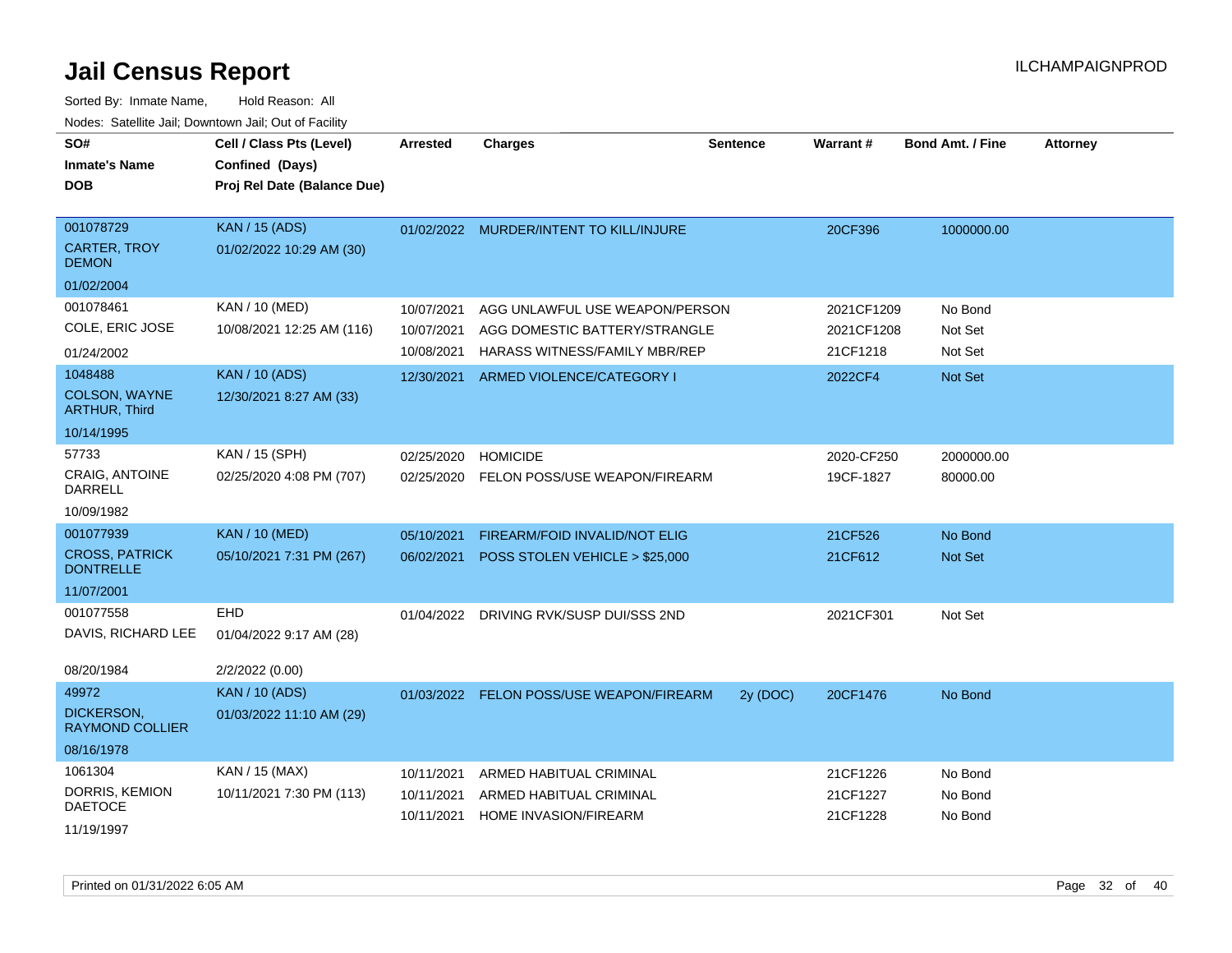| SO#<br><b>Inmate's Name</b><br><b>DOB</b>    | Cell / Class Pts (Level)<br>Confined (Days)<br>Proj Rel Date (Balance Due) | Arrested   | <b>Charges</b>                            | <b>Sentence</b> | <b>Warrant#</b> | <b>Bond Amt. / Fine</b> | <b>Attorney</b> |
|----------------------------------------------|----------------------------------------------------------------------------|------------|-------------------------------------------|-----------------|-----------------|-------------------------|-----------------|
| 1048528<br>FREEMAN, TAMISHA<br><b>NICOLE</b> | <b>EHD</b><br>01/11/2022 9:20 AM (21)                                      |            | 01/11/2022 DRIVING RVK/SUSP DUI/SSS 3RD   |                 | 2021CF828       | Not Set                 |                 |
| 04/24/1985                                   | 2/9/2022 (0.00)                                                            |            |                                           |                 |                 |                         |                 |
| 001077363                                    | KAN / 25 (SPH)                                                             | 10/30/2020 | HOME INVASION/FIREARM                     |                 | 20CF1202        | 500000.00               |                 |
| GARY, DAKOTA<br><b>TREVON</b>                | 10/30/2020 10:41 AM (459)                                                  |            |                                           |                 |                 |                         |                 |
| 12/31/2001                                   |                                                                            |            |                                           |                 |                 |                         |                 |
| 1013012                                      | <b>KAN / 15 (MAX)</b>                                                      | 07/08/2021 | ATTEMPT (FIRST DEGREE MURDER)             |                 | 2021CF790       | 1000000.00              |                 |
| <b>GARY, XAVIER LAMAR</b>                    | 07/08/2021 9:24 AM (208)                                                   | 07/08/2021 | <b>FELON POSS/USE FIREARM PRIOR</b>       |                 | 2020CF650       | 25000.00                |                 |
| 12/14/1991                                   |                                                                            | 07/08/2021 | <b>FELON POSS/USE FIREARM PRIOR</b>       |                 | 21CF798         | <b>Not Set</b>          |                 |
| 952666<br>Junior                             | <b>EHD</b><br>GILL, MICHAEL LAMAR, 01/25/2022 10:05 AM (7)                 | 01/25/2022 | DRIVING ON REVOKED LICENSE                |                 | 2021TR175       | Not Set                 |                 |
| 12/07/1986                                   | 3/10/2022 (0.00)                                                           |            |                                           |                 |                 |                         |                 |
| 1065946                                      | <b>KAN / 10 (MED)</b>                                                      | 09/04/2021 | AGG BATTERY/DISCHARGE FIREARM             |                 | 21CF1057        | 750000.00               |                 |
| <b>GODBOLT, DESMOND</b><br><b>DEVONTAE</b>   | 09/04/2021 1:17 AM (150)                                                   | 09/04/2021 | <b>RESIST/OBSTRUCTING A PEACE OFFICEF</b> |                 | 21CM407         | <b>Not Set</b>          |                 |
| 11/15/1997                                   |                                                                            |            |                                           |                 |                 |                         |                 |
| 1070118                                      | KAN / 15 (MAX)                                                             | 08/31/2021 | AGGRAVATED DOMESTIC BATTERY               |                 | 21CF1049        | No Bond                 |                 |
| GRAHAM, CORTEZ<br><b>LAMON</b>               | 08/31/2021 9:32 PM (154)                                                   | 09/02/2021 | PROBATION VIOLATION                       |                 | 21CF55          | Not Set                 |                 |
| 03/31/1976                                   |                                                                            |            |                                           |                 |                 |                         |                 |
| 1076506                                      | <b>KAN / 15 (MAX)</b>                                                      | 09/17/2021 | AGG UUW/PERSON/CM THREAT VIOL             |                 | 21CF1131        | Not Set                 |                 |
|                                              | GRAY, JAMARH EMERE 09/17/2021 10:41 AM (137)                               | 09/20/2021 | <b>DOMESTIC BATTERY</b>                   |                 | 21CM430         | <b>Not Set</b>          |                 |
| 06/21/2003                                   |                                                                            |            |                                           |                 |                 |                         |                 |
| 986315<br>HARPER, DEMARKO<br><b>DEVAIL</b>   | <b>EHD</b><br>01/04/2022 10:13 AM (28)                                     | 01/04/2022 | DRIVING ON SUSPENDED LICENSE              |                 | 2020TR4725      | Not Set                 |                 |
| 09/04/1989                                   | 2/2/2022 (0.00)                                                            |            |                                           |                 |                 |                         |                 |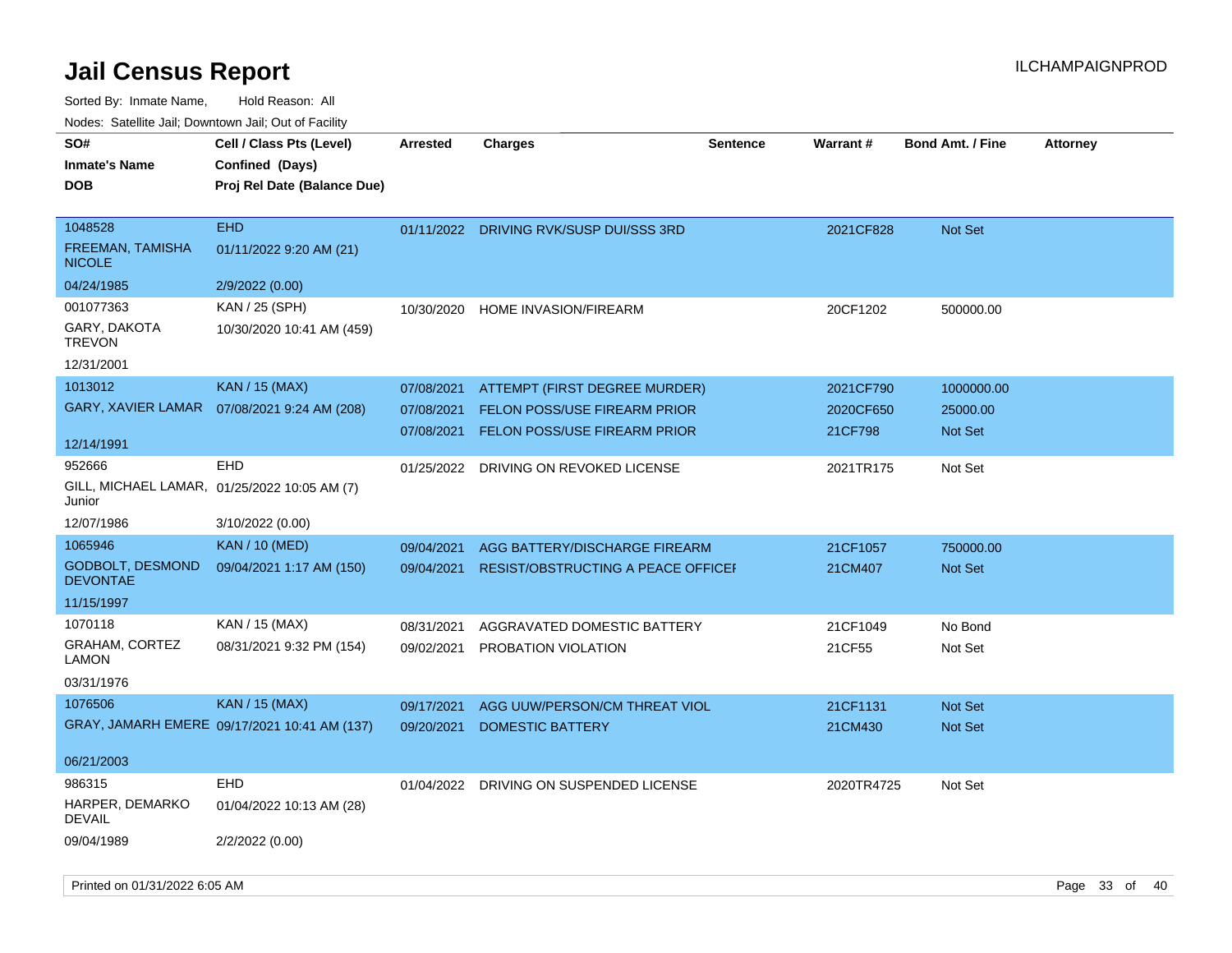| SO#<br><b>Inmate's Name</b><br><b>DOB</b>          | Cell / Class Pts (Level)<br>Confined (Days)<br>Proj Rel Date (Balance Due) | <b>Arrested</b>          | <b>Charges</b>                                                  | <b>Sentence</b>         | <b>Warrant#</b>    | <b>Bond Amt. / Fine</b> | <b>Attorney</b> |
|----------------------------------------------------|----------------------------------------------------------------------------|--------------------------|-----------------------------------------------------------------|-------------------------|--------------------|-------------------------|-----------------|
| 001077887<br><b>HENRY, ROBERT</b><br><b>GORDON</b> | <b>EHD</b><br>01/11/2022 11:02 AM (21)                                     | 01/11/2022               | AGG DUI/LIC SUSP OR REVOKED                                     |                         | 2021CF466          | <b>Not Set</b>          |                 |
| 12/16/1952                                         | 2/7/2022 (0.00)                                                            |                          |                                                                 |                         |                    |                         |                 |
| 1045186                                            | KAN / 15 (MAX)                                                             | 08/16/2021               | ARMED VIOLENCE/CATEGORY I                                       |                         | 21CF934            | 1000000.00              |                 |
| HOLBROOK, JOHNNIE<br><b>MATHIS</b>                 | 08/16/2021 11:07 AM (169)                                                  | 08/16/2021               | FELON POSS/USE WEAPON/FIREARM                                   |                         | 19CF968            | Not Set                 |                 |
| 07/19/1996                                         |                                                                            | 08/16/2021<br>08/16/2021 | AGG FLEEING POLICE/21 MPH OVER<br>FELON POSS/USE WEAPON/FIREARM |                         | 21CF988<br>21CF989 | Not Set<br>Not Set      |                 |
| 001078146                                          | <b>KAN / 15 (MAX)</b>                                                      | 07/09/2021               | AGG BATTERY/DISCHARGE FIREARM                                   |                         | 21CF795            | 1000000.00              |                 |
| HUNT, TEIGAN<br><b>JAZAIREO</b>                    | 07/09/2021 12:41 PM (207)                                                  | 07/09/2021               | ARMED ROBBERY/ARMED W/FIREARM                                   |                         | 21CF806            | <b>Not Set</b>          |                 |
| 05/14/2003                                         |                                                                            |                          |                                                                 |                         |                    |                         |                 |
| 989743                                             | KAN / 15 (ADS)                                                             | 04/13/2021               | AGG DISCHARGE FIREARM/VEH/SCH                                   |                         | 21CF400            | Not Set                 |                 |
| JACKSON, STEVE<br><b>ALLEN</b>                     | 04/13/2021 2:45 AM (294)                                                   | 04/13/2021               | AGGRAVATED DOMESTIC BATTERY                                     |                         | 21CF399            | Not Set                 |                 |
| 06/04/1991                                         |                                                                            |                          |                                                                 |                         |                    |                         |                 |
| 50495                                              | <b>EHD</b>                                                                 | 08/10/2021               | DRIVING RVK/SUSP DUI/SSS 10-14                                  |                         | 2020CF997          | <b>Not Set</b>          |                 |
| <b>JENKINS, ARNOLD</b><br><b>FARRIS</b>            | 08/10/2021 9:08 AM (175)                                                   | 08/10/2021               | DRIVING RVK/SUSP DUI/SSS 10-14                                  |                         | 2019CF1363         | <b>Not Set</b>          |                 |
| 04/19/1962                                         | 2/4/2022 (0.00)                                                            |                          |                                                                 |                         |                    |                         |                 |
| 1076450                                            | KAN / 15 (MAX)                                                             | 06/25/2020               | AGG DISCHARGE OF A FIREARM                                      | 6y/0m/0d (DOI 2020CF703 |                    | Not Set                 |                 |
| JONES, CARLOS<br><b>ANTONIO</b>                    | 06/25/2020 2:13 PM (586)                                                   | 11/02/2020               | HOME INVASION/FIREARM                                           | 11y(DOC)                | 20CF1204           | No Bond                 |                 |
| 11/18/2001                                         |                                                                            |                          |                                                                 |                         |                    |                         |                 |
| 001078401                                          | <b>KAN / 10 (ADS)</b>                                                      | 09/19/2021               | UNLAWFUL VEHICULAR INVASION                                     |                         | 21CF1134           | Not Set                 |                 |
| <b>KNIGHT, ERIC</b>                                | 09/19/2021 7:32 PM (135)                                                   | 09/19/2021               | HRSMT/THREATEN PERSON/KILL                                      |                         | 2021CF561          | 50000.00                |                 |
| 07/11/1991                                         |                                                                            | 09/21/2021               | <b>BURGLARY</b>                                                 |                         | 21CF1139           | <b>Not Set</b>          |                 |
| 1002591                                            | <b>EHD</b>                                                                 | 01/11/2022               | AGG DUI/LIC SUSP OR REVOKED                                     |                         | 2020CF1399         | Not Set                 |                 |
| <b>KRAUS, MARY</b><br>KATHERINE                    | 01/11/2022 11:54 AM (21)                                                   |                          |                                                                 |                         |                    |                         |                 |
| 04/13/1959                                         | 2/22/2022 (0.00)                                                           |                          |                                                                 |                         |                    |                         |                 |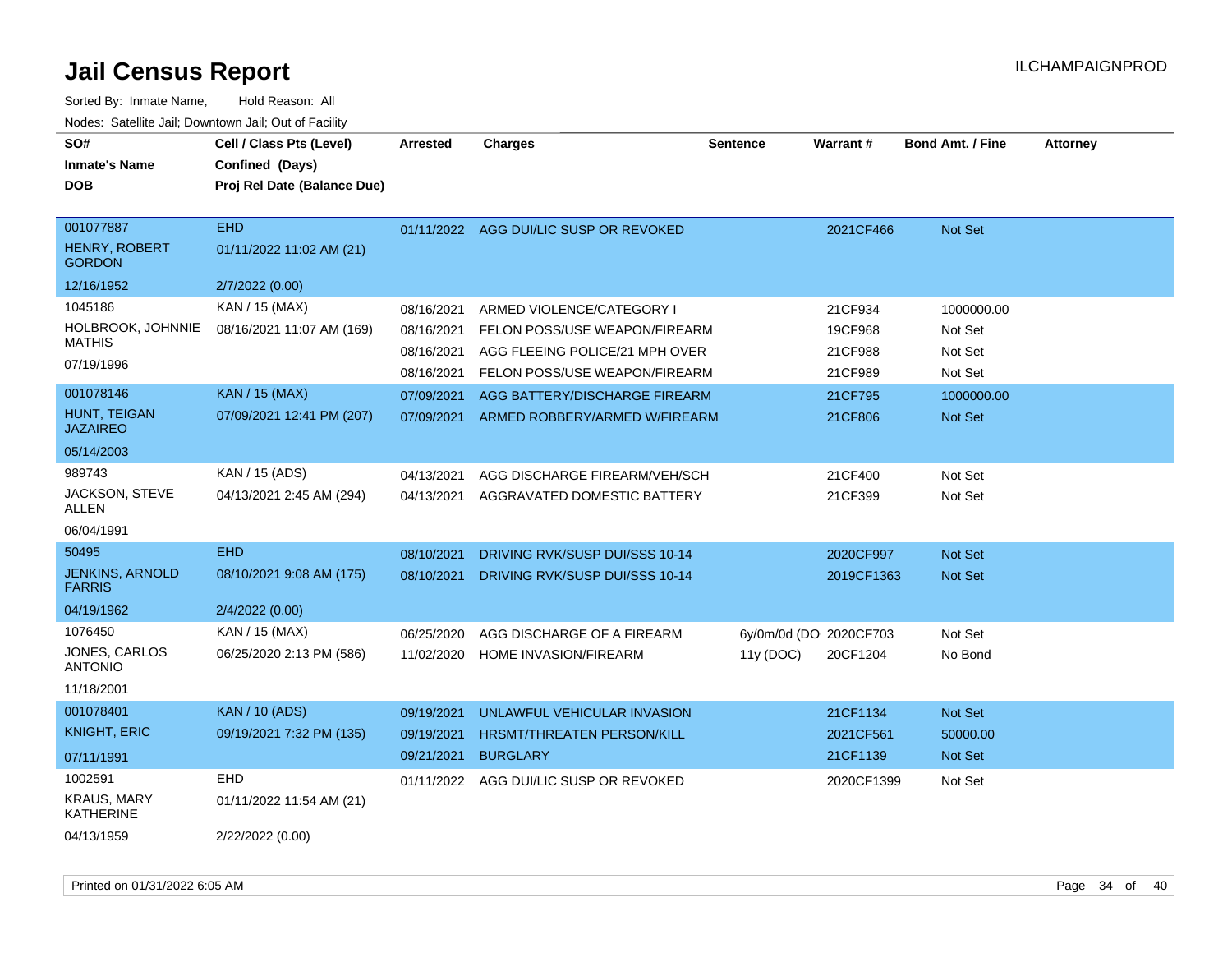| SO#                                      | Cell / Class Pts (Level)    | <b>Arrested</b> | <b>Charges</b>                 | Sentence | Warrant#   | <b>Bond Amt. / Fine</b> | <b>Attorney</b> |
|------------------------------------------|-----------------------------|-----------------|--------------------------------|----------|------------|-------------------------|-----------------|
| <b>Inmate's Name</b>                     | Confined (Days)             |                 |                                |          |            |                         |                 |
| <b>DOB</b>                               | Proj Rel Date (Balance Due) |                 |                                |          |            |                         |                 |
|                                          |                             |                 |                                |          |            |                         |                 |
| 1064445                                  | <b>KAN / 15 (MAX)</b>       | 04/23/2021      | FELON POSS/USE FIREARM/PAROLE  |          | 21CF899    | Not Set                 |                 |
| <b>LARUE, TERENCE</b>                    | 04/23/2021 11:18 AM (284)   | 04/23/2021      | AGG DISCHARGE FIREARM/OCC VEH  |          | 2021CF295  | 500000.00               |                 |
| <b>TRAMEL</b>                            |                             | 04/23/2021      | POSSESS 15<100 GRAMS COCAINE   |          | 19CF1052   | 10000.00                |                 |
| 12/23/1998                               |                             |                 |                                |          |            |                         |                 |
| 001078237                                | KAN / 15 (ADS)              | 08/03/2021      | AGG DISCHARGE FIREARM/OCC VEH  |          | 21CF928    | No Bond                 |                 |
| LAWS, TERON<br><b>RAMONTE</b>            | 08/03/2021 6:29 PM (182)    |                 |                                |          |            |                         |                 |
| 04/03/2001                               |                             |                 |                                |          |            |                         |                 |
| 001078470                                | <b>KAN / 15 (MAX)</b>       | 10/10/2021      | MURDER/INTENT TO KILL/INJURE   |          | 21CF1221   | <b>Not Set</b>          |                 |
| LEE, AMAHRION<br><b>JA'MERE</b>          | 10/10/2021 1:23 PM (114)    |                 |                                |          |            |                         |                 |
| 11/05/2002                               |                             |                 |                                |          |            |                         |                 |
| 56792                                    | KAN / 10 (MED)              | 02/02/2021      | ARMED HABITUAL CRIMINAL        |          | 2021CF141  | 500000.00               |                 |
| LILLARD, LAWRENCE<br><b>TYRONE</b>       | 02/02/2021 2:11 PM (364)    | 02/22/2021      | DRIVING ON REVOKED LICENSE     |          | 21TR426    | 5000.00                 |                 |
| 10/20/1982                               |                             |                 |                                |          |            |                         |                 |
| 001078575                                | <b>KAN / 10 (MED)</b>       | 11/09/2021      | <b>GUNRUNNING</b>              |          | 21CF1330   | 750000.00               |                 |
| MCLAURIN, KEYON A                        | 11/09/2021 12:41 PM (84)    |                 |                                |          |            |                         |                 |
|                                          |                             |                 |                                |          |            |                         |                 |
| 11/19/2002                               |                             |                 |                                |          |            |                         |                 |
| 1011046                                  | KAN / 15 (ADS)              | 04/10/2021      | ATTEMPT (FIRST DEGREE MURDER)  |          | 21CF392    | Not Set                 |                 |
| MILES, DARRION<br><b>ANTONIO KEVONTA</b> | 04/11/2021 12:46 AM (296)   |                 |                                |          |            |                         |                 |
| 03/18/1990                               |                             |                 |                                |          |            |                         |                 |
| 001077278                                | KAN / 15 (MAX)              | 10/06/2020      | MURDER/INTENT TO KILL/INJURE   |          | 2020CF146  | 2000000.00              |                 |
| MILLER, D'ANDRE                          | 10/06/2020 12:49 PM (483)   | 10/06/2020      | AGG FLEEING POLICE/21 MPH OVER |          | 2019CF1171 | 50000.00                |                 |
| 09/08/1986                               |                             |                 |                                |          |            |                         |                 |
| 001078712                                | KAN / 10 (MED)              | 12/23/2021      | AGG DISCH FIREARM/1ST AID PERS |          | 21CF1581   | Not Set                 |                 |
| MONTGOMERY,<br><b>RASHARD MYKI</b>       | 12/23/2021 4:27 PM (40)     |                 |                                |          |            |                         |                 |
| 11/05/2001                               |                             |                 |                                |          |            |                         |                 |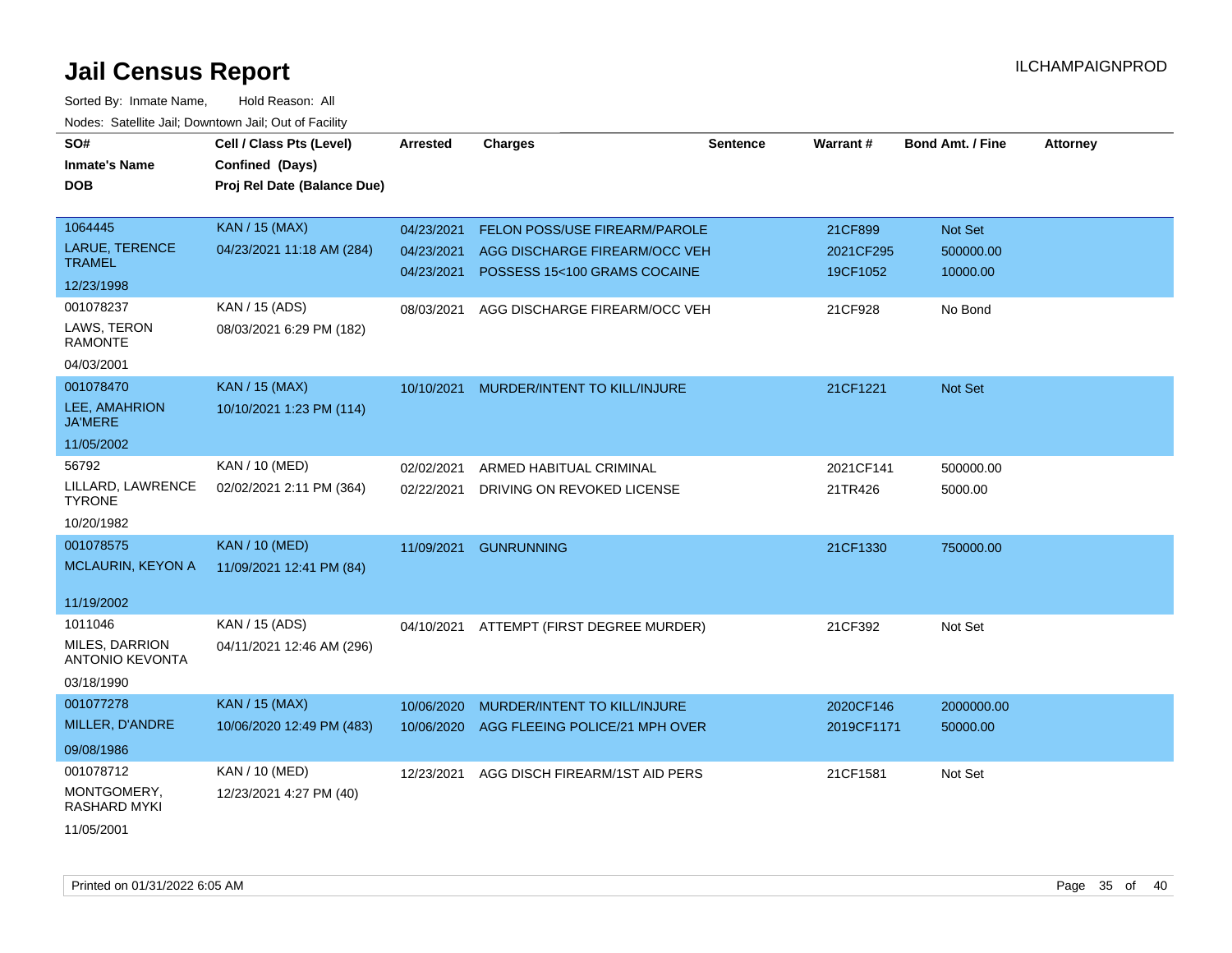| roaco. Oatomto dan, Downtown dan, Oat or Fability |                                               |                    |                                          |                 |             |                         |                 |
|---------------------------------------------------|-----------------------------------------------|--------------------|------------------------------------------|-----------------|-------------|-------------------------|-----------------|
| SO#                                               | Cell / Class Pts (Level)                      | <b>Arrested</b>    | <b>Charges</b>                           | <b>Sentence</b> | Warrant#    | <b>Bond Amt. / Fine</b> | <b>Attorney</b> |
| <b>Inmate's Name</b>                              | Confined (Days)                               |                    |                                          |                 |             |                         |                 |
| <b>DOB</b>                                        | Proj Rel Date (Balance Due)                   |                    |                                          |                 |             |                         |                 |
|                                                   |                                               |                    |                                          |                 |             |                         |                 |
| 1026477                                           | <b>KAN / 15 (ADS)</b>                         | 09/21/2021         | AGG DISCHARGE FIREARM/OCC VEH            |                 | 21CF1138    | Not Set                 |                 |
| NEWBILL, DEVONTRE<br><b>LAMONT</b>                | 09/21/2021 2:27 AM (133)                      |                    | 09/22/2021 PROBATION VIOLATION           |                 | 20CF577     | Not Set                 |                 |
| 11/22/1993                                        |                                               |                    |                                          |                 |             |                         |                 |
| 1072907                                           | <b>KAN</b>                                    | 07/14/2021         | CRIMINAL DAMAGE <\$500/SCHOOL            |                 | 2021CF840   | 5000.00                 |                 |
|                                                   | NIKOLAEV, YEVGENIY 07/14/2021 10:10 PM (202)  | 07/14/2021         | ATTEMPT (FIRST DEGREE MURDER)            |                 | 2021-CF-832 | 2000000.00              |                 |
|                                                   |                                               |                    |                                          |                 |             |                         |                 |
| 10/06/1983                                        |                                               |                    |                                          |                 |             |                         |                 |
| 22129                                             | <b>EHD</b>                                    |                    | 01/25/2022 DUI INTOXICATING COMPOUND     |                 | 2021DT155   | Not Set                 |                 |
| OAKLEY, ALAN RUFUS 01/25/2022 9:10 AM (7)         |                                               |                    |                                          |                 |             |                         |                 |
|                                                   |                                               |                    |                                          |                 |             |                         |                 |
| 04/05/1963                                        | 2/7/2022 (0.00)                               |                    |                                          |                 |             |                         |                 |
| 001078558                                         | KAN / 10 (MED)                                | 11/03/2021         | UNLAWFUL USE OF A WEAPON                 |                 | 21CF1352    | Not Set                 |                 |
| PARRISH, DOMINIC<br>WALTER                        | 11/03/2021 1:25 PM (90)                       |                    |                                          |                 |             |                         |                 |
| 08/23/2001                                        |                                               |                    |                                          |                 |             |                         |                 |
| 001078063                                         | KAN / 15 (MAX)                                | 06/15/2021         | AGG CRIM SEX ASSAULT/WEAPON              |                 | 2021CF678   | 1000000.00              |                 |
|                                                   | PERRY, ROBERT Junior 06/15/2021 4:37 PM (231) | 06/15/2021 ROBBERY |                                          |                 | 2021CF159   | 25000.00                |                 |
|                                                   |                                               |                    |                                          |                 |             |                         |                 |
| 12/21/1990                                        |                                               |                    |                                          |                 |             |                         |                 |
| 37559                                             | EHD                                           |                    | 01/12/2022 DRIVING ON REVOKED LICENSE    |                 | 2021TR2685  | Not Set                 |                 |
| PICKENS, DAVID<br><b>EUGENE</b>                   | 01/12/2022 10:16 AM (20)                      |                    |                                          |                 |             |                         |                 |
| 02/01/1973                                        | 3/12/2022 (0.00)                              |                    |                                          |                 |             |                         |                 |
| 001077591                                         | <b>KAN / 5 (ADS)</b>                          |                    | 01/06/2022 FIREARM/FOID INVALID/NOT ELIG | 42m (DOC)       | 2021CF782   | No Bond                 |                 |
| PYE, TRESHAUN<br><b>CORTEZ</b>                    | 01/06/2022 10:30 AM (26)                      |                    |                                          |                 |             |                         |                 |
| 05/01/2001                                        |                                               |                    |                                          |                 |             |                         |                 |
| 001077614                                         | KAN / 15 (MAX)                                | 01/17/2021         | ATTEMPT (FIRST DEGREE MURDER)            |                 | 21CF66      | Not Set                 |                 |
| <b>DEVON</b>                                      | ROBINSON, DONTRELL 01/17/2021 3:08 PM (380)   |                    |                                          |                 |             |                         |                 |
| 09/22/2002                                        |                                               |                    |                                          |                 |             |                         |                 |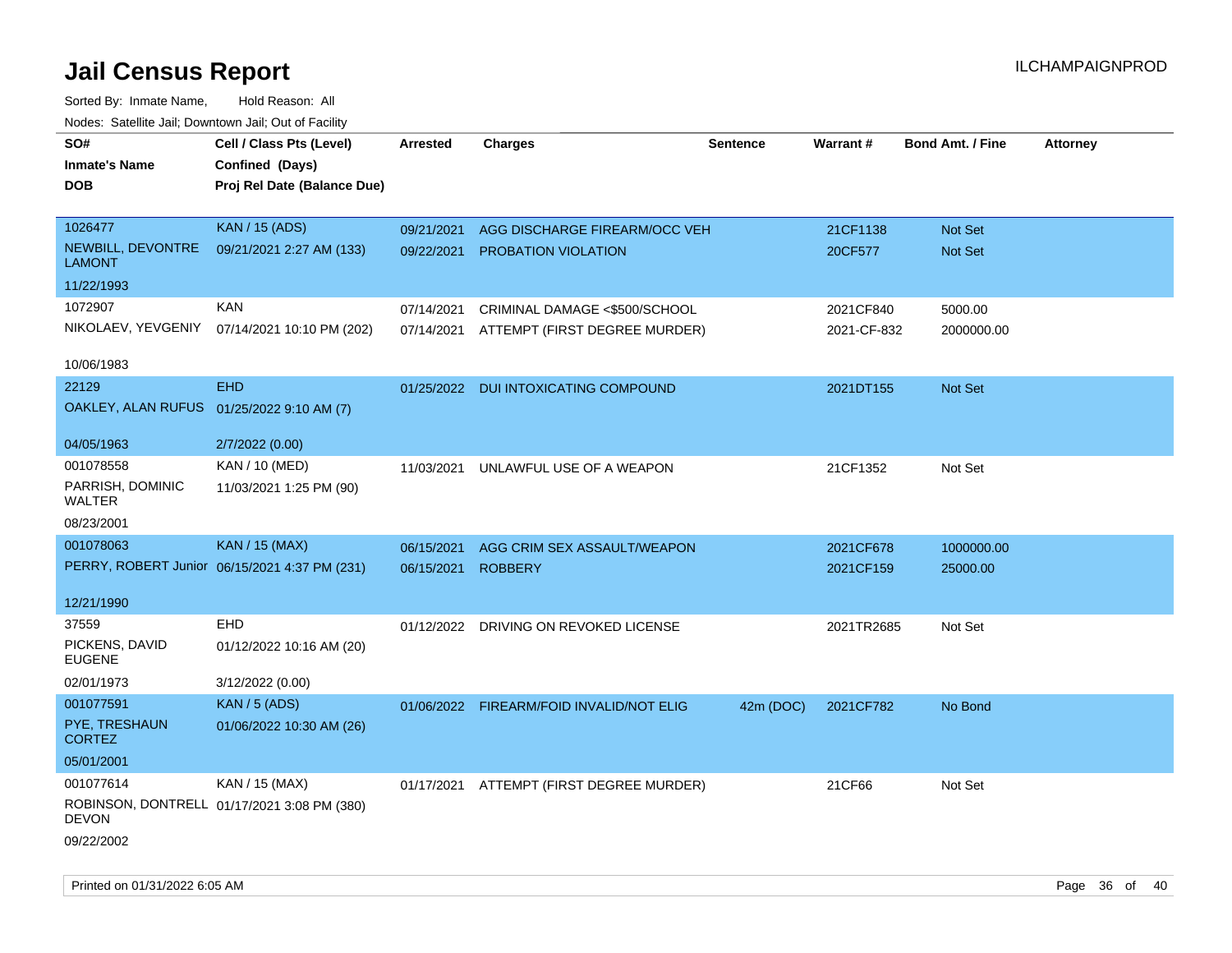| SO#<br><b>Inmate's Name</b><br><b>DOB</b> | Cell / Class Pts (Level)<br>Confined (Days)<br>Proj Rel Date (Balance Due) | Arrested   | <b>Charges</b>                            | <b>Sentence</b> | Warrant#    | <b>Bond Amt. / Fine</b> | <b>Attorney</b> |
|-------------------------------------------|----------------------------------------------------------------------------|------------|-------------------------------------------|-----------------|-------------|-------------------------|-----------------|
|                                           |                                                                            |            |                                           |                 |             |                         |                 |
| 1061216                                   | <b>KAN / 10 (MED)</b>                                                      | 06/22/2021 | <b>HOME INVASION/FIREARM</b>              |                 | 21CF727     | <b>Not Set</b>          |                 |
| <b>RUNGE, ANDRE</b><br><b>MARSEAN</b>     | 06/22/2021 4:42 PM (224)                                                   |            |                                           |                 |             |                         |                 |
| 12/05/1997                                |                                                                            |            |                                           |                 |             |                         |                 |
| 650295                                    | PIA / 50 (MAX)                                                             | 04/22/2020 | CRIMINAL SEXUAL ASSAULT                   |                 | 2020-CF407  | 750000.00               |                 |
| SANDAGE, JERALD                           | 04/22/2020 6:30 AM (650)                                                   | 04/22/2020 | <b>CRIMINAL SEXUAL ASSAULT</b>            |                 | 2020-CF408  | 750000.00               |                 |
| <b>EUGENE</b>                             |                                                                            | 04/22/2020 | <b>CRIMINAL SEXUAL ABUSE</b>              |                 | 2020-CF409  | 750000.00               |                 |
| 06/07/1971                                |                                                                            | 04/22/2020 | <b>CRIMINAL SEXUAL ASSAULT</b>            |                 | 2020-CF410  | 750000.00               |                 |
|                                           |                                                                            | 04/22/2020 | OFFICIAL MISCONDUCT                       |                 | 2019-CF1811 | 25000.00                |                 |
| 1062194                                   | <b>KAN / 15 (MAX)</b>                                                      | 02/27/2020 | MURDER/OTHER FORCIBLE FELONY              |                 | 20CF-247    | 1000000.00              |                 |
| SIMMONS, MICHAEL<br><b>JAMAL</b>          | 02/27/2020 1:11 PM (705)                                                   | 09/23/2020 | AGG BATTERY/DISCHARGE FIREARM             |                 | 20CF1061    | Not Set                 |                 |
| 11/03/1997                                |                                                                            |            |                                           |                 |             |                         |                 |
| 19495                                     | <b>EHD</b>                                                                 |            | 01/26/2022 DRIVING RVK/SUSP DUI/SSS 3RD   |                 | 2021CF740   | Not Set                 |                 |
| SIMPSON, BRADLEY<br><b>FARRELL</b>        | 01/26/2022 9:07 AM (6)                                                     |            |                                           |                 |             |                         |                 |
| 05/16/1960                                | 2/24/2022 (0.00)                                                           |            |                                           |                 |             |                         |                 |
| 001078115                                 | <b>KAN / 15 (MAX)</b>                                                      | 07/01/2021 | ARMED VIOLENCE/CATEGORY I                 |                 | 21CF772     | Not Set                 |                 |
| <b>SMITH, JAMES</b><br>NASHAUN, Junior    | 07/01/2021 2:44 PM (215)                                                   | 07/30/2021 | DRIVING ON SUSPENDED LICENSE              |                 | 21TR5804    | 1500.00                 |                 |
| 09/18/2000                                |                                                                            |            |                                           |                 |             |                         |                 |
| 001077868                                 | KAN / 15 (MAX)                                                             | 04/21/2021 | ARMED ROBBERY/ARMED W/FIREARM             |                 | 21CF445     | Not Set                 |                 |
| SPEARMENT,<br><b>KENTRELL</b>             | 04/21/2021 9:48 PM (286)                                                   | 08/19/2021 | FLEEING/ATTEMPT ELUDE OFFICER             |                 | 2021TR1053  | 1000.00                 |                 |
| 01/21/2002                                |                                                                            |            |                                           |                 |             |                         |                 |
| 11979                                     | <b>EHD</b>                                                                 |            | 01/11/2022 AGG FLEEING POLICE/21 MPH OVER |                 | 2021CF629   | Not Set                 |                 |
| <b>STARK, JACK LYNN</b>                   | 01/11/2022 10:13 AM (21)                                                   |            |                                           |                 |             |                         |                 |
| 12/31/1955                                | 4/9/2022 (0.00)                                                            |            |                                           |                 |             |                         |                 |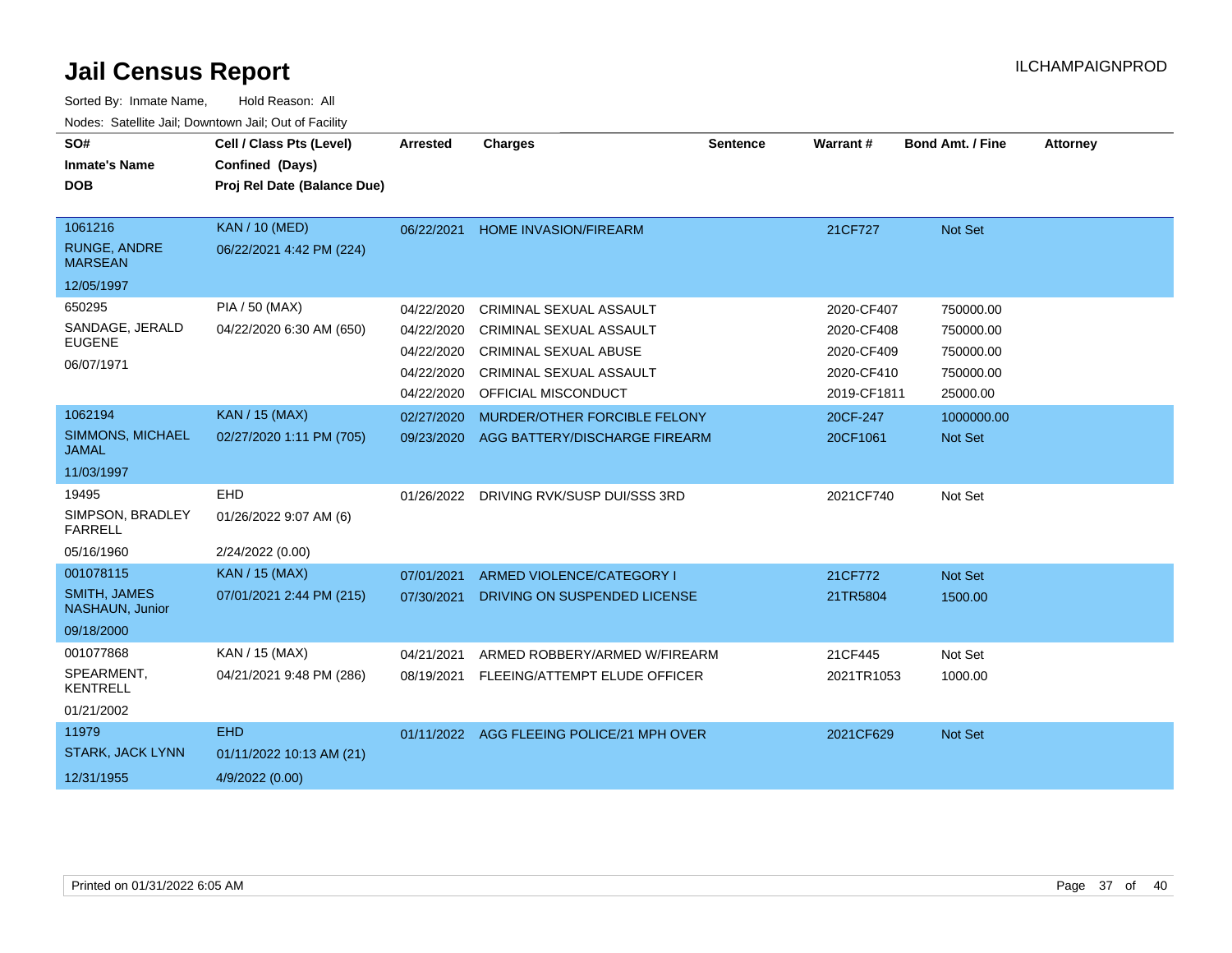| rougs. Calcing Jan, Downtown Jan, Out of Facility             |                                                                            |                 |                                       |                        |            |                         |                 |
|---------------------------------------------------------------|----------------------------------------------------------------------------|-----------------|---------------------------------------|------------------------|------------|-------------------------|-----------------|
| SO#<br><b>Inmate's Name</b><br><b>DOB</b>                     | Cell / Class Pts (Level)<br>Confined (Days)<br>Proj Rel Date (Balance Due) | <b>Arrested</b> | <b>Charges</b>                        | <b>Sentence</b>        | Warrant#   | <b>Bond Amt. / Fine</b> | <b>Attorney</b> |
| 001077854<br>STUKINS, DANNY RAY                               | <b>EHD</b><br>09/15/2021 10:17 AM (139)                                    | 09/15/2021      | DRIVING RVK/SUSP DUI/SSS 4-9          |                        | 2021CF306  | <b>Not Set</b>          |                 |
| 07/05/1985                                                    | 3/13/2022 (0.00)                                                           |                 |                                       |                        |            |                         |                 |
| 1046632                                                       | KAN / 15 (MAX)<br>TATE, JAVON MARQUIS 09/14/2021 12:10 PM (140)            | 09/14/2021      | ARMED VIOLENCE/CATEGORY II            |                        | 21CF912    | 750000.00               |                 |
| 08/10/1996                                                    |                                                                            |                 |                                       |                        |            |                         |                 |
| 962484<br><b>TAYLOR, VINCENT</b><br><b>REGINALD</b>           | <b>KAN / 10 (ADS)</b><br>12/29/2021 7:23 AM (34)                           | 12/29/2021      | AGGRAVATED DOMESTIC BATTERY           |                        | 21CF1608   | <b>Not Set</b>          |                 |
| 11/03/1988                                                    |                                                                            |                 |                                       |                        |            |                         |                 |
| 1033031<br>TOMS, ANDREW<br><b>CHUCKY</b>                      | KAN / 15 (MAX)<br>08/19/2020 5:59 PM (531)                                 | 08/19/2020      | *AGG BATTERY W/FIREARM/PERSON         |                        | 2020-CF923 | 500000.00               |                 |
| 09/28/1978                                                    |                                                                            |                 |                                       |                        |            |                         |                 |
| 27007<br><b>TUELL, ROBERT</b><br><b>STEPHEN</b><br>09/25/1967 | KAN / 15 (MAX)<br>09/19/2021 9:51 AM (135)                                 | 09/19/2021      | DOMESTIC BATTERY/OTHER PRIOR          | 2y/0m/0d (DOI 21CF1133 |            | No Bond                 |                 |
| 001078263                                                     | KAN / 10 (ADS)                                                             | 08/11/2021      | AGG FLEEING POLICE/21 MPH OVER        | 15m (DOC)              |            | 200000.00               |                 |
| TURK, BRANDON<br>LARSHAWN                                     | 08/11/2021 6:23 PM (174)                                                   |                 |                                       |                        |            |                         |                 |
| 10/18/1995                                                    |                                                                            |                 |                                       |                        |            |                         |                 |
| 001078386<br><b>TURNER, AMARIO</b>                            | <b>KAN / 10 (MED)</b><br>09/14/2021 11:42 PM (140)                         | 09/14/2021      | POSSESSION OF STOLEN FIREARM          |                        | 2021CF1099 | 250000.00               |                 |
| 09/23/2002                                                    |                                                                            |                 |                                       |                        |            |                         |                 |
| 1011886<br>TURNER, SHAWNTAY<br><b>EUGENE</b>                  | <b>EHD</b><br>01/12/2022 9:25 AM (20)                                      |                 | 01/12/2022 AGG FLEEING/2+ CON DEVICES |                        | 2021CF378  | Not Set                 |                 |
| 01/09/1992                                                    | 3/11/2022 (0.00)                                                           |                 |                                       |                        |            |                         |                 |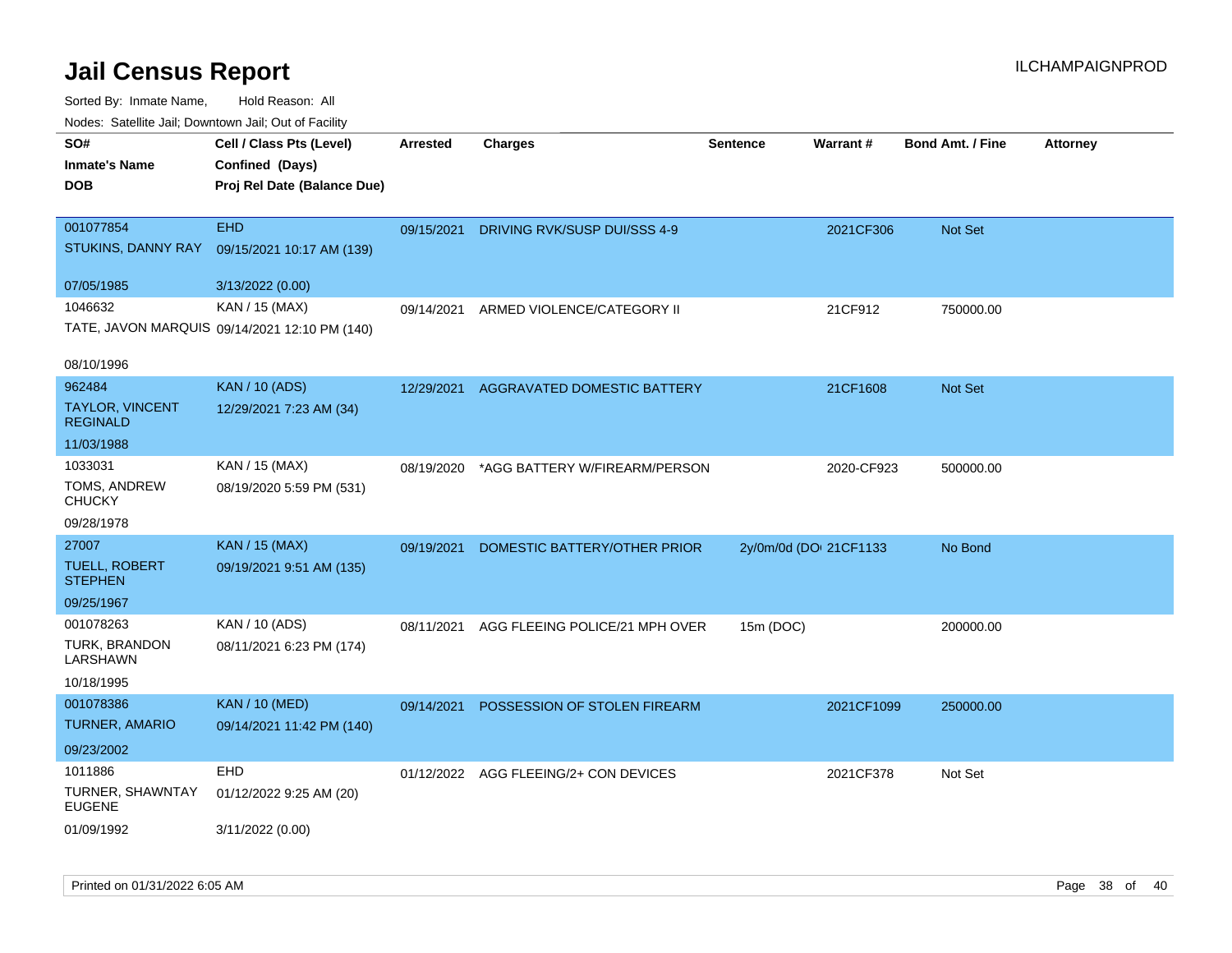| SO#                                            | Cell / Class Pts (Level)    | <b>Arrested</b>          | <b>Charges</b>                                              | <b>Sentence</b> | Warrant #               | <b>Bond Amt. / Fine</b> | <b>Attorney</b> |
|------------------------------------------------|-----------------------------|--------------------------|-------------------------------------------------------------|-----------------|-------------------------|-------------------------|-----------------|
| <b>Inmate's Name</b>                           | Confined (Days)             |                          |                                                             |                 |                         |                         |                 |
| <b>DOB</b>                                     | Proj Rel Date (Balance Due) |                          |                                                             |                 |                         |                         |                 |
|                                                |                             |                          |                                                             |                 |                         |                         |                 |
| 1040925                                        | <b>KAN / 10 (MED)</b>       | 10/05/2021               | AGG BATTERY/DISCHARGE FIREARM                               |                 | 2021CF1105              | 1000000.00              |                 |
| <b>WEATHERALL.</b><br><b>JOHNNY EARL JAMES</b> | 10/05/2021 4:17 PM (119)    |                          |                                                             |                 |                         |                         |                 |
| 04/29/1994                                     |                             |                          |                                                             |                 |                         |                         |                 |
| 1062558                                        | KAN / 10 (MED)              | 10/02/2021               | FELON POSS/USE WEAPON/FIREARM                               |                 | 21CF1185                | Not Set                 |                 |
| <b>WELLS, JIAMANTE</b><br><b>AMORE</b>         | 10/02/2021 8:29 PM (122)    |                          |                                                             |                 |                         |                         |                 |
| 09/02/1995                                     |                             |                          |                                                             |                 |                         |                         |                 |
| 1002033                                        | <b>KAN / 15 (MAX)</b>       | 09/08/2021               | DRIVING ON SUSPENDED LICENSE                                |                 | 2019-TR-11944           | 5000.00                 |                 |
| <b>WEST, ANTONIO</b>                           | 09/08/2021 11:01 PM (146)   | 09/08/2021               | ARMED ROBBERY/ARMED W/FIREARM                               |                 | 2020-CF-1406            | 500000.00               |                 |
| <b>DEONTA</b>                                  |                             | 09/08/2021               | AGG UNLAWFUL USE OF WEAPON/VEH                              |                 | 2021-CF-AWOW            | <b>Not Set</b>          |                 |
| 04/15/1992                                     |                             | 09/08/2021               | <b>OBSTRCT JUSTICE/LEAVE STATE</b>                          |                 | 2021-CF-AWOW            | <b>Not Set</b>          |                 |
|                                                |                             | 09/08/2021               | ARMED VIOLENCE/CATEGORY I                                   |                 | 2021-CF-AWOW            | <b>Not Set</b>          |                 |
| 1022068                                        | KAN / 15 (ADS)              | 10/10/2021               | FELON POSS/USE WEAPON/FIREARM                               |                 | 21CF1212                | Not Set                 |                 |
| <b>WILKINS, MICHAEL</b><br>CARL                | 10/10/2021 5:07 AM (114)    | 10/10/2021               | <b>FUGITIVE FROM JUSTICE</b>                                |                 | 22CFAWOW                | Not Set                 |                 |
| 07/10/1992                                     |                             |                          |                                                             |                 |                         |                         |                 |
| 001077508                                      | <b>KAN</b> / 15 (ADS)       | 12/10/2020               | MURDER/STRONG PROB KILL/INJURE                              | 55y (DOC)       | 2020CF1293              | No Bond                 |                 |
| <b>WILLIAMS, CALVIN</b><br><b>TIMOTHY</b>      | 12/10/2020 8:55 PM (418)    |                          |                                                             |                 |                         |                         |                 |
| 10/23/2002                                     |                             |                          |                                                             |                 |                         |                         |                 |
| 539662                                         | KAN / 10 (MED)              | 08/14/2021               | AGGRAVATED BATTERY                                          |                 | 21CF979                 | No Bond                 |                 |
| WILLIAMS, JAVONTAE<br><b>DEMAR</b>             | 08/14/2021 1:28 AM (171)    | 08/14/2021<br>08/14/2021 | AGGRAVATED DOMESTIC BATTERY<br>DOM BTRY/CONTACT/1-2 PRECONV |                 | 2020CF1098<br>2021CF770 | 25000.00                |                 |
| 07/28/1991                                     |                             | 08/14/2021               | <b>CITY OV ARREST</b>                                       |                 | 2017OV893               | 250000.00<br>1000.00    |                 |
| 1037579                                        | <b>KAN / 10 (MED)</b>       | 08/17/2021               | FELON POSS/USE WEAPON/FIREARM                               |                 | 2019CF73                | No Bond                 |                 |
| <b>WILLIAMS, STEVEN</b><br>PATRICK, Second     | 08/17/2021 8:16 PM (168)    |                          |                                                             |                 |                         |                         |                 |
| 11/25/1994                                     |                             |                          |                                                             |                 |                         |                         |                 |